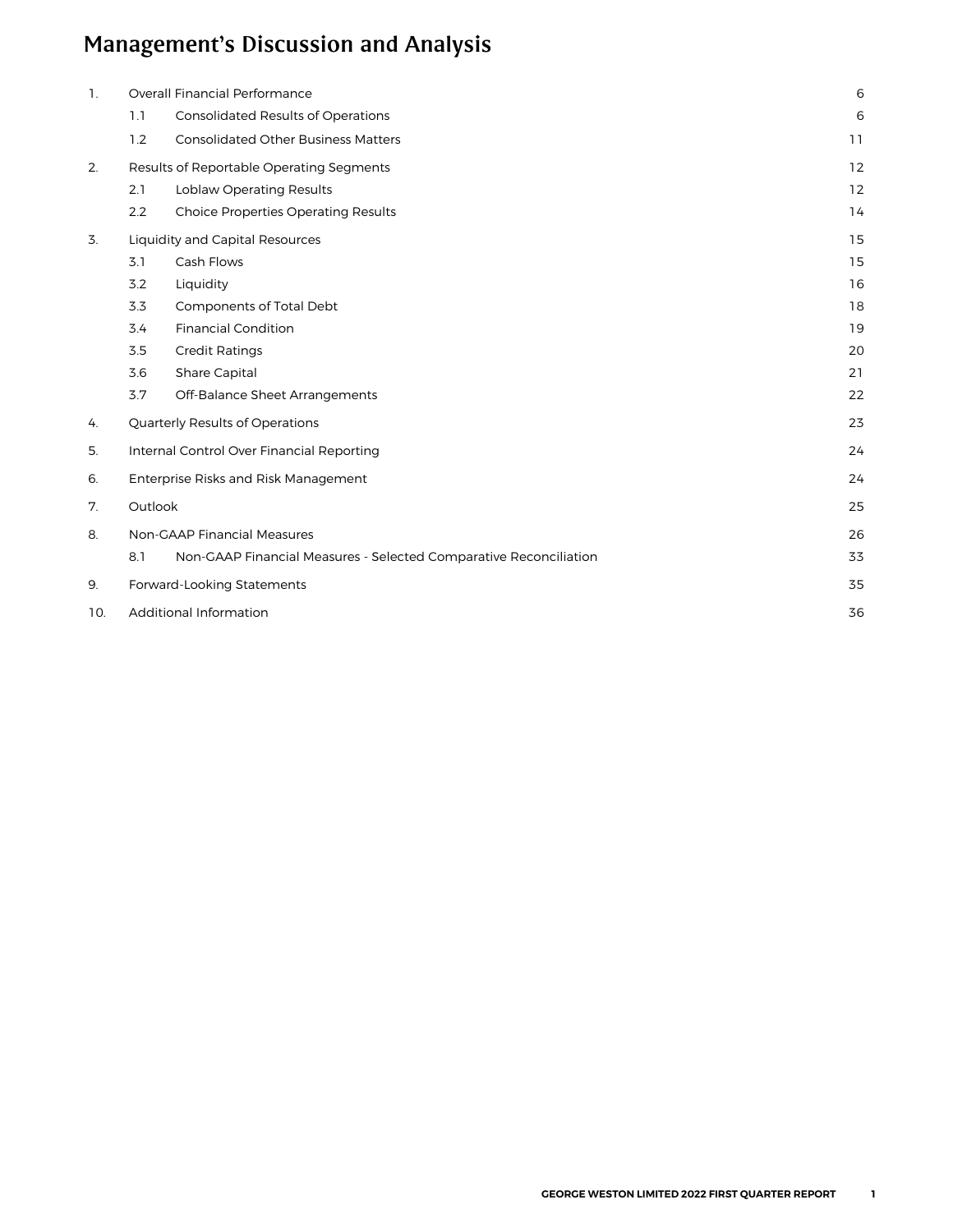The following Management's Discussion and Analysis ("MD&A") for George Weston Limited ("GWL" or the "Company") should be read in conjunction with the Company's first quarter 2022 unaudited interim period condensed consolidated financial statements and the accompanying notes of this Quarterly Report, the audited annual consolidated financial statements and the accompanying notes for the year ended December 31, 2021 and the related annual MD&A included in the Company's 2021 Annual Report.

The Company's first quarter 2022 unaudited interim period condensed consolidated financial statements are prepared in accordance with International Accounting Standard 34, "Interim Financial Reporting", as issued by the International Accounting Standards Board ("IASB"). These unaudited interim period condensed consolidated financial statements include the accounts of the Company and other entities that the Company controls and are reported in Canadian dollars, except where otherwise noted.

Under International Financial Reporting Standards ("IFRS" or "GAAP"), certain expenses and income must be recognized that are not necessarily reflective of the Company's underlying operating performance. Non-GAAP financial measures exclude the impact of certain items and are used internally when analyzing consolidated and segment underlying operating performance. These non-GAAP financial measures are also helpful in assessing underlying operating performance on a consistent basis. See Section 8, "Non-GAAP Financial Measures", of this MD&A for more information on the Company's non-GAAP financial measures.

The Company operates through its two reportable operating segments, Loblaw Companies Limited ("Loblaw") and Choice Properties Real Estate Investment Trust ("Choice Properties"). Other and Intersegment includes eliminations, intersegment adjustments related to the consolidation and cash and short-term investments held by the Company. All other company level activities that are not allocated to the reportable operating segments, such as net interest expense, corporate activities and administrative costs are included in Other and Intersegment. Loblaw has two reportable operating segments, retail and financial services. Loblaw provides Canadians with grocery, pharmacy, health and beauty, apparel, general merchandise and financial services. Choice Properties owns, manages and develops a high-quality portfolio of commercial retail, industrial, mixed-use and residential properties across Canada.

In 2021, the Company sold its entire interest in the Weston Foods bakery business. The impacts of the sale of Weston Foods and the results of Weston Foods, net of intersegment eliminations, have been presented separately as discontinued operations in the Company's results. See Note 4. "Discontinued Operations" in the Company's unaudited interim period condensed consolidated financial statements and the accompanying notes of this Quarterly Report for details.

Unless otherwise indicated, all financial information in this MD&A represents the results from continuing operations.

In this MD&A, "Consolidated" refers to the consolidated results of GWL including its subsidiaries under continuing operations, while "GWL Corporate" refers to the non-consolidated financial results and metrics of GWL, such as dividends paid by GWL to its shareholders or cash flows received by GWL from its operating businesses. GWL Corporate is a subset of Other and Intersegment.

A glossary of terms and ratios used throughout this Quarterly Report can be found beginning on page 180 of the Company's 2021 Annual Report.

This MD&A contains forward-looking statements, which are subject to risks and uncertainties that could cause the Company's actual results to differ materially from the forward-looking statements. For additional information related to forward looking statements, material assumptions and material risks associated with them, see Section 6, "Enterprise Risks and Risk Management", Section 7, "Outlook" and Section 9, "Forward-Looking Statements" of this MD&A.

The information in this MD&A is current to May 9, 2022, unless otherwise noted.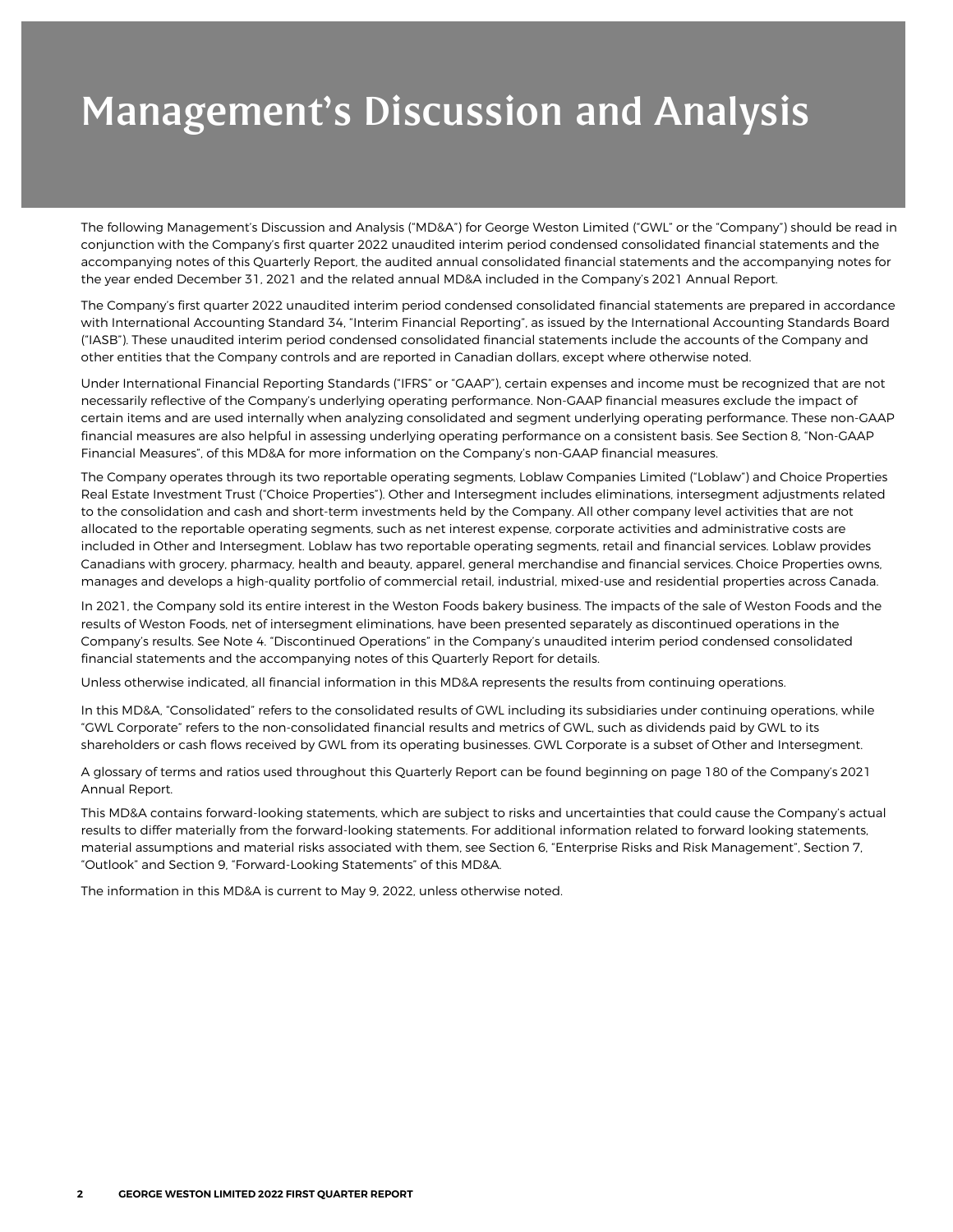# At a Glance

### **Key Financial Highlights**

As at or for the 12 weeks ended March 26, 2022, March 27, 2021 and December 31, 2021 (\$ millions except where otherwise indicated)

Unless otherwise indicated, all financial information represents the Company's results from continuing operations.

|                                                                                                               | \$12,407                                                                                                    | $+3.2%$                    | \$                                                                                                                             | 1,166                                                                                                       | +40.8%                                                                                                     | \$ | 1,422                                                        | $+9.4%$                                                                                                                               | 11.5%                      |                                                                                                                          | +70bps                     |  |
|---------------------------------------------------------------------------------------------------------------|-------------------------------------------------------------------------------------------------------------|----------------------------|--------------------------------------------------------------------------------------------------------------------------------|-------------------------------------------------------------------------------------------------------------|------------------------------------------------------------------------------------------------------------|----|--------------------------------------------------------------|---------------------------------------------------------------------------------------------------------------------------------------|----------------------------|--------------------------------------------------------------------------------------------------------------------------|----------------------------|--|
|                                                                                                               |                                                                                                             | vs. 01 2021 <sup>(3)</sup> |                                                                                                                                |                                                                                                             | vs. 01 2021 <sup>(3)</sup>                                                                                 |    |                                                              | vs. 01 2021 <sup>(3)</sup>                                                                                                            |                            |                                                                                                                          | vs. Q1 2021 <sup>(3)</sup> |  |
| <b>REVENUE</b>                                                                                                |                                                                                                             | <b>OPERATING INCOME</b>    |                                                                                                                                | ADJUSTED EBITDA <sup>(1)</sup>                                                                              |                                                                                                            |    | <b>ADJUSTED EBITDA</b><br>$MARGIN(1)$ (%)                    |                                                                                                                                       |                            |                                                                                                                          |                            |  |
| S                                                                                                             | 363                                                                                                         | +685.5%                    | \$                                                                                                                             | 282                                                                                                         | $+15.1%$                                                                                                   | \$ | 2.45                                                         | +697.6%                                                                                                                               | \$                         | 1.90                                                                                                                     | $+18.8%$                   |  |
|                                                                                                               |                                                                                                             | vs. Q1 2021 <sup>(3)</sup> |                                                                                                                                |                                                                                                             | vs. Q1 2021 <sup>(3)</sup>                                                                                 |    |                                                              | vs. Q1 2021 <sup>(3)</sup>                                                                                                            | vs. Q1 2021 <sup>(3)</sup> |                                                                                                                          |                            |  |
| <b>NET EARNINGS AVAILABLE</b><br><b>TO COMMON</b><br><b>SHAREHOLDERS FROM</b><br><b>CONTINUING OPERATIONS</b> |                                                                                                             |                            | <b>ADJUSTED NET EARNINGS</b><br><b>AVAILABLE TO COMMON</b><br>SHAREHOLDERS <sup>(1)</sup> FROM<br><b>CONTINUING OPERATIONS</b> |                                                                                                             | <b>DILUTED NET EARNINGS</b><br><b>PER COMMON SHARE</b><br><b>FROM CONTINUING</b><br><b>OPERATIONS (\$)</b> |    |                                                              | <b>ADJUSTED DILUTED NET</b><br><b>EARNINGS PER COMMON</b><br>SHARE <sup>(1)</sup> FROM<br><b>CONTINUING</b><br><b>OPERATIONS (\$)</b> |                            |                                                                                                                          |                            |  |
|                                                                                                               | GWL Corporate <sup>(2)</sup>                                                                                |                            |                                                                                                                                |                                                                                                             |                                                                                                            |    |                                                              |                                                                                                                                       |                            |                                                                                                                          |                            |  |
| \$                                                                                                            | 83                                                                                                          | $-\%$                      | \$                                                                                                                             | (59)                                                                                                        | $-127.7%$                                                                                                  | \$ | 0.60                                                         | $+9.1%$                                                                                                                               | \$                         | 1,048                                                                                                                    | $-21.7%$                   |  |
|                                                                                                               |                                                                                                             | vs. Q1 2021(3)             |                                                                                                                                |                                                                                                             | vs. Q1 2021 <sup>(3)</sup>                                                                                 |    |                                                              | vs. Q1 2021                                                                                                                           |                            |                                                                                                                          | vs. Q4 2021                |  |
|                                                                                                               | <b>CASH FLOW FROM</b><br>OPERATING BUSINESSES <sup>(1)</sup><br><b>FROM CONTINUING</b><br><b>OPERATIONS</b> |                            |                                                                                                                                | <b>GWL CORPORATE<sup>(2)</sup> FREE</b><br>CASH FLOW <sup>(1)</sup> USED IN<br><b>CONTINUING OPERATIONS</b> |                                                                                                            |    | <b>OUARTERLY DIVIDENDS</b><br><b>DECLARED PER SHARE (\$)</b> |                                                                                                                                       |                            | <b>GWL CORPORATE<sup>(2)</sup></b><br><b>CASH AND CASH</b><br><b>EQUIVALENTS AND</b><br>SHORT-TERM<br><b>INVESTMENTS</b> |                            |  |

(1) See Section 8. "Non-GAAP Financial Measures", of this MD&A.

(2) GWL Corporate refers to the non-consolidated financial results and metrics of GWL. GWL Corporate is a subset of Other and Intersegment.

(3) Comparative figures have been restated to conform with current year presentation.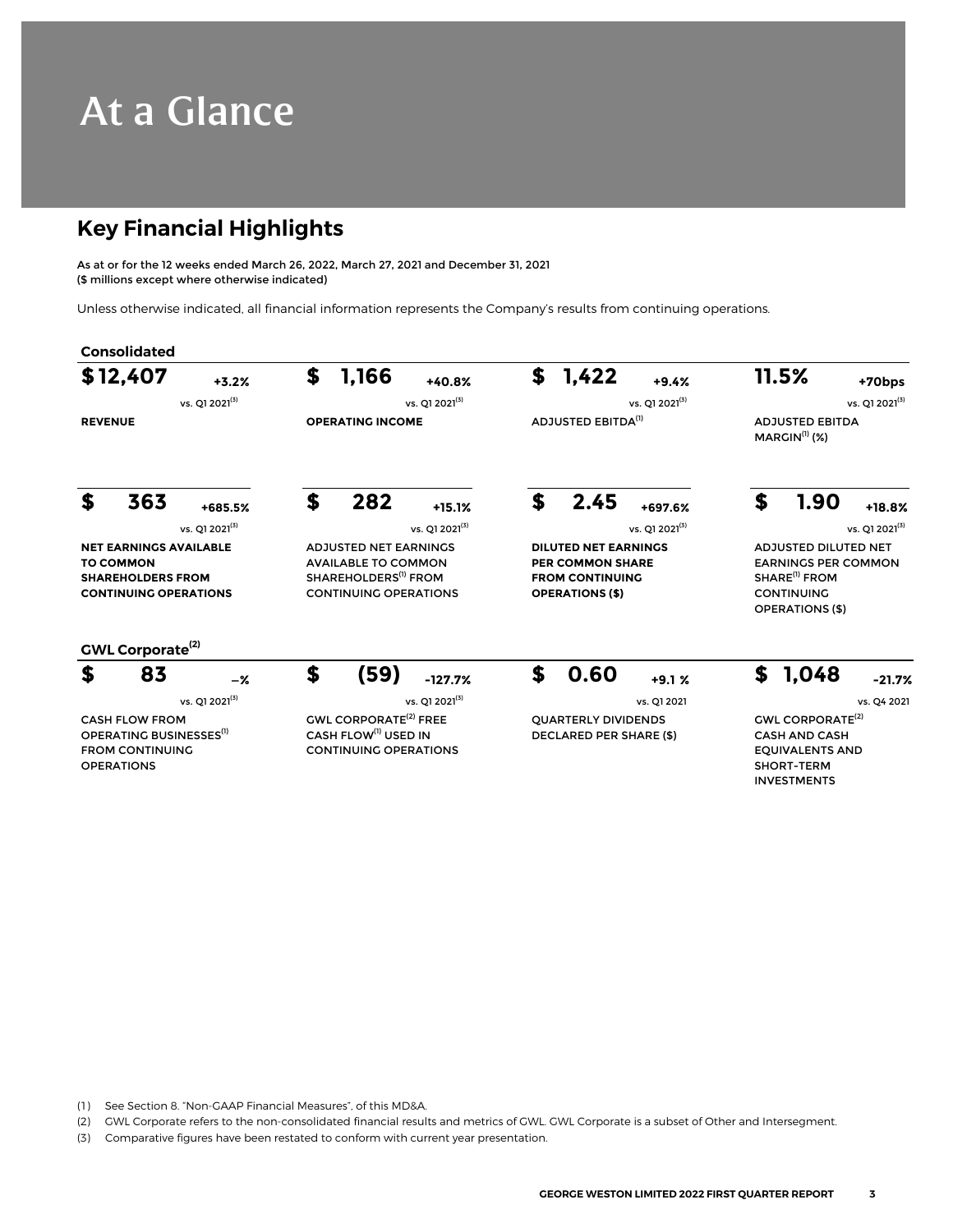# Key Performance Indicators

#### For the 12 weeks ended March 26, 2022 and March 27, 2021 (\$ millions except where otherwise indicated)

Unless otherwise indicated, all financial information represents the Company's results from continuing operations.

#### **REVENUE OPERATING INCOME ADJUSTED EBITDA(1) ADJUSTED NET EARNINGS**





Revenue increased in the first quarter of 2022 due to growth at Loblaw.



Operating income increased in the first quarter of 2022 mainly due to the favourable year-over-year net impact of adjusting items and the improvement in the underlying operating performance of the Company driven by Loblaw.



**ADJUSTED EBITDA MARGIN(1)** (%)

Adjusted EBITDA<sup>(1)</sup> increased in the first quarter of 2022 mainly due to an increase at Loblaw.

Adjusted EBITDA margin<sup>(1)</sup> in the first quarter of 2022 increased primarily driven by an improvement in Loblaw retail adjusted gross profit percentage<sup>(1)</sup> partially offset by an increase in selling, general and administrative expenses.





Adjusted net earnings available to common shareholders<sup>(1)</sup> from continuing operations increased in the first quarter of 2022 primarily due to the improvement in the underlying operating performance at Loblaw.

Adjusted diluted net earnings per common share<sup>(1)</sup> from continuing operations increased in the first quarter of 2022 due to the performance in adjusted net earnings available to common shareholders<sup>(1)</sup> and lower weighted average common shares due to share repurchases.



**ADJUSTED DILUTED NET EARNINGS PER COMMON SHARE(1) FROM CONTINUING OPERATIONS** (\$)

| 11.5%   | +70bps                     | \$ 1.90  | $+18.8%$                   |
|---------|----------------------------|----------|----------------------------|
| Q1 2022 | vs. 01 2021 <sup>(3)</sup> | 01 20 22 | vs. 01 2021 <sup>(3)</sup> |

(1) See Section 8., "Non-GAAP Financial Measures", of this MD&A.

(2) GWL Corporate refers to the non-consolidated financial results and metrics of GWL. GWL Corporate is a subset of Other and Intersegment.

(3) Comparative figures have been restated to conform with current year presentation.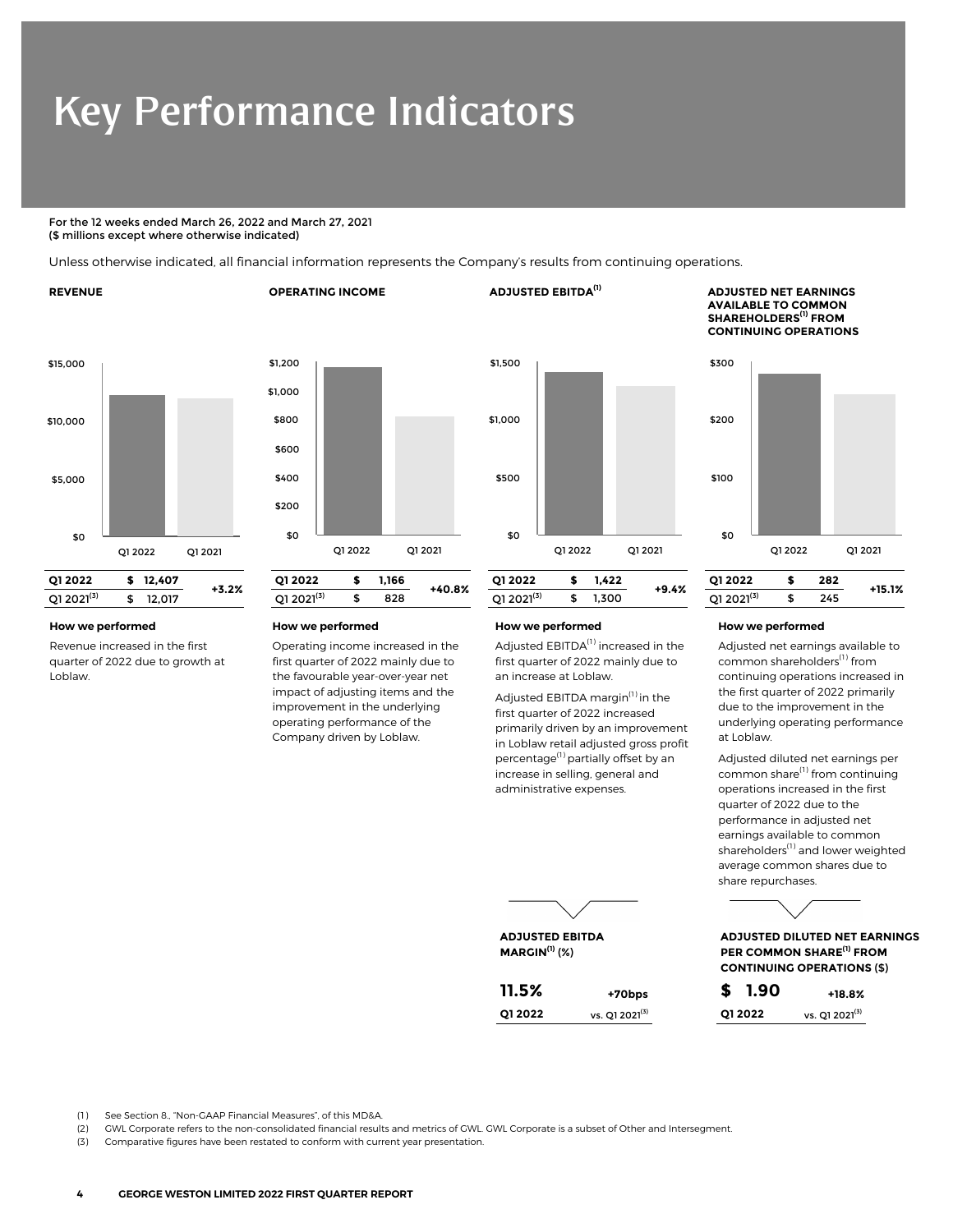## **GWL Corporate(2) Free Cash Flow(1) from Continuing Operations**

GWL Corporate<sup>(2)</sup> free cash flow<sup>(1)</sup> from continuing operations is generated from the dividends received from Loblaw, distributions received from Choice Properties, and proceeds from participation in Loblaw's Normal Course Issuer Bid, less corporate expenses, interest and income taxes paid.

|                                                                                                            |   | 12 Weeks Ended |                              |  |  |
|------------------------------------------------------------------------------------------------------------|---|----------------|------------------------------|--|--|
| (\$ millions)                                                                                              |   | Mar. 26, 2022  | Mar. 27, 2021 <sup>(3)</sup> |  |  |
| Dividends from Loblaw                                                                                      | s | -              |                              |  |  |
| Distributions from Choice Properties                                                                       |   | 83             | 83                           |  |  |
| GWL Corporate <sup>(2)</sup> cash flow from operating businesses <sup>(1)</sup> from Continuing Operations |   | 83             | 83                           |  |  |
| Proceeds from participation in Loblaw's Normal Course Issuer Bid                                           |   | 10             | 166                          |  |  |
| GWL Corporate, financing, and other costs <sup>(i)</sup>                                                   |   | (58)           | (24)                         |  |  |
| Income taxes paid                                                                                          |   | (94)           | (12)                         |  |  |
| GWL Corporate <sup>(2)</sup> free cash flow <sup>(1)</sup> (used in) from Continuing Operations            |   | (59)           | 213                          |  |  |
|                                                                                                            |   |                |                              |  |  |

(i) Included in Other and Intersegment. GWL Corporate includes all other company level activities that are not allocated to the reportable operating segments such as net interest expense, corporate activities and administrative costs. Also included are preferred share dividends.

As at or for the 12 weeks ended March 26, 2022, March 27, 2021 and December 31, 2021 (\$ millions except where otherwise indicated)

**GWL CORPORATE(2) CASH FLOW FROM OPERATING BUSINESSES(1) FROM CONTINUING OPERATIONS \$ 83 \$ 213 Q1 2021(3) Q1 2021(3)**

Cash flow from operating businesses from continuing operations remained consistent with the prior year period.

**GWL CORPORATE(2) FREE CASH FLOW(1) (USED IN) FROM CONTINUING OPERATIONS**

| 83 | -%          | (59) | $-127.7%$                  |  | $-21.7%$         |
|----|-------------|------|----------------------------|--|------------------|
|    | vs. Q1 2021 |      | vs. Q1 2021                |  | vs. Q4 2021      |
| 83 |             | 213  |                            |  |                  |
|    |             |      |                            |  |                  |
|    |             |      | Q1 2022<br>$Q1 2021^{(3)}$ |  | 1,048<br>Q1 2022 |

#### **How we performed How we performed How we performed**

**Decrease was primarily due to lower proceeds from GWL's participation in Loblaw's Normal Course Issuer Bid and higher income taxes paid.**

**GWL CORPORATE(2) CASH AND CASH EQUIVALENTS AND SHORT-TERM INVESTMENTS**

| S        | 1,048 | $-21.7%$    |
|----------|-------|-------------|
| 01 20 22 |       | vs. Q4 2021 |

**GWL Corporate(2) cash and cash equivalents and short-term investments included the proceeds received from the disposal of the Weston Foods business in 2021. The decrease since 2021 year end was primarily due to the repayment of the GWL credit facility, GWL Corporate(2) free cash flow used in continuing operations and dividends paid on common shares.**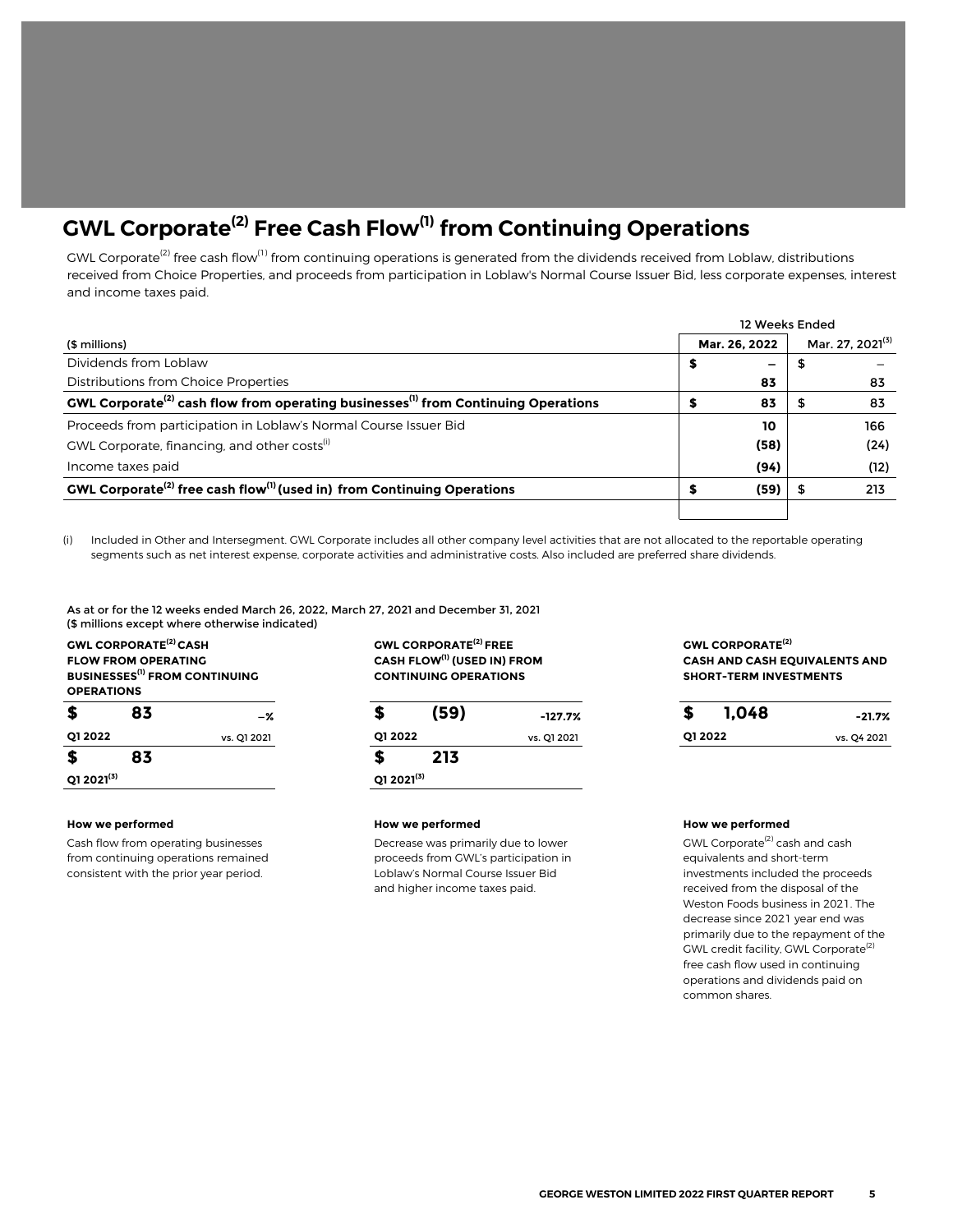### <span id="page-5-0"></span>**1. Overall Financial Performance**

Loblaw delivered another very good quarter in a retail environment experiencing fewer COVID-19 related restrictions and continued inflationary pressures. Loblaw's drug retail results were strong and drove Loblaw's margin expansion in the quarter, as front-store and prescription sales benefited from the loosening of social restrictions, and pharmacy services continued to perform well. In food retail, Loblaw continued to benefit from higher than normal eat-at-home levels and is well-positioned with its portfolio of businesses to provide value to meet the evolving needs of Canadians.

Choice Properties also reported a very good quarter and start to the year with continued high rent collections and positive leasing momentum. Choice Properties' portfolio and financial position are strong, as reflected in a 4.8% increase in net asset value per unit in the quarter, driven by continued demand for essential retail, strong industrial market dynamics and advancement in its development pipeline. Subsequent to the end of the first quarter of 2022, Choice Properties completed the strategic sale of six high-quality office properties to Allied Properties Real Estate Investment Trust. With the strategic sale, Choice Properties is well-positioned to focus its time and capital on its core asset classes of essential retail, industrial, its growing residential platform as well as its robust development pipeline.

### **1.1 Consolidated Results of Operations**

The Company's results reflect the year-over-year impact of the fair value adjustment of the Trust Unit liability as a result of the significant changes in Choice Properties' unit price, recorded in net interest expense and other financing charges. The Company's results are impacted by market price fluctuations of Choice Properties' Trust Units on the basis that the Trust Units held by unitholders, other than the Company, are redeemable for cash at the option of the holder and are presented as a liability on the Company's consolidated balance sheet. The Company's financial results are negatively impacted when the Trust Unit price rises and positively impacted when the Trust Unit price declines.

In 2021, the Company sold its entire Weston Foods bakery business. The Company's interest in Weston Foods is presented separately as discontinued operations in the Company's results. Unless otherwise indicated, all financial information represents the Company's results from continuing operations.

| (\$ millions except where otherwise indicated)                                                                     |               | 12 Weeks Ended |                              | % Change    |     |           |            |
|--------------------------------------------------------------------------------------------------------------------|---------------|----------------|------------------------------|-------------|-----|-----------|------------|
| For the periods ended as indicated                                                                                 | Mar. 26, 2022 |                | Mar. 27, 2021 <sup>(3)</sup> |             |     | \$ Change |            |
| <b>Revenue</b>                                                                                                     | \$            | 12.407         | S                            | 12.017      | s   | 390       | 3.2%       |
| <b>Operating income</b>                                                                                            | \$            | 1.166          | \$                           | 828         | S   | 338       | 40.8%      |
| Adjusted EBITDA <sup>(1)</sup>                                                                                     | \$            | 1.422          | \$                           | 1.300       | \$  | 122       | 9.4%       |
| Adjusted EBITDA margin <sup>(1)</sup>                                                                              |               | 11.5%          |                              | 10.8%       |     |           |            |
| Depreciation and amortization <sup>(i)</sup>                                                                       | \$            | 549            | S                            | 525         | S   | 24        | 4.6%       |
| Net interest expense and other financing charges                                                                   | \$            | 322            | S                            | 545         | S   | (223)     | $(40.9)$ % |
| Adjusted net interest expense and other financing charges <sup>(1)</sup>                                           | \$            | 240            | \$                           | 253         | \$  | (13)      | $(5.1)$ %  |
| Income taxes                                                                                                       | \$            | 229            | S                            | 165         | S   | 64        | 38.8%      |
| Adjusted income taxes <sup>(1)</sup>                                                                               | \$            | 205            | \$                           | 177         | \$  | 28        | 15.8%      |
| Adjusted effective tax rate <sup>(1)</sup>                                                                         |               | 27.3%          |                              | 27.7%       |     |           |            |
| Net earnings (loss) attributable to shareholders                                                                   |               |                |                              |             |     |           |            |
| of the Company from continuing operations                                                                          | \$            | 373            | \$                           | $(52)$ \$   |     | 425       | 817.3%     |
| Net earnings (loss) available to common shareholders of the<br>Company from continuing operations                  | \$            | 363            | \$                           | $(62)$ \$   |     | 425       | 685.5%     |
| Adjusted net earnings available to common shareholders<br>of the Company <sup>(1)</sup> from continuing operations | \$            | 282            | \$                           | 245         | -\$ | 37        | 15.1%      |
| Diluted net earnings (loss) per common share from<br>continuing operations (\$)                                    | \$            | 2.45           | \$                           | $(0.41)$ \$ |     | 2.86      | 697.6%     |
| Adjusted diluted net earnings per common share <sup>(1)</sup> from<br>continuing operations (\$)                   | \$            | 1.90           | \$                           | 1.60        | \$  | 0.30      | 18.8%      |
|                                                                                                                    |               |                |                              |             |     |           |            |

(i) Depreciation and amortization includes \$117 million (2021 – \$117 million) in the first quarter of 2022 of amortization of intangible assets, acquired with Shoppers Drug Mart Corporation, recorded by Loblaw.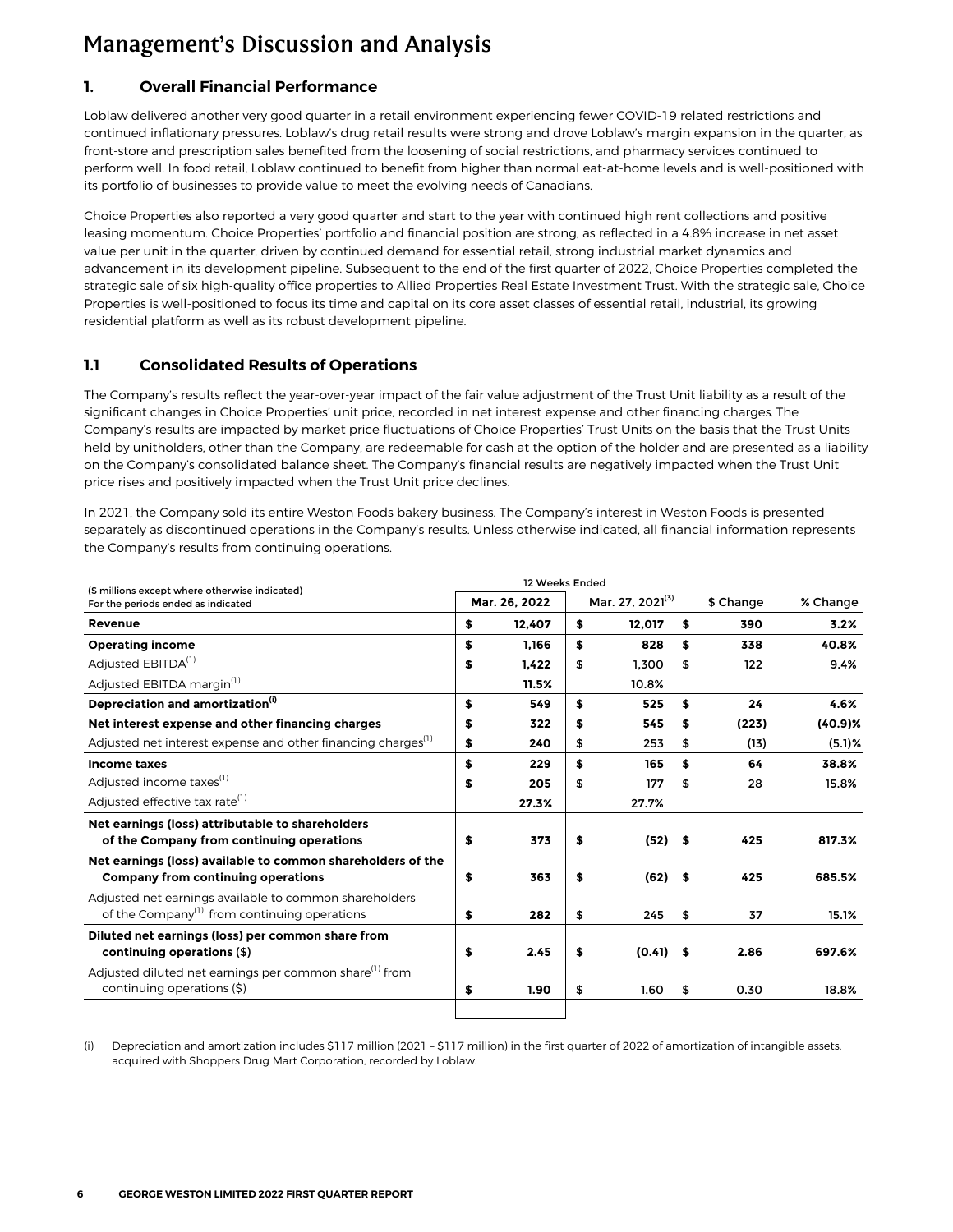#### **NET EARNINGS AVAILABLE TO COMMON SHAREHOLDERS OF THE COMPANY FROM CONTINUING OPERATIONS**

In the first quarter of 2022, the Company recorded net earnings available to common shareholders of the Company from continuing operations of \$363 million (\$2.45 per common share), an increase of \$425 million (\$2.86 per common share) compared to the same period in 2021. The increase was due to the favourable year-over-year net impact of adjusting items totaling \$388 million (\$2.56 per common share) and an improvement of \$37 million (\$0.30 per common share) in the consolidated underlying operating performance of the Company described below.

- The favourable year-over-year net impact of adjusting items totaling \$388 million (\$2.56 per common share) was primarily due to:
	- the favourable year-over-year impact of the fair value adjustment on investment properties of \$205 million (\$1.40 per common share) primarily driven by Choice Properties, net of consolidation adjustments in Other and Intersegment;
	- the favourable year-over-year impact of the fair value adjustment of the Trust Unit liability of \$146 million (\$0.94 per common share); and
	- the favourable year-over-year impact of the prior year fair value adjustment of the forward sale agreement of Loblaw common shares of \$46 million (\$0.30 per common share). The Company settled the net debt associated with the forward sale agreement in the fourth quarter of 2021.
- The improvement in the Company's consolidated underlying operating performance of \$37 million (\$0.30 per common share) was due to:
	- the favourable underlying operating performance of Loblaw; and
	- a decrease in adjusted net interest expense and other financing charges<sup>(1)</sup>; ; partially offset by,
	- an increase in depreciation and amortization at Loblaw.
- Diluted net earnings per common share from continuing operations also included the favourable impact of shares purchased for cancellation over the last 12 months (\$0.06 per common share) pursuant to the Company's Normal Course Issuer Bid ("NCIB").

Adjusted net earnings available to common shareholders of the Company<sup>(1)</sup> from continuing operations were \$282 million, an increase of \$37 million, or 15.1%, compared to the same period in 2021 due to the improvement in the Company's consolidated underlying operating performance described above. Adjusted diluted net earnings per common share<sup>(1)</sup> from continuing operations were \$1.90 per common share in the first quarter of 2022, an increase of \$0.30 per common share, or 18.8%, compared to the same period in 2021. The increase was due to the favourable performance in adjusted net earnings available to common shareholders<sup>(1)</sup> from continuing operations and the favourable impact of share repurchases.

#### **REVENUE**

| (\$ millions except where otherwise indicated)<br>For the periods ended as indicated | Mar. 26. 2022 |        | Mar. 27. 2021 <sup>(3)</sup> |        |      | \$ Change | % Change |
|--------------------------------------------------------------------------------------|---------------|--------|------------------------------|--------|------|-----------|----------|
| Loblaw                                                                               |               | 12.262 | \$                           | 11.872 | - 56 | 390       | 3.3%     |
| <b>Choice Properties</b>                                                             | э             | 328    | \$                           | 327    | 5    |           | 0.3%     |
| Other and Intersegment                                                               |               | (183)  |                              | (182)  |      |           |          |
| Consolidated                                                                         |               | 12.407 | \$                           | 12.017 | \$   | 390       | 3.2%     |
|                                                                                      |               |        |                              |        |      |           |          |

Revenue in the first quarter of 2022 was \$12,407 million, an increase of \$390 million, or 3.2%, compared to the same period in 2021. The increase in revenue in the first quarter of 2022 was impacted by each of its reportable operating segments as follows:

- Positively by 3.2% due to revenue growth of 3.3% at Loblaw, primarily driven by an increase in retail sales and an improvement in financial services revenue. Retail sales increased by \$375 million, or 3.2%, compared to the same period in 2021. The increase was primarily due to positive same-store sales growth and a net increase in retail square footage. Food retail same-store sales grew by 2.1% (2021 – 0.1%) for the quarter. Food retail basket size decreased and traffic increased in the quarter. The Consumer Price Index ("CPI") as measured by The Consumer Price Index for Food Purchased from Stores was 7.5% (2021 – 0.9%), which was slightly lower than Loblaw's internal food inflation. Drug retail same-store sales grew by 5.2% (2021 – decreased by 1.7%). Pharmacy same-store sales growth benefited from strong sales in pharmacy related services. Front store same-store sales growth benefited from the continued economic re-opening.
- Positively by a nominal amount due to growth in revenue of 0.3% at Choice Properties. The increase of \$1 million was mainly due to higher rental rates on renewals in the retail portfolio and increased capital recoveries, partially offset by foregone revenue from dispositions and a decrease in lease surrender revenue.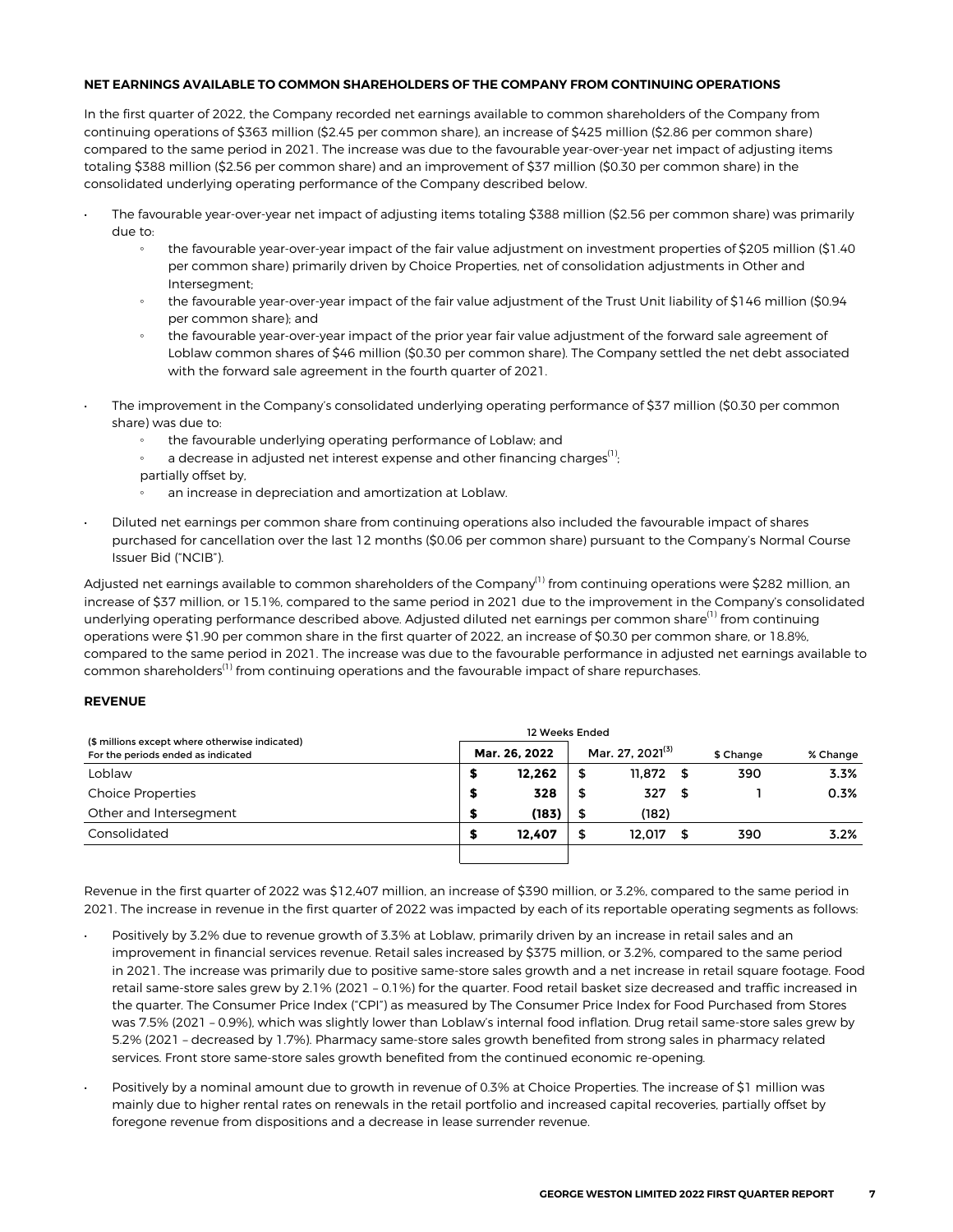#### **OPERATING INCOME**

| (\$ millions except where otherwise indicated) | 12 Weeks Ended |       |                              |      |      |           |          |
|------------------------------------------------|----------------|-------|------------------------------|------|------|-----------|----------|
| For the periods ended as indicated             | Mar. 26, 2022  |       | Mar. 27, 2021 <sup>(3)</sup> |      |      | \$ Change | % Change |
| Loblaw                                         | s              | 736   | \$                           | 615  | - \$ | 121       | 19.7%    |
| <b>Choice Properties</b>                       | \$             | 629   | \$                           | 285  | - \$ | 344       | 120.7%   |
| Other and Intersegment                         | S              | (199) | \$                           | (72) |      |           |          |
| Consolidated                                   | S              | 1.166 | \$                           | 828  | - \$ | 338       | 40.8%    |
|                                                |                |       |                              |      |      |           |          |

Operating income in the first quarter of 2022 was \$1,166 million compared to \$828 million in the same period in 2021, an increase of \$338 million, or 40.8%. The increase was mainly attributable to the favourable year-over-year net impact of adjusting items totaling \$240 million and the improvement in underlying operating performance of \$98 million described below:

- the favourable year-over-year net impact of adjusting items totaling \$240 million was primarily due to:
	- the favourable year-over-year impact of the fair value adjustment of investment properties of \$245 million; and
	- the favourable year-over-year impact of the fair value adjustment of derivatives of \$6 million; partially offset by,
	- the unfavourable impact of transaction costs and other related expenses recorded at Choice Properties of \$5 million.
- the improvement in underlying operating performance of \$98 million was due to:
	- the favourable underlying operating performance of Loblaw due to the improvement in retail, partially offset by a decline in financial services;
	- partially offset by,
	- an increase in depreciation and amortization at Loblaw.

#### **ADJUSTED EBITDA(1)**

| (\$ millions except where otherwise indicated) |               |       |     |                              |      |           |          |
|------------------------------------------------|---------------|-------|-----|------------------------------|------|-----------|----------|
| For the periods ended as indicated             | Mar. 26. 2022 |       |     | Mar. 27. 2021 <sup>(3)</sup> |      | \$ Change | % Change |
| Loblaw                                         | 5             | 1,341 | \$  | 1.216                        | - SS | 125       | 10.3%    |
| <b>Choice Properties</b>                       | 5             | 225   | \$  | 225                          | - \$ |           | -%       |
| Other and Intersegment                         | S             | (144) | -\$ | (141)                        |      |           |          |
| Consolidated                                   | 5             | 1.422 | \$  | 1.300                        | - \$ | 122       | 9.4%     |
|                                                |               |       |     |                              |      |           |          |

Adjusted EBITDA<sup>(1)</sup> in the first quarter of 2022 was \$1,422 million compared to \$1,300 million in the same period in 2021, an increase of \$122 million, or 9.4%. The increase in adjusted EBITDA $^{(1)}$  was impacted by each of the Company's reportable operating segments as follows:

- Positively by 9.6% due to an increase of 10.3% in adjusted EBITDA<sup>(1)</sup> at Loblaw, driven by improvements in Loblaw retail, partially offset by a decline in Loblaw financial services. The improvements in Loblaw retail were driven by an increase in retail gross profit, partially offset by an unfavourable increase in selling, general and administrative expenses ("SG&A").
- Choice Properties adjusted EBITDA<sup>(1)</sup> was flat compared to the same period in 2021, driven by a decline in expected credit loss provisions and the increase in revenue described above, offset by higher general and administrative expenses.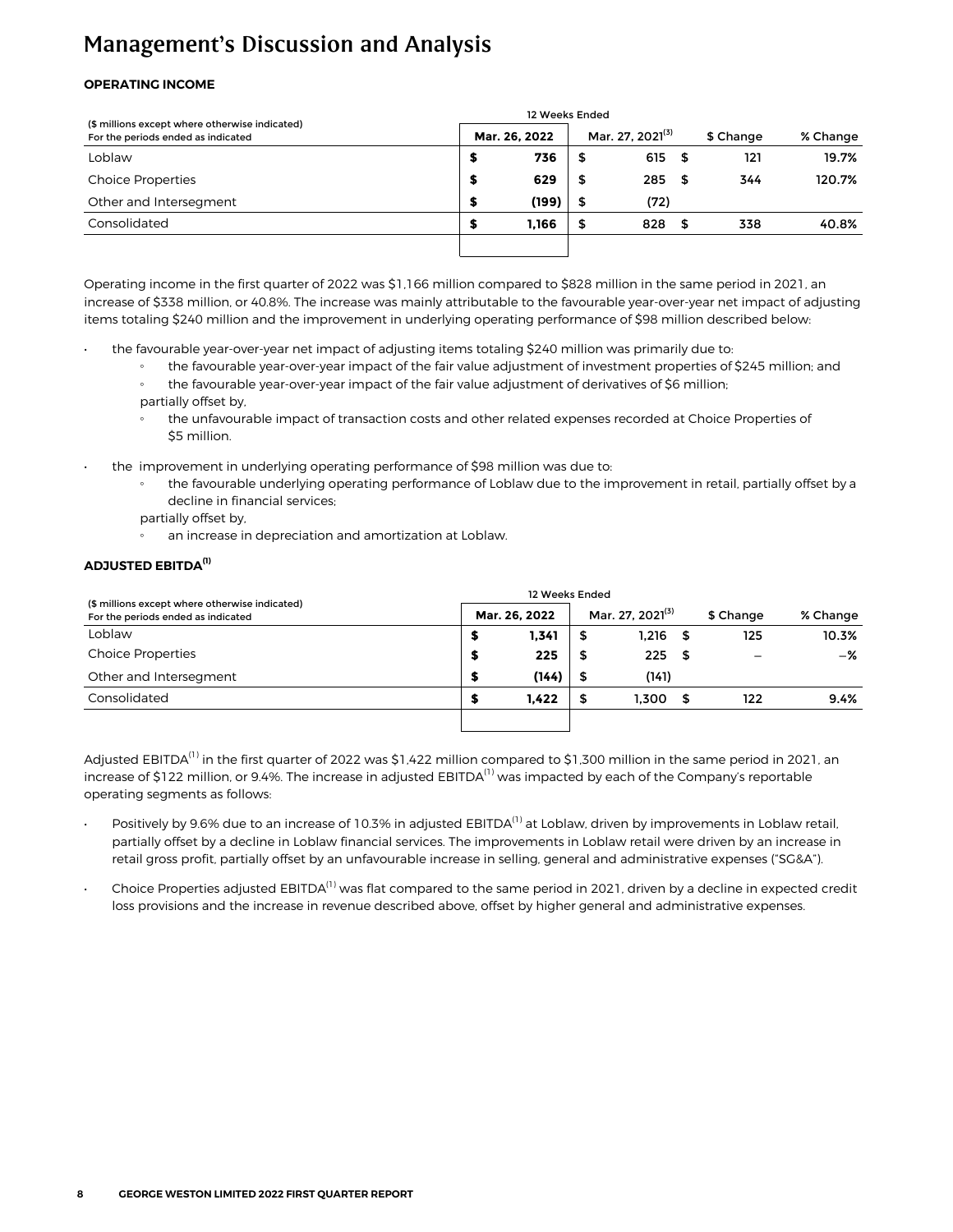#### **DEPRECIATION AND AMORTIZATION**

|                                                                                      | 12 Weeks Ended |               |    |                              |      |           |          |
|--------------------------------------------------------------------------------------|----------------|---------------|----|------------------------------|------|-----------|----------|
| (\$ millions except where otherwise indicated)<br>For the periods ended as indicated |                | Mar. 26, 2022 |    | Mar. 27. 2021 <sup>(3)</sup> |      | \$ Change | % Change |
| Loblaw                                                                               | э              | 631           | \$ | 610                          | - 5  | 21        | 3.4%     |
| <b>Choice Properties</b>                                                             | s              |               | 5  |                              | - 56 |           | -%       |
| Other and Intersegment                                                               | я              | (83)          | \$ | (86)                         |      |           |          |
| Consolidated                                                                         |                | 549           | \$ | 525                          | - 5  | 24        | 4.6%     |
|                                                                                      |                |               |    |                              |      |           |          |

Depreciation and amortization in the first quarter of 2022 was \$549 million, an increase of \$24 million compared to the same period in 2021.

Depreciation and amortization in the first quarter included \$117 million (2021 – \$117 million) of amortization of intangible assets related to the acquisition of Shoppers Drug Mart Corporation ("Shoppers Drug Mart") recorded by Loblaw. Excluding this amount, depreciation and amortization increased in the first quarter by \$24 million, primarily driven by an increase in depreciation of information technology ("IT") and leased assets at Loblaw.

#### **NET INTEREST EXPENSE AND OTHER FINANCING CHARGES**

|                                                                                      |   | 12 Weeks Ended |    |                              |           |            |  |
|--------------------------------------------------------------------------------------|---|----------------|----|------------------------------|-----------|------------|--|
| (\$ millions except where otherwise indicated)<br>For the periods ended as indicated |   | Mar. 26, 2022  |    | Mar. 27. 2021 <sup>(3)</sup> | \$ Change | % Change   |  |
| Net interest expense and other financing charges                                     | 5 | 322            | \$ | 545                          | (223)     | $(40.9)$ % |  |
| Fair value adjustment of the Trust Unit liability<br>Add:                            |   | (93)           |    | (239)                        | 146       | 61.1%      |  |
| Recovery related to Glenhuron                                                        |   | 11             |    |                              | 11        | 100.0%     |  |
| Fair value adjustment of the forward sale agreement                                  |   |                |    |                              |           |            |  |
| for Loblaw common shares                                                             |   |                |    | (53)                         | 53        | 100.0%     |  |
| Adjusted net interest expense and other financing charges <sup>(1)</sup>             |   | 240            | \$ | 253                          | (13)      | $(5.1)$ %  |  |
|                                                                                      |   |                |    |                              |           |            |  |

Net interest expense and other financing charges in the first quarter of 2022 were \$322 million, a decrease of \$223 million compared to the same period in 2021. The decrease was primarily due to the year-over-year impact of adjusting items totaling \$210 million itemized in the table above, and a decrease in adjusted net interest expense and other financing charges<sup>(1)</sup> of \$13 million. Included in the adjusting items was the favourable year-over-year fair value adjustment of the Trust Unit liability of \$146 million. The fair value adjustment of the Trust Unit liability in the first quarter of 2022 was a loss of \$93 million as a result of the increase in Choice Properties' unit price during the first quarter of 2022. The Company is exposed to market price fluctuations as a result of units held by unitholders other than the Company which are redeemable for cash at the option of the holder and are presented as a liability on the Company's consolidated balance sheet.

Adjusted net interest expense and other financing charges<sup>(1)</sup> decreased by \$13 million. The decrease was primarily driven by:

- lower interest expense in Other and Intersegment adjustments, primarily due to the full settlement in the fourth quarter of 2021 of the net debt associated with the equity forward sale agreement;
- a reduction in interest expense from lease liabilities at Loblaw, including Other and Intersegment adjustments; and
- a decrease in interest expense in Choice Properties primarily due to a general reduction in indebtedness and refinancing over the past year at lower interest rates.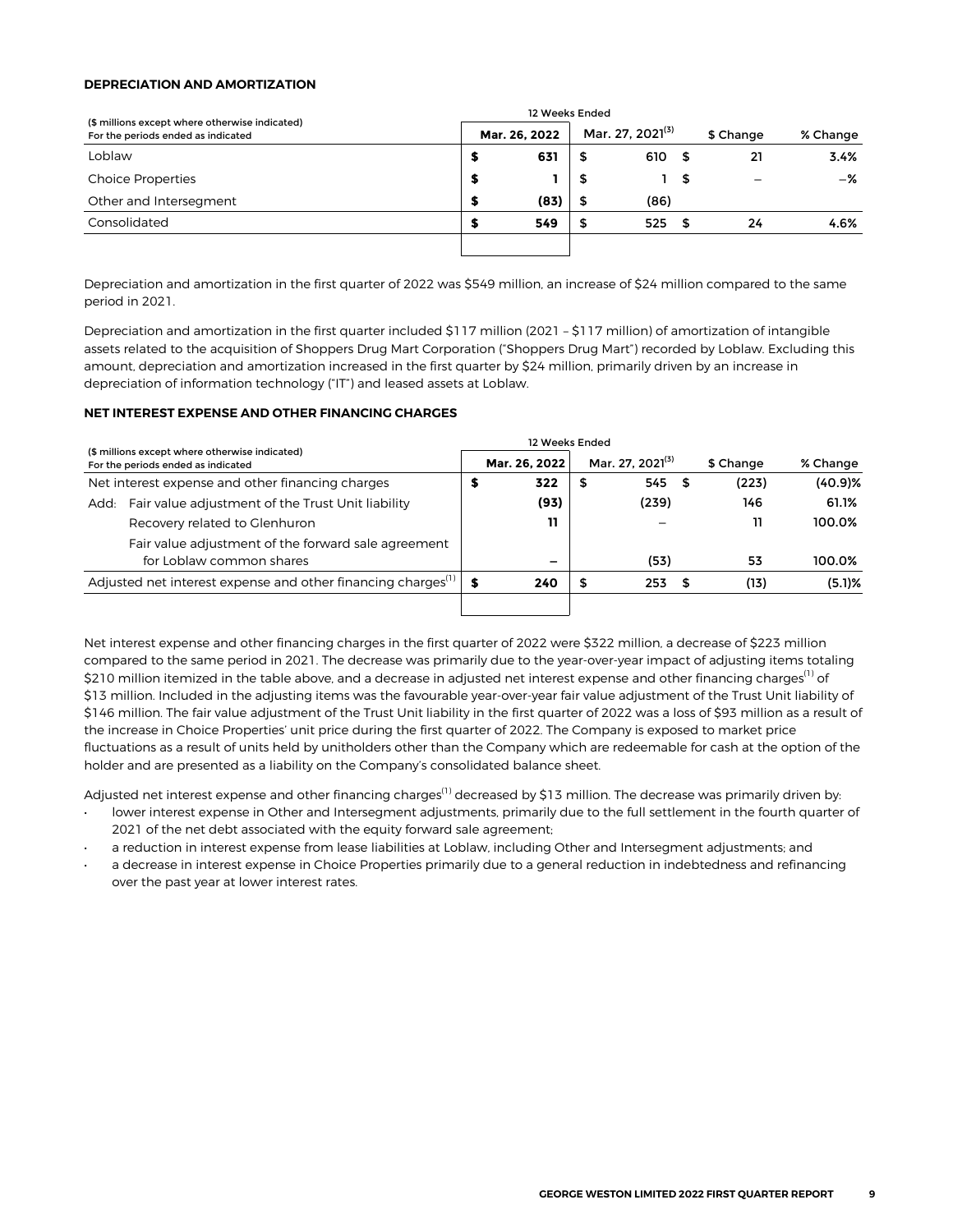#### **INCOME TAXES**

| (\$ millions except where otherwise indicated)<br>For the periods ended as indicated       |    | Mar. 26, 2022 | Mar. 27, 2021 <sup>(3)</sup> |    | \$ Change | % Change    |
|--------------------------------------------------------------------------------------------|----|---------------|------------------------------|----|-----------|-------------|
| Income taxes                                                                               |    | 229           | \$<br>165                    | \$ | 64        | 38.8%       |
| Add: Tax impact of items excluded from adjusted<br>earnings before taxes <sup>(1)(i)</sup> |    | (20)          | 28                           |    | (48)      | $(171.4)$ % |
| Recovery related to Glenhuron                                                              |    | 33            |                              |    | 33        | 100.0%      |
| Outside basis difference in certain Loblaw shares                                          |    | (37)          | (16)                         |    | (21)      | $(131.3)\%$ |
| Adjusted income taxes <sup>(1)</sup>                                                       | \$ | 205           | \$<br>177                    | S  | 28        | 15.8%       |
| Effective tax rate applicable to earnings before taxes                                     |    | 27.1%         | 58.3%                        |    |           |             |
| Adjusted effective tax rate applicable to adjusted earnings<br>before taxes $(1)$          |    | 27.3%         | 27.7%                        |    |           |             |
|                                                                                            |    |               |                              |    |           |             |

(i) See the adjusted EBITDA<sup>(1)</sup> table and the adjusted net interest expense and other financing charges<sup>(1)</sup> table included in Section 8, "Non-GAAP Financial Measures", of this MD&A for a complete list of items excluded from adjusted earnings before taxes<sup>(1)</sup>. .

The effective tax rate in the first quarter of 2022 was 27.1%, compared to 58.3% in the same period in 2021. The decrease was primarily attributable to a decrease in the non-taxable fair value adjustment of the Trust Unit liability, the recovery of income taxes related to Glenhuron and the impact of certain non-deductible items.

The adjusted effective tax rate<sup>(1)</sup> for the first quarter of 2022 was 27.3%, compared to 27.7% in the same period in 2021. The decrease was primarily attributable to the impact of certain non-deductible items.

Loblaw has been reassessed by the Canada Revenue Agency and the Ontario Ministry of Finance on the basis that certain income earned by Glenhuron Bank Limited ("Glenhuron"), a wholly owned Barbadian subsidiary of Loblaw that was wound up in 2013, should be treated, and taxed, as income in Canada. In 2021, the Supreme Court of Canada ruled in favour of Loblaw on the Glenhuron matter. As a result of related assessments received during the first quarter of 2022, Loblaw reversed in the quarter \$35 million of previously recorded charges, of which \$33 million was recorded as income tax recovery and \$2 million was recorded as interest income. In addition, interest of \$9 million, before taxes, was recorded in respect of interest income earned on expected cash tax refunds.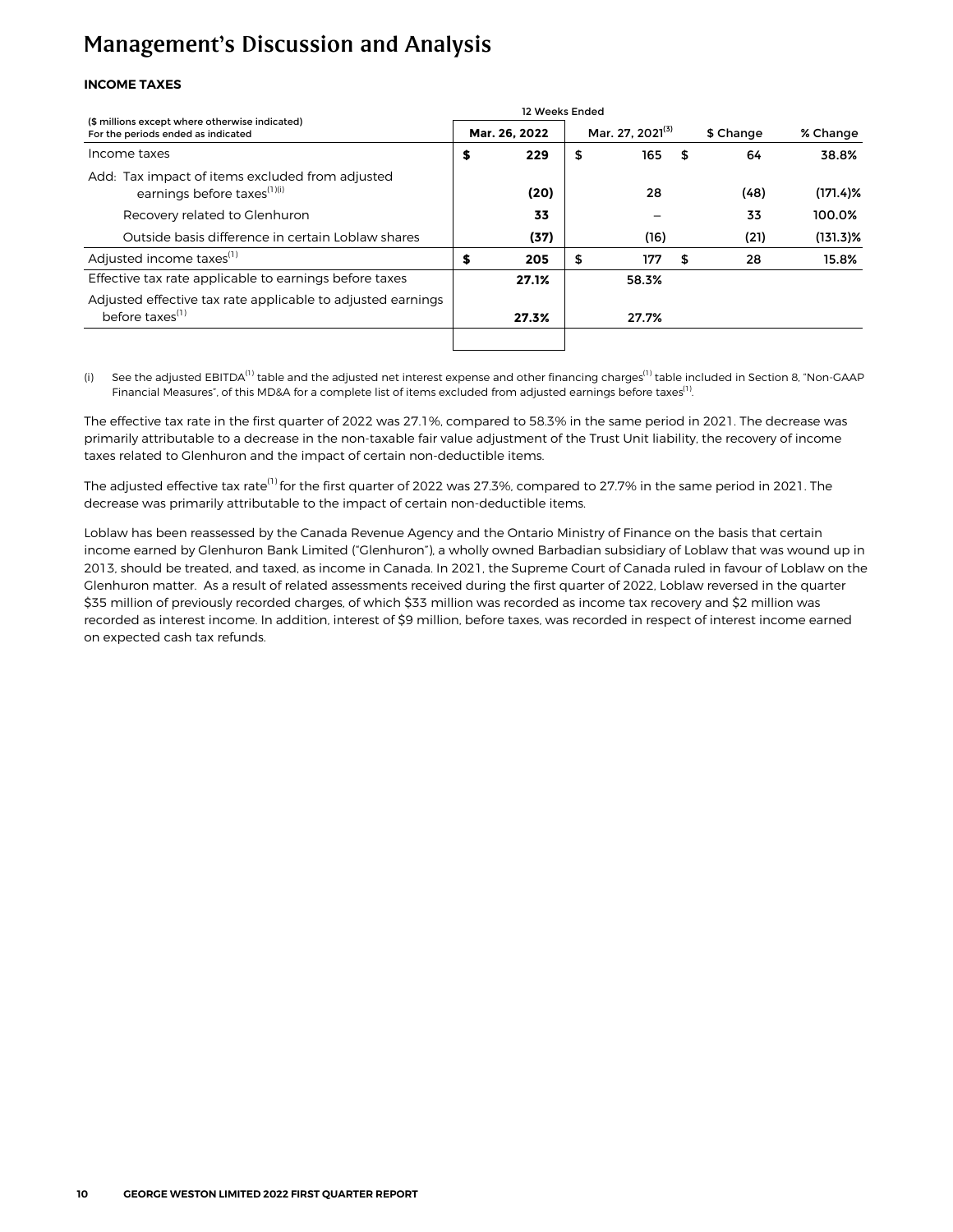#### <span id="page-10-0"></span>**1.2 Consolidated Other Business Matters**

**GWL CORPORATE(2) FINANCING ACTIVITIES** The Company completed the following financing activities during the periods indicated below. The cash impacts of these activities are set out below:

| (unaudited)                                             | 12 Weeks Ended |               |  |  |  |  |  |  |  |  |
|---------------------------------------------------------|----------------|---------------|--|--|--|--|--|--|--|--|
| (\$ millions)                                           | Mar. 26, 2022  | Mar. 27. 2021 |  |  |  |  |  |  |  |  |
| GWL's credit facility repayment                         | (121)<br>5     |               |  |  |  |  |  |  |  |  |
| GWL's NCIB - purchased and cancelled <sup>(i)(ii)</sup> | (47)           | (25)          |  |  |  |  |  |  |  |  |
| GWL's participation in Loblaw's NCIB <sup>(iii)</sup>   | 10             | 166           |  |  |  |  |  |  |  |  |
| Net cash flow (used in) from above activities           | (158)<br>Я     | 141           |  |  |  |  |  |  |  |  |
|                                                         |                |               |  |  |  |  |  |  |  |  |

(i) \$16 million of cash consideration related to common shares repurchased under the NCIB for cancellation in the first quarter of 2022 was paid in the second quarter of 2022. \$6 million of cash consideration related to common shares repurchased under the NCIB for cancellation in the fourth quarter of 2021 was paid in the first quarter of 2022.

(ii) \$30 million of cash consideration related to common shares repurchased under the NCIB for cancellation in the first quarter of 2021 was paid in the second quarter of 2021.

(iii) \$12 million (\$15 million) of cash consideration related to GWL's participation in Loblaw's NCIB in the first quarter of 2022 (first quarter of 2021) was received in the second quarter of 2022 (second quarter of 2021).

**GWL's Credit Facility** In the third quarter of 2021, GWL entered into a \$350 million revolving committed credit facility provided by a syndicate of lenders with a maturity date of September 13, 2024. The credit facility contains certain financial covenants. As at December 31, 2021, \$121 million was drawn on the facility which was repaid in the first quarter of 2022. As at March 26, 2022, no amounts were drawn on the facility.

**GWL's NCIB - Purchased and Cancelled Shares** In the first quarter of 2022, the Company purchased and cancelled 0.4 million shares under its NCIB (2021 – 0.5 million shares). As at March 26, 2022, the Company had 146.5 million shares outstanding (March 27, 2021 – 151.8 million).

In the first quarter of 2022, the Company entered into an automatic share purchase plan ("ASPP") with a broker in order to facilitate the repurchase of the Company's common shares under its NCIB. During the effective period of the ASPP, the Company's broker may purchase common shares at times when the Company would not be active in the market.

Refer to Section 3.6, "Share Capital" of this MD&A for more information.

**GWL's Participation in Loblaw's NCIB** The Company participates in Loblaw's NCIB in order to maintain its proportionate percentage ownership interest. During the first quarter of 2022, GWL received proceeds of \$10 million (2021 – \$166 million) from the sale of Loblaw shares.

**CHOICE PROPERTIES TRANSACTION** In the first quarter of 2022, Choice Properties disposed of a property to a third party for aggregate consideration of \$26 million. The transaction was accounted as a disposition by Choice Properties. On consolidation, a portion of the transaction was not recognized as a sale of assets as under the terms of the leases, the Company did not relinquish control of a portion of the property for purposes of IFRS 15 "Revenue from Contracts with Customers" and IFRS 16 "Leases". Approximately \$8 million of proceeds were recognized as financial liabilities on the Company's consolidated balance sheets. The remaining \$18 million of proceeds were accounted as a sale.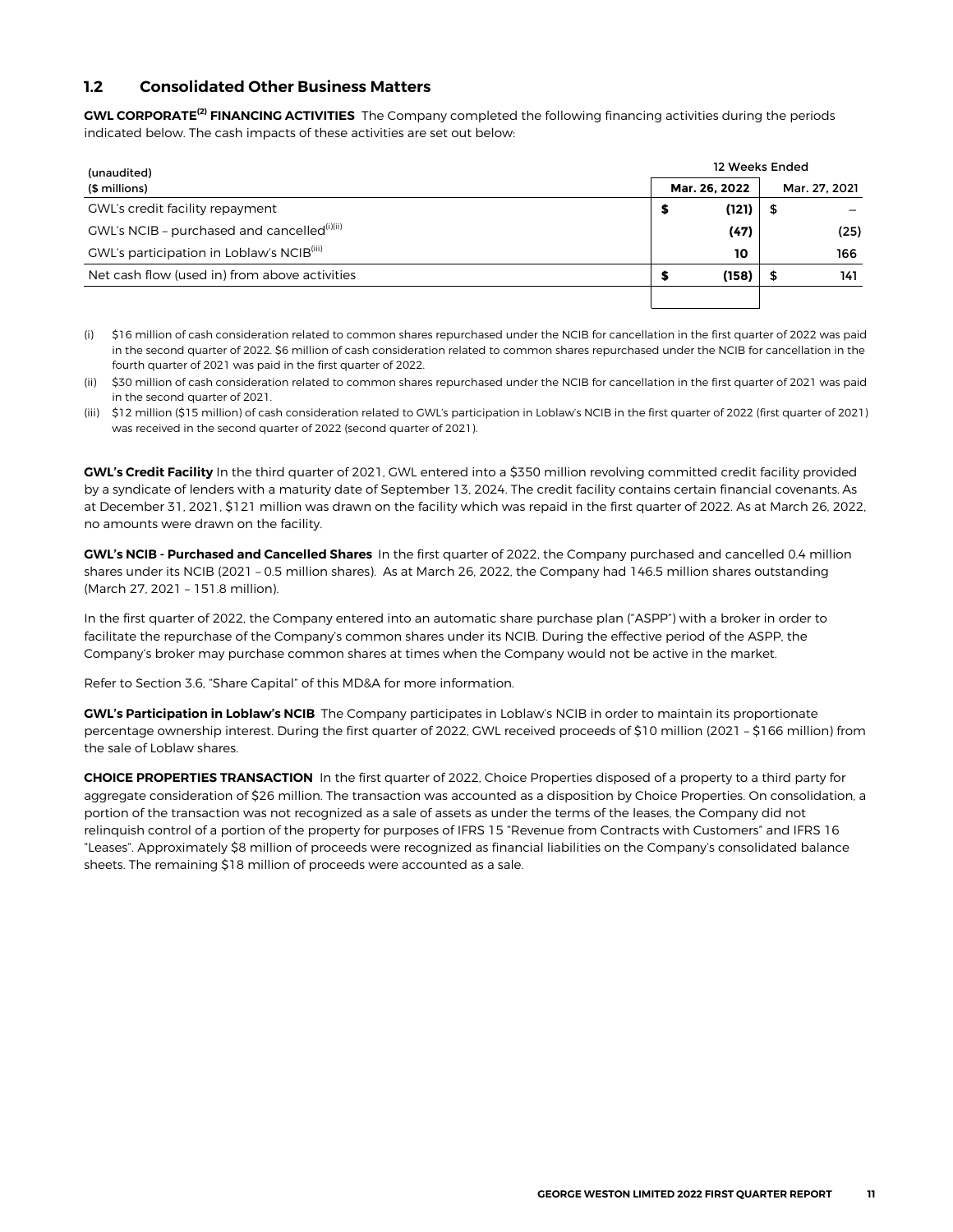#### <span id="page-11-0"></span>**2. Results of Reportable Operating Segments**

The following discussion provides details of the first quarter of 2022 results of operations of each of the Company's reportable operating segments.

#### **2.1 Loblaw Operating Results**

| (\$ millions except where otherwise indicated) | 12 Weeks Ended |               |    |               |      |           |          |  |  |  |  |  |  |
|------------------------------------------------|----------------|---------------|----|---------------|------|-----------|----------|--|--|--|--|--|--|
| For the periods ended as indicated             |                | Mar. 26, 2022 |    | Mar. 27, 2021 |      | \$ Change | % Change |  |  |  |  |  |  |
| Revenue                                        | \$             | 12.262        | \$ | 11.872        | - 56 | 390       | 3.3%     |  |  |  |  |  |  |
| Operating income                               | S              | 736           | \$ | 615           | - \$ | 121       | 19.7%    |  |  |  |  |  |  |
| Adjusted EBITDA <sup>(1)</sup>                 | S              | 1,341         | \$ | 1.216         | \$   | 125       | 10.3%    |  |  |  |  |  |  |
| Adjusted EBITDA margin <sup>(1)</sup>          |                | 10.9%         |    | 10.2%         |      |           |          |  |  |  |  |  |  |
| Depreciation and amortization <sup>(i)</sup>   | S              | 631           | \$ | 610           | \$   | 21        | 3.4%     |  |  |  |  |  |  |
|                                                |                |               |    |               |      |           |          |  |  |  |  |  |  |

(i) Depreciation and amortization in the first quarter of 2022 includes \$117 million (2021 – \$117 million) of amortization of intangible assets acquired with Shoppers Drug Mart.

**REVENUE** Loblaw revenue in the first quarter of 2022 was \$12,262 million, an increase of \$390 million, or 3.3%, compared to the same period in 2021, driven by an increase in retail sales and in financial services revenue.

Retail sales were \$12,045 million, an increase of \$375 million, or 3.2%, compared to the same period in 2021. The increase was primarily driven by the following factors:

- food retail sales were \$8,682 million (2021 \$8,479 million) and food retail same-store sales grew by 2.1% (2021 0.1%) for the quarter. Food retail basket size decreased and traffic increased in the quarter;
- the CPI as measured by The Consumer Price Index for Food Purchased from Stores was 7.5% (2021 0.9%), which was slightly lower than Loblaw's internal food inflation; and
- drug retail sales were \$3,363 million (2021 \$3,191 million) and drug retail same-store sales grew by 5.2% (2021 decreased by 1.7%) for the quarter. Pharmacy same-store sales growth benefited from strong sales in pharmacy related services. Front store same-store sales growth benefited from the continued economic re-opening. Pharmacy same-store sales growth was 6.8% (2021 – 3.5%) and front store same-store sales increased by 3.6% (2021 – decreased by 6.4%).

In the last 12 months, 26 food and drug stores were opened and 30 food and drug stores were closed, resulting in a net increase in retail square footage of 0.1 million square feet, or 0.1%.

Financial services revenue in the first quarter of 2022 increased by \$21 million compared to the same period in 2021. The increase was primarily driven by higher interest income from growth in credit card receivables and higher interchange income from an increase in customer spending, partially offset by lower sales attributable to *The Mobile Shop*.

**OPERATING INCOME** Loblaw operating income in the first quarter of 2022 was \$736 million, an increase of \$121 million, or 19.7%, compared to the same period in 2021. The increase included improvements in underlying operating performance of \$104 million and the favourable year-over-year net impact of adjusting items totaling \$17 million, as described below:

- the improvement in underlying operating performance of \$104 million was primarily due to the following:
	- an improvement in the underlying operating performance of retail due to an increase in retail gross profit, partially offset by an increase in SG&A and depreciation and amortization;
	- partially offset by,
	- a decline in the underlying operating performance of financial services primarily due to the year-over-year impact of the expected credit loss provision from lapping a larger prior year release of \$20 million versus the current quarter release of \$5 million and the prior year reversal of certain commodity tax accrued.
- the favourable year-over-year net impact of adjusting items totaling \$17 million was primarily due to:
	- the favourable year-over-year impact of restructuring and other related costs of \$19 million; and
	- the favourable year-over-year impact of the fair value adjustment of derivatives of \$6 million; partially offset by,
	- the unfavourable year-over-year impact in net gain on sale of non-operating properties of \$5 million; and
	- the unfavourable impact of the Lifemark Health Group ("Lifemark") transaction costs of \$3 million.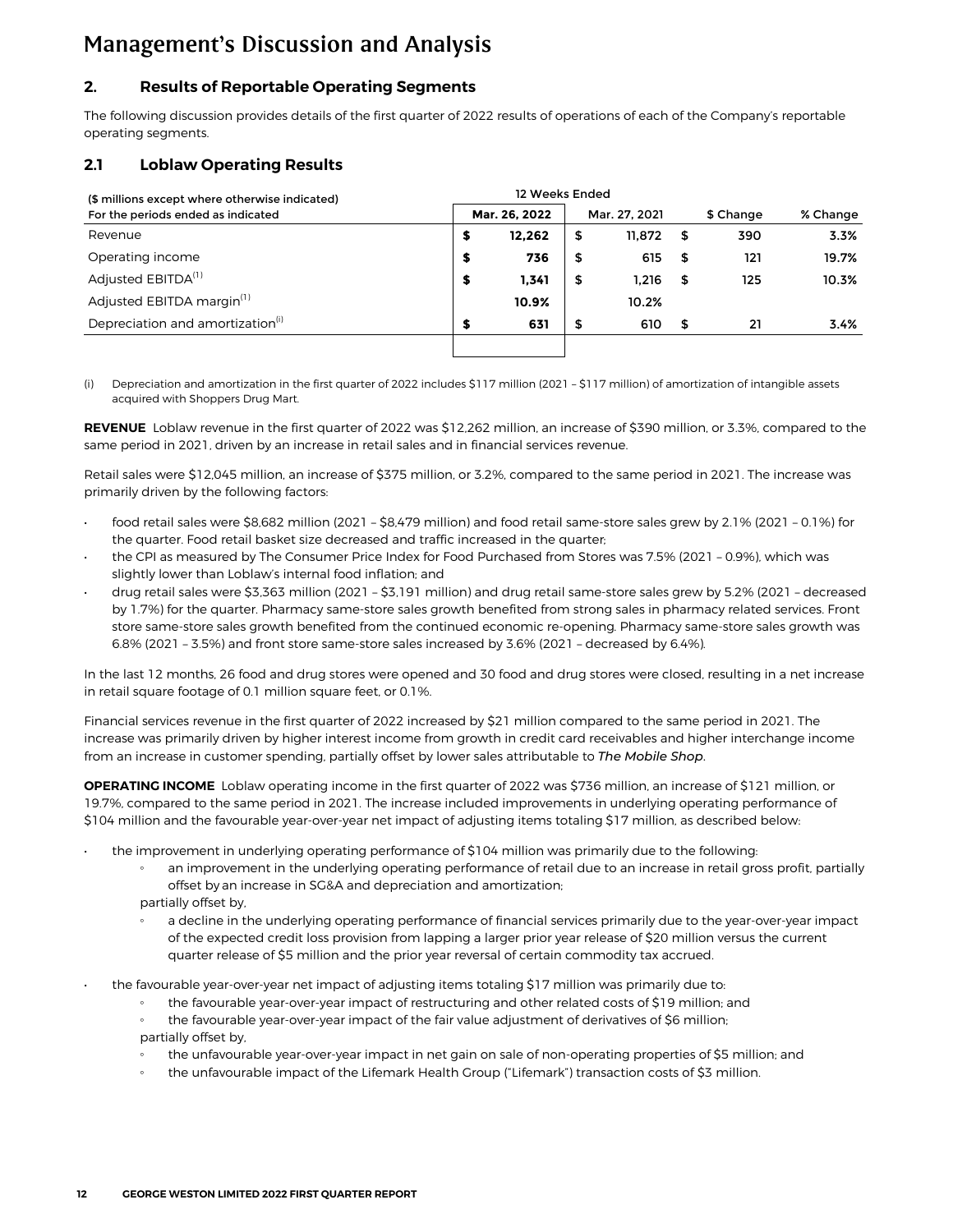**ADJUSTED EBITDA(1)** Loblaw adjusted EBITDA(1) in the first quarter of 2022 was \$1,341 million, an increase of \$125 million, or 10.3%, compared to the same period in 2021. The increase was primarily due to an increase in retail of \$140 million, partially offset by a decrease in financial services of \$15 million.

Retail adjusted EBITDA<sup>(1)</sup> in the first quarter of 2022 increased by \$140 million driven by an increase in retail gross profit of \$210 million, partially offset by an unfavourable increase in SG&A of \$70 million.

- Retail gross profit percentage of 31.1% increased by 80 basis points compared to the same period in 2021, driven by favourable changes in the drug retail sales mix, with underlying improvements in business initiatives across retail.
- **•** Retail SG&A as a percentage of sales was 20.4%, a decrease of 10 basis points compared to the same period of 2021. The favourable decrease was primarily due to lower COVID-19 related expenses, partially offset by higher costs incurred in drug retail from providing pharmacy related services.

Financial services adjusted EBITDA<sup>(1)</sup> decreased by \$15 million compared to the same period in 2021, primarily driven by the year-over-year impact of the expected credit loss provision from lapping a larger prior year release of \$20 million versus the current quarter release of \$5 million, the prior year reversal of certain commodity tax accrued, higher customer acquisition costs and higher loyalty program costs and operating costs, partially offset by higher revenue as described above and lower contractual charge-offs.

**DEPRECIATION AND AMORTIZATION** Loblaw depreciation and amortization in the first quarter of 2022 was \$631 million, an increase of \$21 million compared to the same period in 2021. The increase in depreciation and amortization in the first quarter of 2022 was primarily driven by an increase in depreciation of IT and leased assets.

Depreciation and amortization included \$117 million (2021 – \$117 million) in the first quarter of 2022 of amortization of intangible assets related to the acquisition of Shoppers Drug Mart.

**CONSOLIDATION OF FRANCHISES** Loblaw has more than 500 franchise food retail stores in its network. Non-controlling interests at Loblaw represent the share of earnings that relates to Loblaw's food retail franchisees and is impacted by the timing of when profit sharing with franchisees is agreed and finalized under the terms of the agreements. Loblaw's net earnings attributable to non-controlling interests were \$33 million in the first quarter of 2022. When compared to the first quarter of 2021, this represented an increase of \$14 million or 73.7%. The increase in non-controlling interests at Loblaw was primarily driven by an improvement in franchisee earnings in comparison to the same period in 2021.

#### **LOBLAW OTHER BUSINESS MATTERS**

**Lifemark Health Group** During the quarter, Loblaw agreed to acquire Lifemark for aggregate cash consideration of \$845 million. Lifemark is the leading provider of outpatient physiotherapy, massage therapy, occupational therapy, chiropractic, mental health, and other ancillary rehabilitation services through its more than 300 clinics across Canada. Regulatory approvals have been received and the transaction is expected to close on or about May 10, 2022.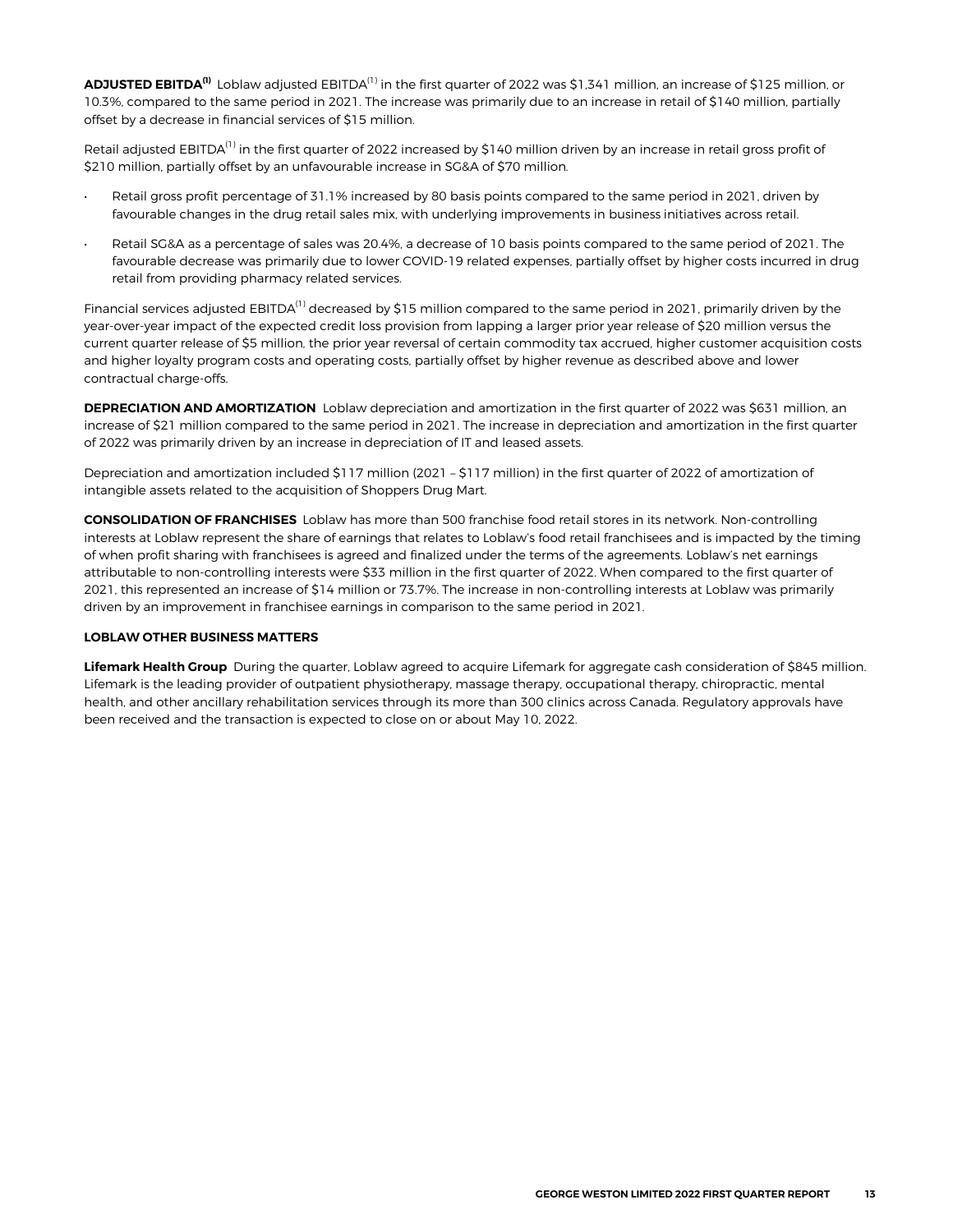### <span id="page-13-0"></span>**2.2 Choice Properties Operating Results**

| (\$ millions except where otherwise indicated)                  |  |               |    |               |     |           |            |
|-----------------------------------------------------------------|--|---------------|----|---------------|-----|-----------|------------|
| For the periods ended as indicated                              |  | Mar. 26. 2022 |    | Mar. 27. 2021 |     | \$ Change | % Change   |
| Revenue                                                         |  | 328           |    | 327           |     |           | 0.3%       |
| Net interest expense and other financing charges <sup>(1)</sup> |  | 242           |    | 347           |     | (105)     | $(30.3)\%$ |
| Net income (loss)                                               |  | 387           | S  | $(62)$ \$     |     | 449       | 724.2%     |
| Funds from Operations <sup>(1)</sup>                            |  | 175           | \$ | 171           | - 5 | 4         | 2.3%       |
|                                                                 |  |               |    |               |     |           |            |

(i) Net interest expense and other financing charges includes a fair value adjustment on Exchangeable Units.

**REVENUE** Revenue in the first quarter of 2022 was \$328 million, an increase of \$1 million, or 0.3%, compared to the same period in 2021, and included \$184 million (2021 – \$182 million) generated from tenants within Loblaw.

The increase in revenue in the first quarter of 2022 was primarily driven by:

- higher rental rates on renewals in the retail portfolio; and
- increased capital recoveries;

partially offset by,

- foregone revenue from dispositions; and
- a decrease in lease surrender revenue.

**NET INTEREST EXPENSE AND OTHER FINANCING CHARGES** Net interest expense and other financing charges in the first quarter of 2022 were \$242 million compared to \$347 million in the same period in 2021. The decrease of \$105 million was primarily driven by the favourable year-over-year impact of the fair value adjustment on the Class B LP units ("Exchangeable Units") of \$99 million, a general reduction in indebtedness and refinancing over the past year at lower interest rates.

**NET INCOME (LOSS)** Net income in the first quarter of 2022 was \$387 million, compared to a net loss of \$62 million in the same period in 2021. The increase of \$449 million was primarily driven by:

- the favourable change in the adjustment to fair value of investment properties, including those held within equity accounted joint ventures;
- lower net interest expense and other financing charges as described above;
- a decline in expected credit loss provisions; and
- an increase in rental revenue as described above.

**FUNDS FROM OPERATIONS<sup>(1)</sup>** Funds from Operations<sup>(1)</sup> in the first quarter of 2022 was \$175 million, an increase of \$4 million compared to the same period in 2021, primarily due to an increase in revenue as described above, a decline in expected credit loss provisions, lower interest expense due to a general reduction in indebtedness, partially offset by an increase in general and administrative expenses.

#### **CHOICE PROPERTIES OTHER BUSINESS MATTERS**

**Strategic Disposition** Subsequent to the end of the Company's first quarter of 2022, on March 31, 2022, Choice Properties disposed of its interests in a portfolio of six office properties to Allied Properties Real Estate Investment Trust ("Allied"). The consideration received consisted of 11,809,145 exchangeable Class B limited partnership units of Allied Properties Exchangeable Limited Partnership ("Allied Class B Units"), an affiliated entity of Allied, with a fair value of \$551 million on the transaction date, and a promissory note with a fair value of \$193 million (face value of \$200 million). Following the transaction, Choice Properties holds approximately an 8.5% effective interest in Allied through its ownership of the Allied Class B Units. Choice Properties does not have significant influence over Allied.

The Allied Class B Units are exchangeable into, and are economically equivalent to, the publicly traded trust units of Allied ("Allied Units"), and were accompanied by a corresponding number of special voting units of Allied. There are no restrictions on the exchange of Allied Class B Units into Allied Units, but the Allied Units (if exchanged) are subject to a lock-up from the closing of the transaction, such that 25% of the Allied Class B Units or Allied Units, as applicable, will be released from lock up every three months following the first anniversary of closing of the transaction. As a holder of the Allied Class B Units, Choice Properties is entitled to distributions paid by Allied.

The promissory note is secured by the six office assets and bears interest at a rate of 1% for the remainder of the 2022 calendar year and 2% subsequently until its maturity on December 31, 2023.

At the end of the first quarter of 2022, these properties were classified as Assets Held for Sale on the Company's consolidated balance sheet.

**Land Acquisition** Subsequent to the end of the first quarter of 2022, on April 19, 2022, Choice Properties completed the acquisition of land in Caledon, Ontario within one of its equity accounted joint ventures. Choice Properties' share of the purchase price, at its 85% ownership interest, was \$85 million.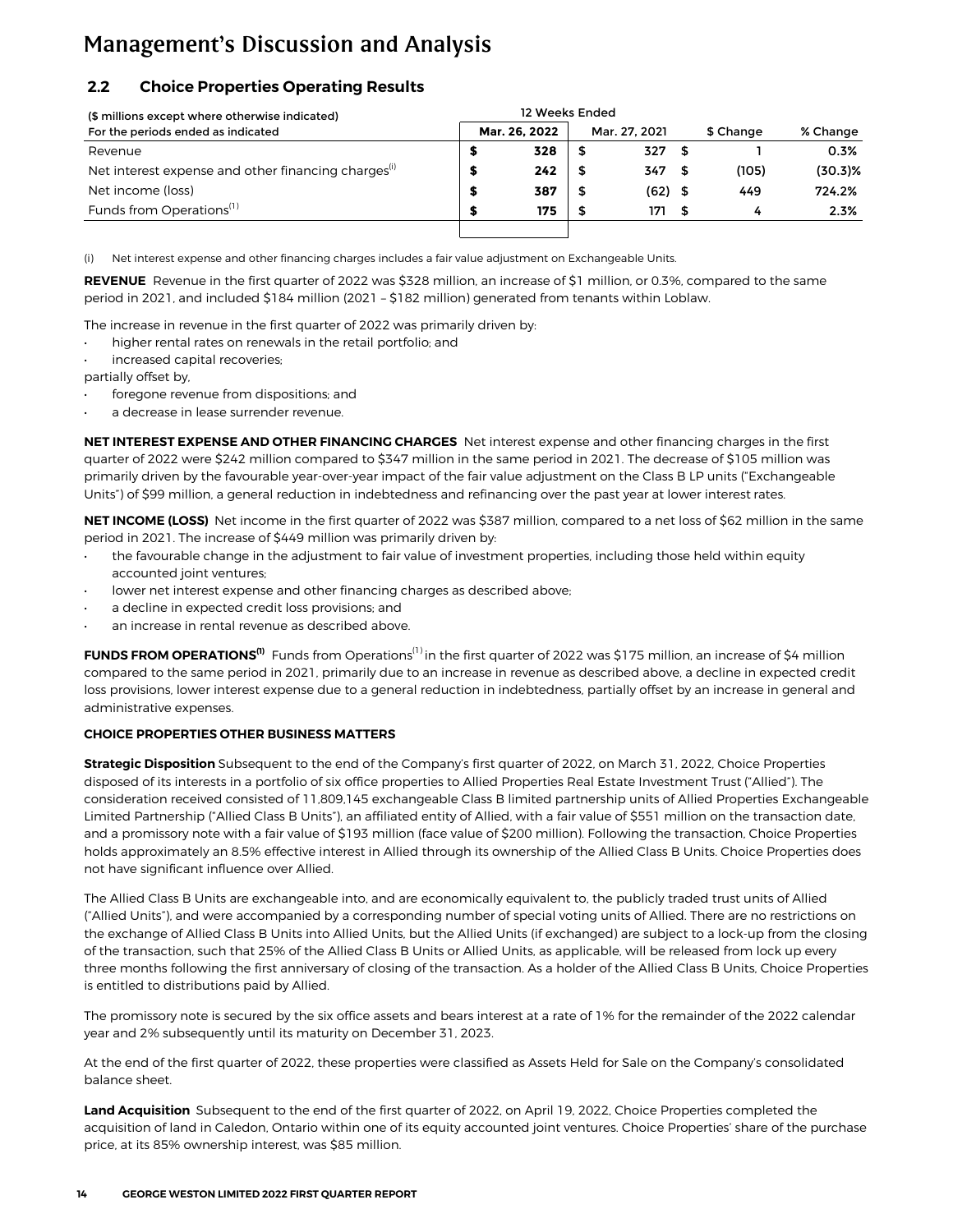#### <span id="page-14-0"></span>**3. Liquidity and Capital Resources**

The Company's ownership in Weston Foods has been presented separately as discontinued operations in the Company's current and comparative results. Unless otherwise indicated, all financial information represents the Company's results from continuing operations.

#### **3.1 Cash Flows**

The following Major Cash Flow Components are inclusive of Continuing and Discontinued Operations.

#### **MAJOR CASH FLOW COMPONENTS**

| (\$ millions)                                                                    | 12 Weeks Ended |               |       |    |                   |      |           |  |  |  |  |
|----------------------------------------------------------------------------------|----------------|---------------|-------|----|-------------------|------|-----------|--|--|--|--|
| For the periods ended as indicated                                               |                | Mar. 26. 2022 |       |    | Mar. 27, 2021     |      | \$ Change |  |  |  |  |
| Cash and cash equivalents, beginning of period                                   |                | \$            | 2.984 | S  | 2.581             |      | 403       |  |  |  |  |
| Cash flows from operating activities                                             |                | \$            | 757   | \$ | 911               | - \$ | (154)     |  |  |  |  |
| Cash flows (used in) from investing activities                                   |                | \$            | (346) | S  | 123               | - 56 | (469)     |  |  |  |  |
| Cash flows used in financing activities                                          |                | \$            | (568) | \$ | $(788)$ \$        |      | 220       |  |  |  |  |
| Effect of foreign currency exchange rate changes on<br>cash and cash equivalents |                | \$            |       | S  | $\qquad \qquad -$ | \$   |           |  |  |  |  |
| Cash and cash equivalents, end of period                                         |                | S             | 2.828 | S  | 2.827             | - \$ |           |  |  |  |  |
|                                                                                  |                |               |       |    |                   |      |           |  |  |  |  |

**CASH FLOWS FROM OPERATING ACTIVITIES** Cash flows from operating activities were \$757 million in the first quarter of 2022, a decrease of \$154 million compared to the same period in 2021. The decrease in cash flows from operating activities was primarily driven by an unfavourable change in non-cash working capital and an increase in credit card receivables from a rise in customer spending, partially offset by higher cash earnings.

**CASH FLOWS (USED IN) FROM INVESTING ACTIVITIES** Cash flows used in investing activities were \$346 million in the first quarter of 2022, an increase of \$469 million compared to the same period in 2021. The increase in cash flows used in investing activities was primarily driven by an increase in short-term investments.

The following table summarizes the Company's capital investments by each of its reportable operating segments:

| (\$ millions)                                  | 12 Weeks Ended |    |                              |  |                |  |  |  |  |  |  |  |
|------------------------------------------------|----------------|----|------------------------------|--|----------------|--|--|--|--|--|--|--|
| For the periods ended as indicated             | Mar. 26, 2022  |    | Mar. 21, 2021 <sup>(3)</sup> |  | \$ Change      |  |  |  |  |  |  |  |
| Loblaw <sup>(i)</sup>                          | 186<br>\$      | \$ | $203 - $$                    |  | (17)           |  |  |  |  |  |  |  |
| <b>Choice Properties</b>                       | 20             |    | 18                           |  | $\overline{2}$ |  |  |  |  |  |  |  |
| Other and Intersegment                         |                |    | $\overline{2}$               |  | (1)            |  |  |  |  |  |  |  |
| Capital Investments from Continuing Operations | 207            |    | 223                          |  | (16)           |  |  |  |  |  |  |  |
| <b>Discontinued Operations</b>                 | -              |    | 13                           |  | (13)           |  |  |  |  |  |  |  |
| <b>Total Capital Investments</b>               | 207<br>S       |    | 236                          |  | (29)           |  |  |  |  |  |  |  |
|                                                |                |    |                              |  |                |  |  |  |  |  |  |  |

(i) In the first quarter of 2021, additions to fixed assets in Loblaw included prepayments that were made in 2020 and transferred from other assets of \$1 million.

**CASH FLOWS USED IN FINANCING ACTIVITIES** Cash flows used in financing activities were \$568 million in the first quarter of 2022, a decrease of \$220 million compared to the same period in 2021. The decrease in cash flows used in financing activities was primarily driven by higher repayment of short term debt in the same period in 2021 and fewer Loblaw repurchases of common shares under its NCIB program in the current period.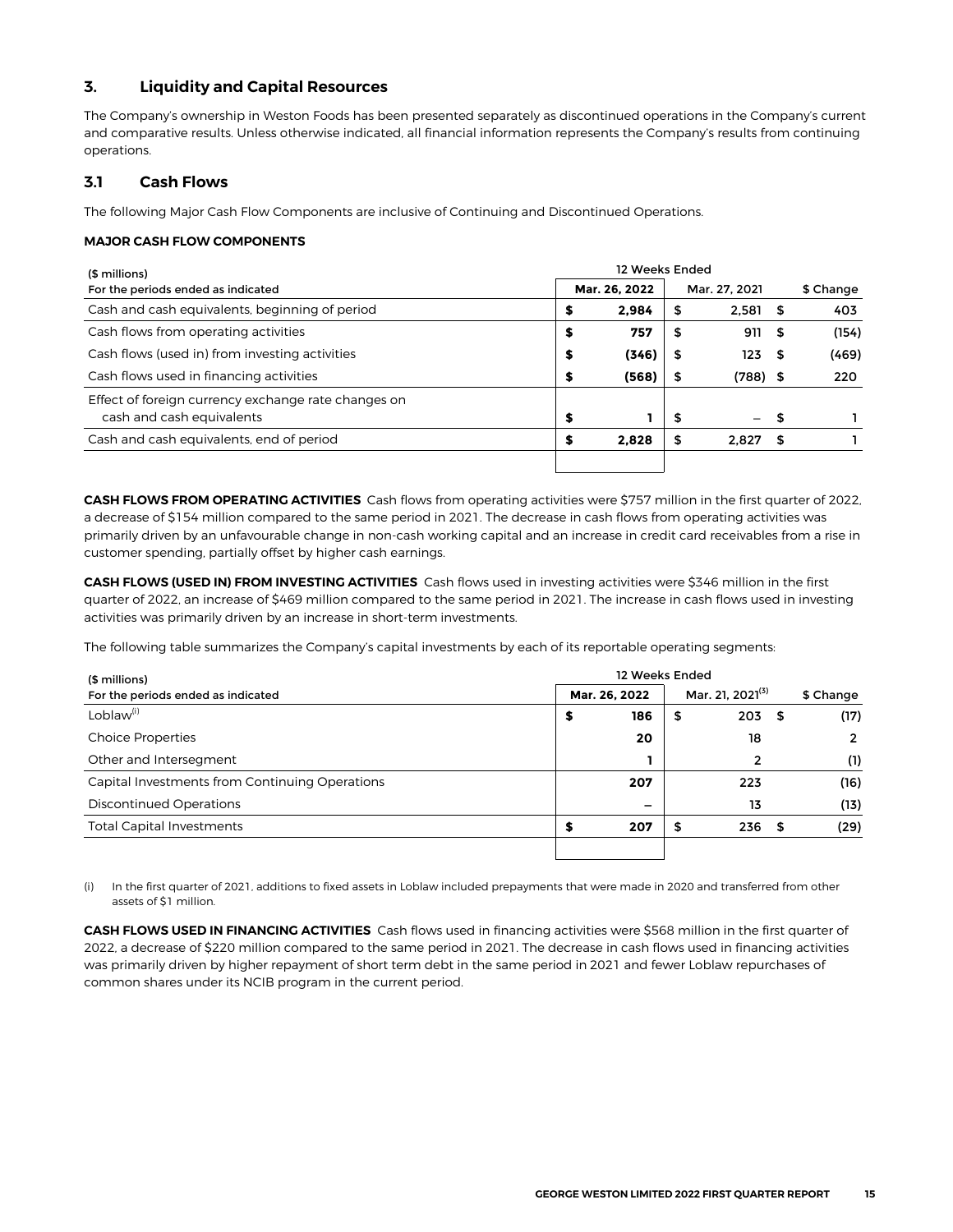#### <span id="page-15-0"></span>**FREE CASH FLOW(1)**

The following Free Cash Flow is presented on a Continuing Operations basis.

| (\$ millions)                                                              | 12 Weeks Ended |               |    |                             |      |           |  |  |  |  |  |
|----------------------------------------------------------------------------|----------------|---------------|----|-----------------------------|------|-----------|--|--|--|--|--|
| For the periods ended as indicated                                         |                | Mar. 26. 2022 |    | Mar. 27 2021 <sup>(3)</sup> |      | \$ Change |  |  |  |  |  |
| Cash flows from operating activities                                       | s              | 757           | \$ | 911 \$                      |      | (154)     |  |  |  |  |  |
| Less: Cash flows used in operating activities from Discontinued Operations |                |               |    | (3)                         |      |           |  |  |  |  |  |
| Cash flows from operating activities from Continuing Operations            | s              | 757           | \$ | 914                         | - \$ | (157)     |  |  |  |  |  |
| Interest paid<br>Less:                                                     |                | 214           |    | 244                         |      | (30)      |  |  |  |  |  |
| Capital investments                                                        |                | 207           |    | 223                         |      | (16)      |  |  |  |  |  |
| Lease payments, net                                                        |                | 143           |    | 140                         |      | 3         |  |  |  |  |  |
| Free cash flow <sup>(1)</sup> from Continuing Operations                   | S              | 193           | S  | 307                         | - 5  | (114)     |  |  |  |  |  |
|                                                                            |                |               |    |                             |      |           |  |  |  |  |  |

Free cash flow<sup>(1)</sup> from continuing operations in the first quarter 2022 was \$193 million, a decrease of \$114 million compared to the same period in 2021. The decrease in free cash flow<sup>(1)</sup> was primarily driven by an unfavourable change in non-cash working capital and an increase in credit card receivables from a rise in customer spending, partially offset by higher cash earnings, lower interest paid and lower capital expenditures.

#### **3.2 Liquidity**

The Company (excluding Loblaw and Choice Properties) expects that cash and cash equivalents, short-term investments, future operating cash flows and the amounts available to be drawn against its committed credit facility will enable it to finance its capital investment program and fund its ongoing business requirements, including working capital, pension plan funding requirements and financial obligations, over the next 12 months. The Company (excluding Loblaw and Choice Properties) does not foresee any impediments in obtaining financing to satisfy its long-term obligations.

Loblaw expects that cash and cash equivalents, short-term investments, future operating cash flows and the amounts available to be drawn against committed credit facilities will enable it to finance its capital investment program and fund its ongoing business requirements over the next 12 months, including working capital, pension plan funding requirements and financial obligations. President's Choice Bank ("PC Bank") expects to obtain long-term financing for its credit card portfolio through the issuance of *Eagle Credit Card Trust® ("Eagle") notes* and Guaranteed Investment Certificates ("GICs").

Choice Properties expects to obtain long-term financing for the acquisition of properties primarily through the issuance of unsecured debentures and equity.

For details on the Company's cash flows, see Section 3.1 "Cash Flows", of this MD&A.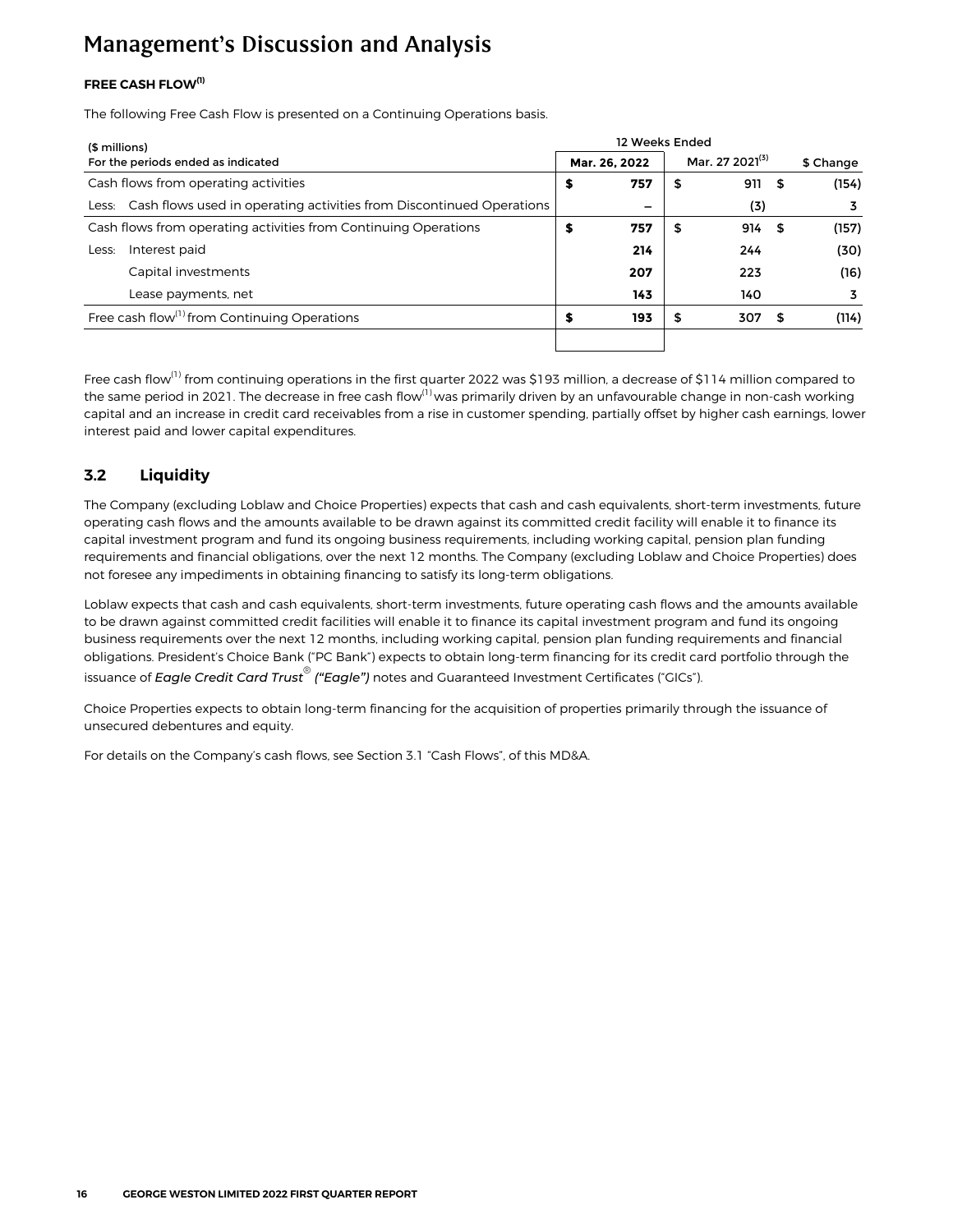**TOTAL DEBT** The following table presents total debt, as monitored by management:

|                                                                  |             |      |                             |                |                           |    |                     | As at                        |              |      |                          |    |                           |    |          |               |             |      |                      |    |                           |    |        |
|------------------------------------------------------------------|-------------|------|-----------------------------|----------------|---------------------------|----|---------------------|------------------------------|--------------|------|--------------------------|----|---------------------------|----|----------|---------------|-------------|------|----------------------|----|---------------------------|----|--------|
|                                                                  |             |      |                             |                |                           |    | Mar. 26, 2022       | Mar. 27, 2021 <sup>(3)</sup> |              |      |                          |    |                           |    |          | Dec. 31, 2021 |             |      |                      |    |                           |    |        |
| (\$ millions)                                                    | Loblaw      |      | Choice<br><b>Properties</b> |                | Other and<br>Interseament |    | Total               |                              | Loblaw       |      | Choice<br>Properties     |    | Other and<br>Intersegment |    | Total    |               | Loblaw      |      | Choice<br>Properties |    | Other and<br>Interseament |    | Total  |
| <b>Bank indebtedness</b>                                         | \$<br>250   | - \$ | -                           | S              | -                         | S  | 250                 | \$                           | 282          | - \$ | $\overline{\phantom{0}}$ | \$ | $\overline{\phantom{0}}$  | \$ | 282      | \$            | 52          | \$   | $=$                  | \$ | $\overline{\phantom{0}}$  | \$ | 52     |
| Demand deposits from customers                                   | 87          |      |                             |                |                           |    | 87                  |                              | 36           |      | -                        |    | -                         |    | 36       |               | 75          |      | -                    |    | -                         |    | 75     |
| Short-term debt                                                  | 400         |      |                             |                |                           |    | 400                 |                              | 300          |      | -                        |    | 770                       |    | 1.070    |               | 450         |      |                      |    |                           |    | 450    |
| Long-term debt due within one year                               | 1,027       |      | 838                         |                | -                         |    | 1,865               |                              | 576          |      | 632                      |    | 36                        |    | 1.244    |               | 1,002       |      | 518                  |    | ۰                         |    | 1,520  |
| Long-term debt                                                   | 6,216       |      | 5.389                       |                | 449                       |    | 12.054              |                              | 6.447        |      | 5.849                    |    | 879                       |    | 13.175   |               | 6.211       |      | 5.709                |    | 570                       |    | 12.490 |
| Certain other liabilities <sup>(i)</sup>                         | 74          |      | 671                         |                |                           |    | 745                 |                              | 71           |      | 666                      |    | $\overline{\phantom{0}}$  |    | 737      |               | 74          |      | 664                  |    |                           |    | 738    |
| Fair value of financial derivatives<br>related to the above debt |             |      |                             |                |                           |    |                     |                              |              |      |                          |    | (585)                     |    | (585)    |               |             |      |                      |    |                           |    |        |
| Total debt excluding lease liabilities                           |             |      | $$8,054$ \$6,898 \$         |                | 449                       | \$ | 15,401              | \$                           | 7,712 \$     |      | 7.147 \$                 |    | 1.100                     |    | \$15.959 |               | \$7.864     | - \$ | $6.891$ \$           |    | 570                       | \$ | 15,325 |
| Lease liabilities due within one year <sup>(11)</sup>            | $$1,361$ \$ |      |                             | 2 <sub>s</sub> | $(562)$ \$                |    | 801                 | \$                           | $1,341$ \$   |      |                          | \$ | $(543)$ \$                |    | 799      |               | $$1.297$ \$ |      |                      | £. | $(556)$ \$                |    | 742    |
| Lease liabilities <sup>(ii)</sup>                                | $$7,469$ \$ |      |                             | 25             | $(3,225)$ \$              |    | 4,246               |                              | $$7,580$ \$  |      | 3                        | \$ | $(3,289)$ \$ 4,294        |    |          |               | $$7,542$ \$ |      |                      | \$ | $(3,301)$ \$              |    | 4,242  |
| Total debt including lease liabilities                           |             |      | \$16,884 \$6,902            | - \$           |                           |    | $(3,338)$ \$ 20,448 |                              | $$16,633$ \$ |      | 7,151                    | \$ | $(2,732)$ \$ 21,052       |    |          |               | \$16,703    |      | \$ 6,893             | \$ | $(3,287)$ \$ 20,309       |    |        |
|                                                                  |             |      |                             |                |                           |    |                     |                              |              |      |                          |    |                           |    |          |               |             |      |                      |    |                           |    |        |

(i) Includes financial liabilities of \$671 million (March 27, 2021 – \$666 million; December 31, 2021 – \$664 million) recorded primarily as a result of Choice Properties' transactions.

(ii) Lease liabilities due within one year of \$2 million (March 27, 2021 – \$3 million; December 31, 2021 – \$2 million) and lease liabilities of \$7 million (March 27, 2021 – \$8 million; December 31, 2021 – \$7 million) relating to GWL Corporate are included in Other and Intersegment.

Management targets credit metrics consistent with those of an investment grade profile. GWL Corporate holds cash and cash equivalents and short-term investments and as a result monitors its leverage on a net debt basis. GWL Corporate has total debt including lease liabilities of \$458 million (March 27, 2021 – \$1,111 million; December 31, 2021 – \$579 million) and cash and cash equivalents and short-term investments of \$1,048 million (March 27, 2021 – \$1,108 million; December 31, 2021 – \$1,338 million), resulting in a net cash position of \$590 million (March 27, 2021 – net debt of \$3 million; December 31, 2021 – net cash of \$759 million).

Loblaw's management is focused on managing its capital structure on a segmented basis to ensure that each of its operating segments is employing a capital structure that is appropriate for the industry in which it operates.

- Loblaw targets maintaining retail segment credit metrics consistent with those of investment grade retailers. Loblaw monitors the retail segment's debt to retail adjusted EBITDA<sup>(1)</sup> ratio as a measure of the leverage being employed. Loblaw retail segment debt to retail adjusted EBITDA<sup>(1)</sup> ratio decreased compared to 2021 primarily due to an improvement in adjusted EBITDA<sup>(1)</sup>.
- PC Bank's capital management objectives are to maintain a consistently strong capital position while considering the economic risks generated by its credit card receivables portfolio and to meet all regulatory requirements as defined by the Office of the Superintendent of Financial Institutions.

Choice Properties targets maintaining credit metrics consistent with those of investment grade Real Estate Investment Trusts ("REIT"). Choice Properties monitors metrics relevant to the REIT industry including targeting an appropriate debt to total assets ratio.

**COVENANTS AND REGULATORY REQUIREMENTS** The Company, Loblaw and Choice Properties are required to comply with certain financial covenants for various debt instruments. As at the end of and throughout the first quarter of 2022, the Company, Loblaw and Choice Properties were in compliance with their respective covenants.

As at the end of and throughout the first quarter of 2022, PC Bank and Choice Properties met all applicable regulatory requirements.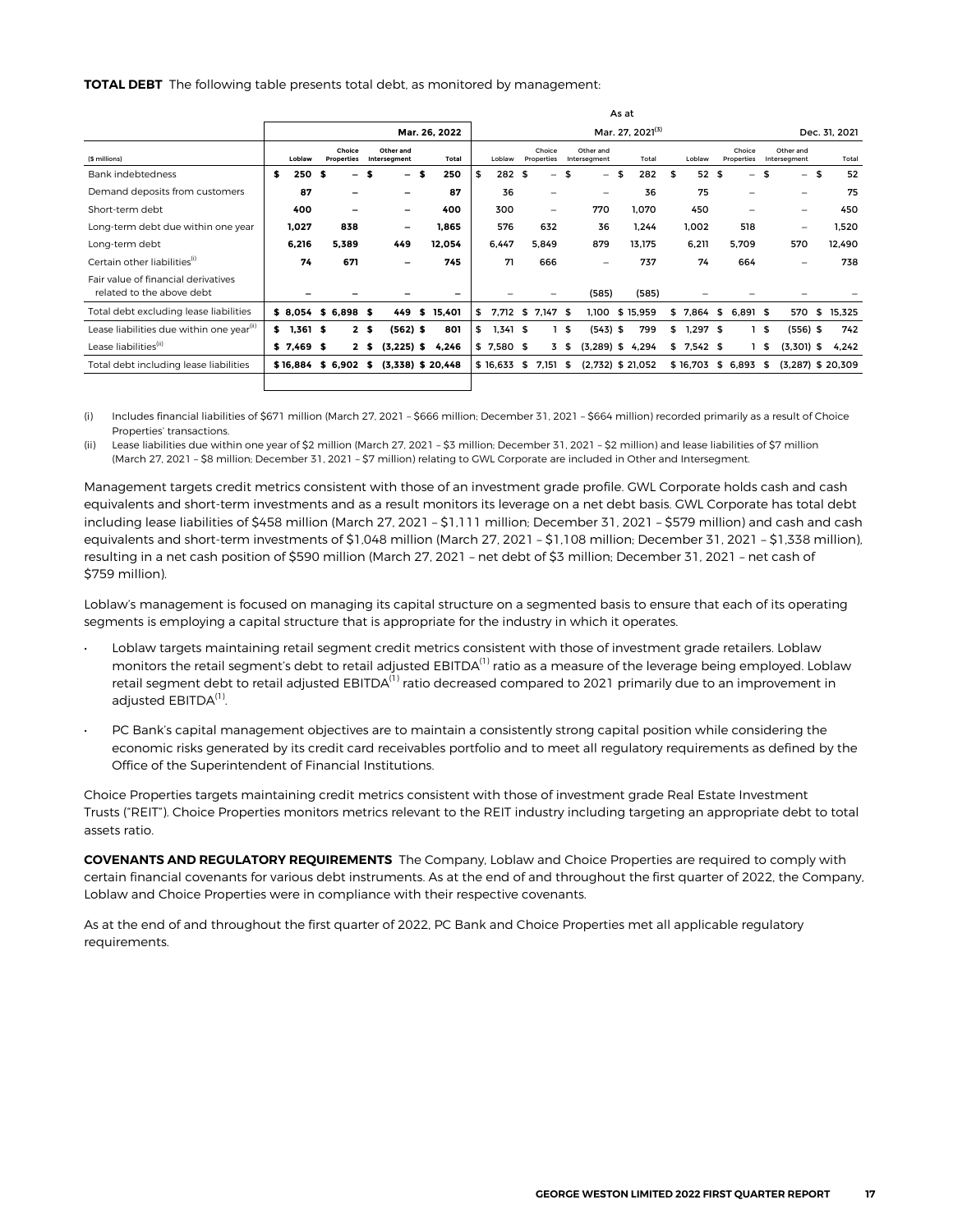#### <span id="page-17-0"></span>**3.3 Components of Total Debt**

**DEBENTURES** There were no debentures issued or repaid in the first quarters of 2022 and 2021.

**COMMITTED CREDIT FACILITIES** The components of the committed lines of credit available were as follows:

|                                   |                      | As at                             |       |      |               |     |                          |      |                          |    |                     |               |              |  |
|-----------------------------------|----------------------|-----------------------------------|-------|------|---------------|-----|--------------------------|------|--------------------------|----|---------------------|---------------|--------------|--|
|                                   |                      |                                   |       |      | Mar. 26, 2022 |     |                          |      | Mar. 27, 2021            |    |                     | Dec. 31, 2021 |              |  |
| (\$ millions)                     | <b>Maturity Date</b> | <b>Available</b><br><b>Credit</b> |       |      | <b>Drawn</b>  |     | Available<br>Credit      |      | Drawn                    |    | Available<br>Credit |               | <b>Drawn</b> |  |
| George Weston                     | September 13, 2024   |                                   | 350   | - \$ | -             | \$  | $\overline{\phantom{0}}$ | 5    | $\qquad \qquad -$        | \$ | 350                 |               | 121          |  |
| Loblaw                            | October 7, 2023      |                                   | 1.000 |      | -             |     | 1.000                    |      | $\qquad \qquad -$        |    | 1.000               |               |              |  |
| <b>Choice Properties</b>          | June 24, 2026        |                                   | 1.500 |      | 55            |     | 1.500                    |      | $\overline{\phantom{m}}$ |    | 1.500               |               |              |  |
| Total committed credit facilities |                      | S                                 | 2,850 | S    | 55            | \$. | 2,500                    | - \$ | $\qquad \qquad -$        | S  | 2,850               |               | 121          |  |
|                                   |                      |                                   |       |      |               |     |                          |      |                          |    |                     |               |              |  |

These facilities contain certain financial covenants.

In the third quarter of 2021, GWL entered into a \$350 million revolving committed credit facility provided by a syndicate of lenders with a maturity date of September 13, 2024. As at December 31, 2021, \$121 million was drawn on the facility which was repaid in the first quarter of 2022. As at March 26, 2022, no amounts were drawn on the facility.

**INDEPENDENT SECURITIZATION TRUSTS** Loblaw, through PC Bank, participates in various securitization programs that provide a source of funds for the operation of its credit card business. PC Bank maintains and monitors a co-ownership interest in credit card receivables with independent securitization trusts, including *Eagle* and the Other Independent Securitization Trusts, in accordance with its financing requirements.

The following table summarizes the amounts securitized to independent securitization trusts:

| (\$ millions)                                          |  | Mar. 26, 2022 | Mar. 27. 2021 |    | Dec. 31, 2021 |
|--------------------------------------------------------|--|---------------|---------------|----|---------------|
| Securitized to independent securitization trusts:      |  |               |               |    |               |
| Securitized to Eagle Credit Card Trust <sup>®</sup>    |  | 1.350         | 1.050         | S. | 1.350         |
| Securitized to Other Independent Securitization Trusts |  | 400           | 300           |    | 450           |
| Total securitized to independent securitization trusts |  | 1.750         | 1.350         | S  | 1.800         |
|                                                        |  |               |               |    |               |

Under its securitization programs, PC Bank is required to maintain, at all times, a credit card receivable pool balance equal to a minimum of 107% of the outstanding securitized liability. PC Bank was in compliance with this requirement as at the end of the first quarter of 2022 and throughout the quarter.

**INDEPENDENT FUNDING TRUSTS** As at the end of the first quarter of 2022, the independent funding trusts had drawn \$573 million (March 27, 2021 – \$514 million; December 31, 2021 – \$570 million) from the revolving committed credit facility that is the source of funding to the independent funding trusts. Loblaw provides credit enhancement in the form of a standby letter of credit for the benefit of the independent funding trusts. As at the end of the first quarter of 2022, Loblaw provided a credit enhancement of \$64 million (March 27, 2021 and December 31, 2021 – \$64 million) for the benefit of the independent funding trusts representing not less than 10% (March 27, 2021 and December 31, 2021 – not less than 10%) of the principal amount of loans outstanding.

The revolving committed credit facility that is the source of funding to the independent funding trusts has a maturity date of May 27, 2022. Subsequent to the end of the first quarter of 2022, Loblaw extended the maturity date to April 14, 2025 with all other terms and conditions remaining substantially the same.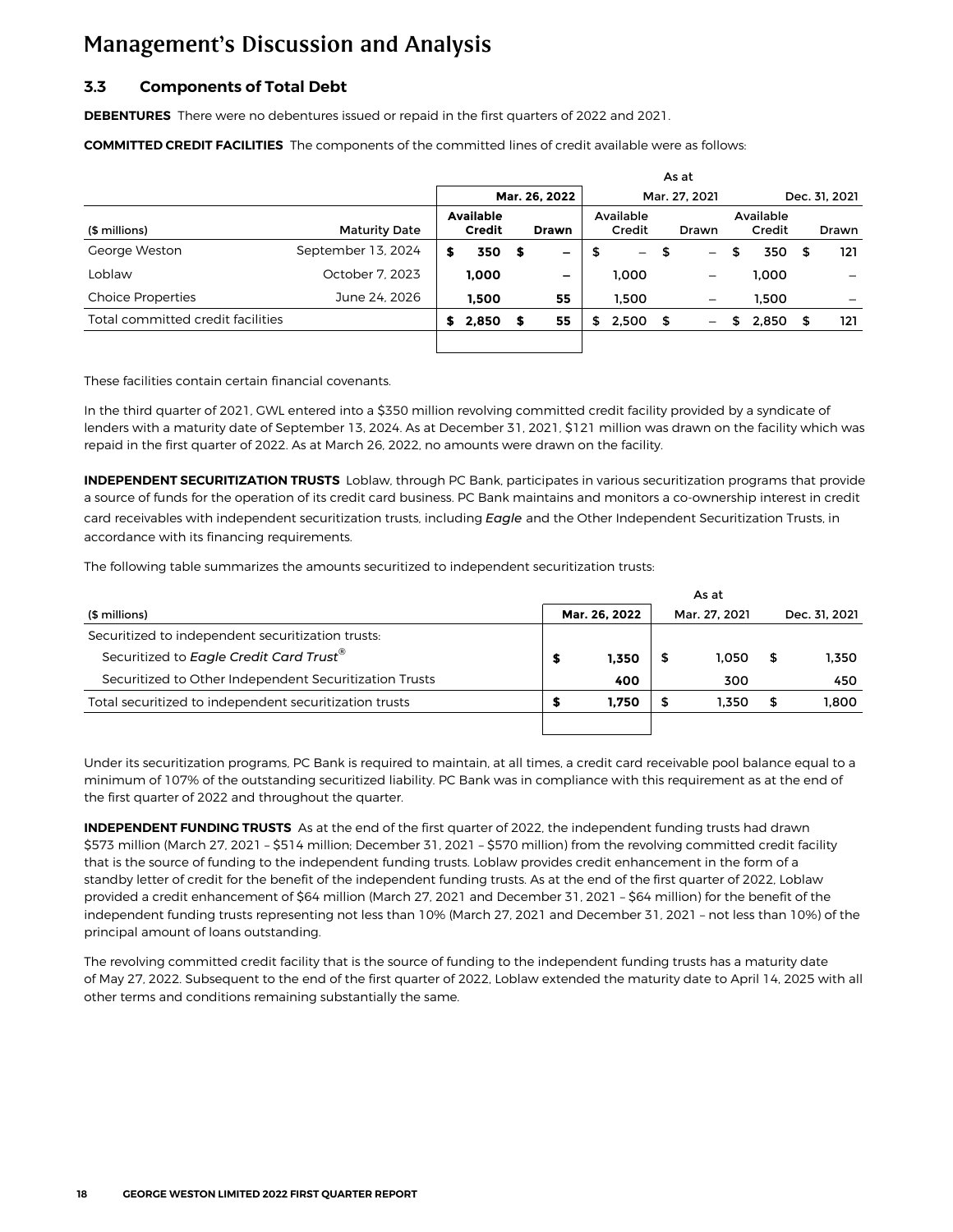<span id="page-18-0"></span>**GUARANTEED INVESTMENT CERTIFICATES ("GICs")** The following table summarizes PC Bank's GIC activity, before commissions, for the periods ended as follows:

|                              | 12 Weeks Ended |               |    |               |  |  |  |  |  |
|------------------------------|----------------|---------------|----|---------------|--|--|--|--|--|
| (\$ millions)                |                | Mar. 26, 2022 |    | Mar. 27, 2021 |  |  |  |  |  |
| Balance, beginning of period | 5              | 996           | \$ | 1,185         |  |  |  |  |  |
| <b>GICs issued</b>           |                | 34            |    |               |  |  |  |  |  |
| GICs matured                 |                | (7)           |    | (27)          |  |  |  |  |  |
| Balance, end of period       | S              | 1,023         | 5  | 1,159         |  |  |  |  |  |
|                              |                |               |    |               |  |  |  |  |  |

**DEBT SUMMARY** The following table summarizes the Company's (excluding Loblaw and Choice Properties) debt in Other and Intersegment:

|                                                                   |                      |    |               | As at |               |      |               |
|-------------------------------------------------------------------|----------------------|----|---------------|-------|---------------|------|---------------|
| (\$ millions)                                                     | <b>Maturity Date</b> |    | Mar. 26, 2022 |       | Mar. 27, 2021 |      | Dec. 31, 2021 |
| Debentures                                                        | 2024 - 2033          | \$ | 450           | \$    | 450           | \$   | 450           |
| George Weston credit facility                                     | 2024                 |    |               |       |               |      | 121           |
| Transaction costs and other                                       | n/a                  |    | (1)           |       | (1)           |      | (1)           |
|                                                                   |                      | S  | 449           | \$    | 449           | Ŝ.   | 570           |
| Series A                                                          | 2031                 | \$ | -             | \$    | 466           | - \$ |               |
| Series B                                                          | On demand            |    |               |       | 770           |      |               |
| Fair value of financial derivatives related to                    |                      |    |               |       |               |      |               |
| the above debt                                                    | n/a                  |    |               |       | (585)         |      |               |
| Debt associated with equity forward sale agreement <sup>(1)</sup> |                      | S  |               |       | 651           | - \$ |               |
| Other and Intersegment debt                                       |                      | S  | 449           | \$    | 1.100         | S    | 570           |
|                                                                   |                      |    |               |       |               |      |               |

(i) In 2001, Weston Holdings Limited ("WHL"), a subsidiary of GWL, issued \$466 million of 7.00% Series A Debentures due 2031, which were serviced by the issuance of Series B Debentures. In addition, WHL entered into an equity forward sale agreement with the lender to sell 9.6 million Loblaw common shares at an initial forward sale price of \$48.50 which increases by the interest rates on Series A Debentures and Series B Debentures.

In the second quarter of 2021, the Company began to settle the net debt associated with the equity forward sale agreement, and was fully settled in the fourth quarter of 2021. The 9.6 million Loblaw shares have been released to the Company such that its economic interest in Loblaw is now equal to its voting interest. In aggregate, \$790 million was paid throughout 2021 to extinguish the net debt associated with the equity forward sale agreement.

#### **3.4 Financial Condition**

|                                                                                                                     | As at         |                              |               |  |  |  |  |
|---------------------------------------------------------------------------------------------------------------------|---------------|------------------------------|---------------|--|--|--|--|
|                                                                                                                     | Mar. 26. 2022 | Mar. 27. 2021 <sup>(3)</sup> | Dec. 31. 2021 |  |  |  |  |
| Rolling year adjusted return on average equity attributable to common<br>shareholders of the Company <sup>(1)</sup> | 19.7%         | 14.4%                        | 18.7%         |  |  |  |  |
| Rolling year adjusted return on capital <sup>(1)</sup>                                                              | 12.7%         | 10.2%                        | 12.6%         |  |  |  |  |
|                                                                                                                     |               |                              |               |  |  |  |  |

The rolling year adjusted return on average equity attributable to common shareholders of the Company<sup>(1)</sup> increased as at the end of the first quarter of 2022 compared to the end of the first quarter of 2021 and year end 2021, primarily due to an increase in adjusted net earnings<sup>(1)</sup> as a result of an improvement in the Company's consolidated underlying performance and a decrease in the average equity to common shareholders of the Company $<sup>(1)</sup>$ .</sup> .

The rolling year adjusted return on capital<sup>(1)</sup> increased as at the end of the first quarter of 2022 compared to the end of the first quarter of 2021 and year end 2021, primarily due to an increase in adjusted operating income<sup>(1)</sup> as a result of an improvement in the Company's consolidated underlying performance.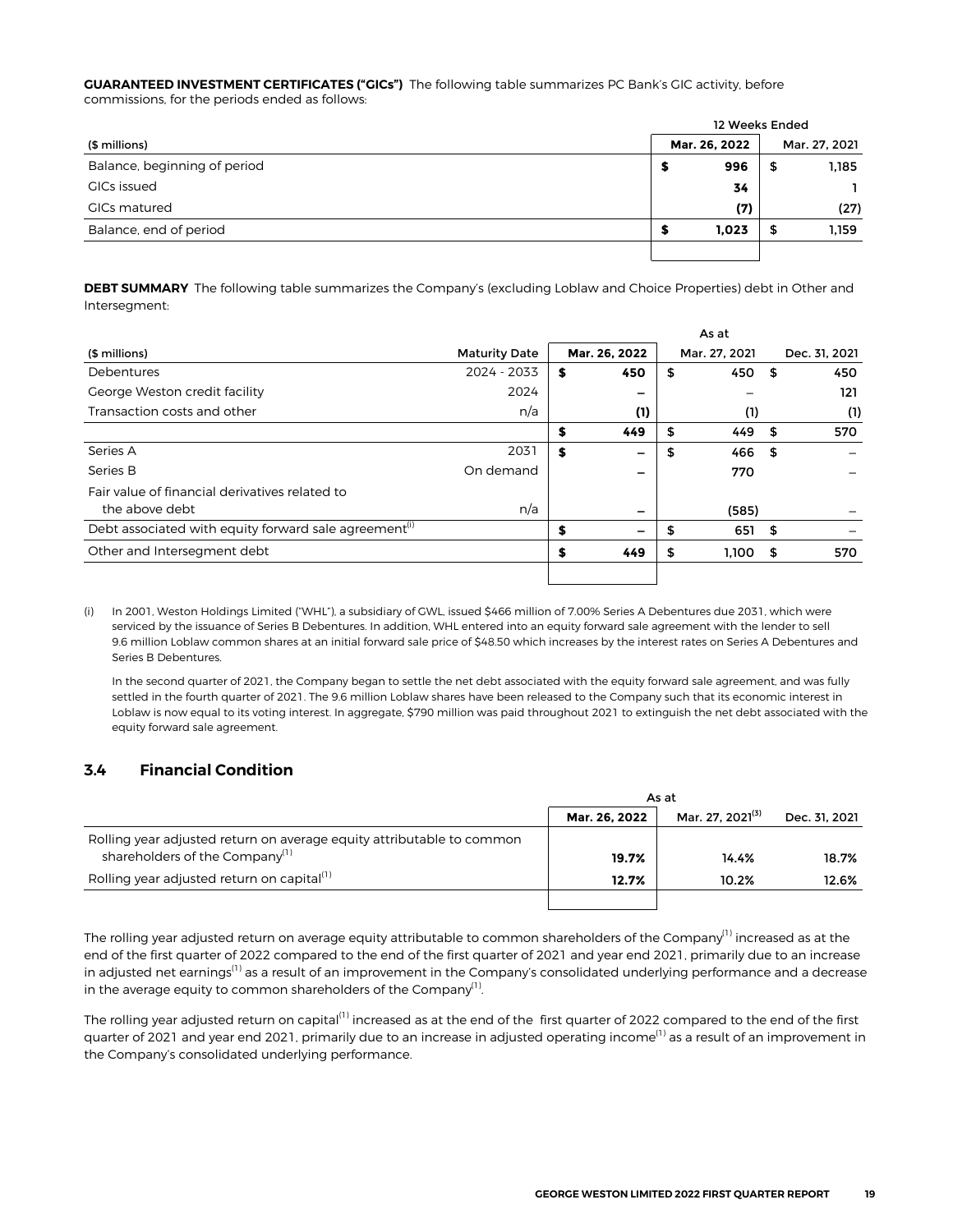### <span id="page-19-0"></span>**3.5 Credit Ratings**

The following table sets out the current credit ratings of GWL:

|                                     | <b>DBRS</b>   |        | S&P           |         |
|-------------------------------------|---------------|--------|---------------|---------|
| Credit Ratings (Canadian Standards) | Credit Rating | Trend  | Credit Rating | Outlook |
| Issuer rating                       | <b>BBB</b>    | Stable | <b>BBB</b>    | Stable  |
| Medium term notes                   | <b>BBB</b>    | Stable | BBB-          | n/a     |
| Other notes and debentures          | <b>BBB</b>    | Stable | <b>BBB</b>    | n/a     |
| Preferred shares                    | $Pfd-3$       | Stable | $P-3$ (high)  | n/a     |

During the first quarter of 2022, S&P Global Ratings ("S&P") confirmed the credit ratings and outlook of GWL, including downgrading the medium term notes from BBB to BBB-. During 2021, DBRS Morningstar ("DBRS") confirmed the credit ratings and trend of GWL.

The following table sets out the current credit ratings of Loblaw:

|                                     | <b>DBRS</b>   |        | S&P           |         |  |  |
|-------------------------------------|---------------|--------|---------------|---------|--|--|
| Credit Ratings (Canadian Standards) | Credit Rating | Trend  | Credit Rating | Outlook |  |  |
| Issuer rating                       | BBB (high)    | Stable | <b>BBB</b>    | Stable  |  |  |
| Medium term notes                   | BBB (high)    | Stable | <b>BBB</b>    | n/a     |  |  |
| Other notes and debentures          | BBB (high)    | Stable | <b>BBB</b>    | n/a     |  |  |
| Second Preferred shares, Series B   | Pfd-3 (high)  | Stable | $P-3$ (high)  | n/a     |  |  |

During 2021, DBRS confirmed the credit ratings and trend of Loblaw, and S&P confirmed the credit ratings and outlook of Loblaw.

The following table sets out the current credit ratings of Choice Properties:

|                                     | <b>DBRS</b>   |        | S&P           |         |  |  |
|-------------------------------------|---------------|--------|---------------|---------|--|--|
| Credit Ratings (Canadian Standards) | Credit Rating | Trend  | Credit Rating | Outlook |  |  |
| Issuer rating                       | BBB (high)    | Stable | <b>BBB</b>    | Stable  |  |  |
| Senior unsecured debentures         | BBB (high)    | Stable | <b>BBB</b>    | n/a     |  |  |

During 2021, DBRS confirmed the credit ratings and trend of Choice Properties, and S&P confirmed the credit ratings and outlook of Choice Properties.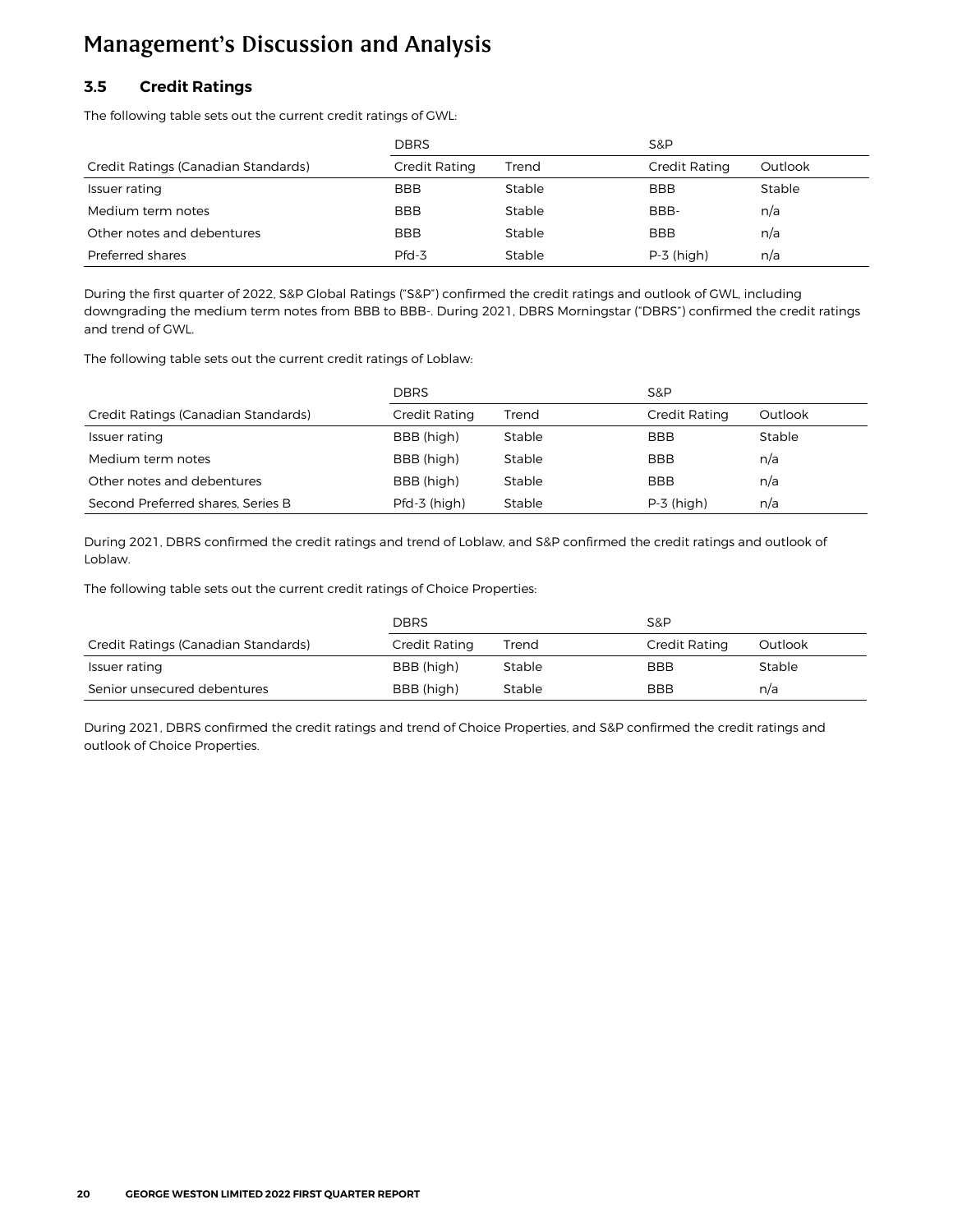#### <span id="page-20-0"></span>**3.6 Share Capital**

**COMMON SHARE CAPITAL** The following table summarizes the activity in the Company's common shares issued and outstanding for the periods ended as indicated:

|                                                           |                                      |   |                                   | 12 Weeks Ended                       |  |                                   |  |  |
|-----------------------------------------------------------|--------------------------------------|---|-----------------------------------|--------------------------------------|--|-----------------------------------|--|--|
|                                                           |                                      |   | Mar. 26, 2022                     | Mar. 27, 2021                        |  |                                   |  |  |
| (\$ millions except where otherwise indicated)            | Number of<br>Common<br><b>Shares</b> |   | Common<br><b>Share</b><br>Capital | Number of<br>Common<br><b>Shares</b> |  | Common<br><b>Share</b><br>Capital |  |  |
| Issued and outstanding, beginning of period               | 146,789,503                          | S | 2,714                             | 152,374,416 \$                       |  | 2,786                             |  |  |
| Issued for settlement of stock options                    | 168.052                              |   | 20                                | 90.495                               |  | 8                                 |  |  |
| Purchased and cancelled <sup>(1)</sup>                    | (369,500)                            |   | (32)                              | (531,164)                            |  | (9)                               |  |  |
| Issued and outstanding, end of period                     | 146,588,055                          | S | 2,702                             | 151,933,747 \$                       |  | 2,785                             |  |  |
| Shares held in trusts, beginning of period                | $(141, 106)$ \$                      |   | (2)                               | $(254, 525)$ \$                      |  | (4)                               |  |  |
| Released for settlement of RSUs and PSUs                  | 75,740                               |   | 2                                 | 72,900                               |  |                                   |  |  |
| Shares held in trusts, end of period                      | $(65,366)$ \$                        |   |                                   | $(181, 625)$ \$                      |  | (3)                               |  |  |
| Issued and outstanding, net of shares held in trusts, end |                                      |   |                                   |                                      |  |                                   |  |  |
| of period                                                 | 146,522,689                          | S | 2,702                             | 151,752,122 \$                       |  | 2,782                             |  |  |
| Weighted average outstanding, net of shares held          |                                      |   |                                   |                                      |  |                                   |  |  |
| in trusts                                                 | 146,721,667                          |   |                                   | 152,092,797                          |  |                                   |  |  |
|                                                           |                                      |   |                                   |                                      |  |                                   |  |  |

(i) Number of common shares repurchased and cancelled as at March 26, 2022, does not include shares that may be repurchased subsequent to the end of the quarter under the ASPP, as described below.

**NORMAL COURSE ISSUER BID PROGRAM** The following table summarizes the Company's activity under its NCIB:

|                                                                      | 12 Weeks Ended |      |   |               |  |  |  |  |
|----------------------------------------------------------------------|----------------|------|---|---------------|--|--|--|--|
| (\$ millions except where otherwise indicated)                       | Mar. 26, 2022  |      |   | Mar. 27, 2021 |  |  |  |  |
| Purchased for current settlement of RSUs and DSUs (number of shares) |                |      |   | 1.588         |  |  |  |  |
| Purchased and cancelled (number of shares)                           | 369.500        |      |   | 531.164       |  |  |  |  |
| Cash consideration paid                                              |                |      |   |               |  |  |  |  |
| Purchased and cancelled <sup>(i)(ii)</sup>                           | S              | (47) |   | (25)          |  |  |  |  |
| Premium charged to retained earnings                                 |                |      |   |               |  |  |  |  |
| Purchased and cancelled <sup>(iii)</sup>                             | S              | 225  | S | 46            |  |  |  |  |
| Reduction in share capital <sup>(iv)</sup>                           |                | 32   |   | 9             |  |  |  |  |
|                                                                      |                |      |   |               |  |  |  |  |

(i) \$16 million of cash consideration related to common shares repurchased under the NCIB for cancellation in the first quarter of 2022 was paid in the second quarter of 2022. \$6 million of cash consideration related to common shares repurchased under the NCIB for cancellation in the fourth quarter of 2021 was paid in the first quarter of 2022.

(ii) \$30 million of cash consideration related to common shares repurchased under the NCIB for cancellation in the first quarter of 2021 was paid in the second quarter of 2021.

(iii) Includes \$176 million related to the ASPP, as described below.

(iv) Includes \$24 million related to the ASPP, as described below.

In the second quarter of 2021, GWL renewed its NCIB to purchase on the Toronto Stock Exchange ("TSX") or through alternative trading systems up to 7,596,891 of its common shares, representing approximately 5% of issued and outstanding common shares. In accordance with the rules of the TSX, the Company may purchase its common shares from time to time at the then market price of such shares.

In the first quarter of 2022, the Company entered into an automatic share purchase plan ("ASPP") with a broker in order to facilitate the repurchase of the Company's common shares under its NCIB. During the effective period of the ASPP, the Company's broker may purchase common shares at times when the Company would not be active in the market.

As of March 26, 2022, 5,320,918 common shares were purchased under the Company's current NCIB.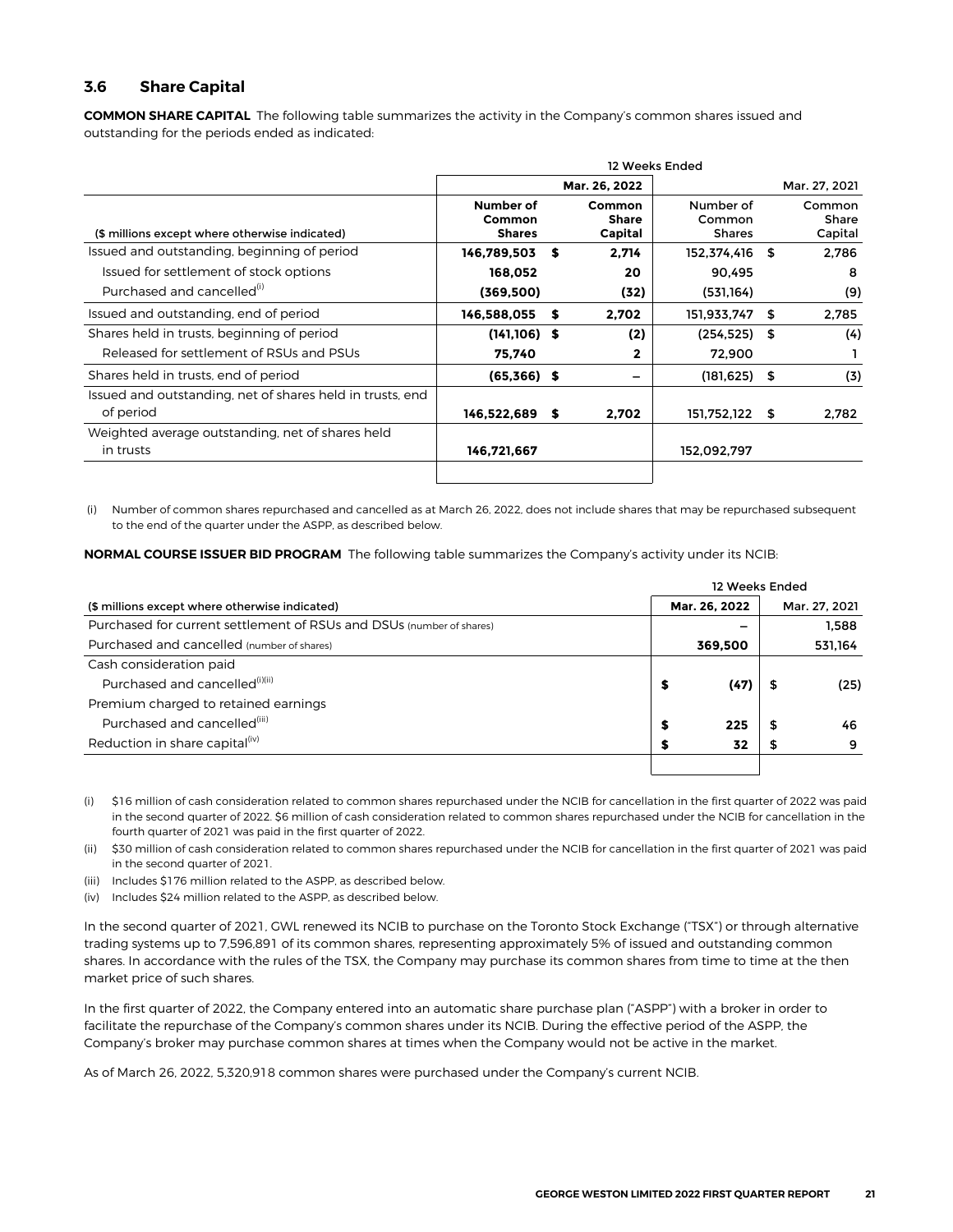<span id="page-21-0"></span>**DIVIDENDS** The following table summarizes the Company's cash dividends declared for the periods ended as indicated:

|                                               |    | 12 Weeks Ended |               |          |  |  |
|-----------------------------------------------|----|----------------|---------------|----------|--|--|
| (5)                                           |    | Mar. 26, 2022  | Mar. 27, 2021 |          |  |  |
| Dividends declared per share <sup>(i)</sup> : |    |                |               |          |  |  |
| Common share                                  | \$ | 0.600          | \$            | 0.550    |  |  |
| Preferred share:                              |    |                |               |          |  |  |
| Series I                                      | \$ | 0.3625         | \$            | 0.3625   |  |  |
| Series III                                    | \$ | 0.3250         | \$            | 0.3250   |  |  |
| Series IV                                     | \$ | 0.3250         | \$            | 0.3250   |  |  |
| Series V                                      | S  | 0.296875       | \$            | 0.296875 |  |  |
|                                               |    |                |               |          |  |  |

(i) Dividends declared on common shares and Preferred Shares, Series III, Series IV and Series V were paid on April 1, **2022**. Dividends declared on Preferred Shares, Series I were paid on March 15, **2022**.

The following table summarizes the Company's cash dividends declared subsequent to the end of the first quarter of 2022:

| (5)                                                        |    |          |
|------------------------------------------------------------|----|----------|
| Dividends declared per share <sup>(i)</sup> - Common share | \$ | 0.660    |
| - Preferred share:                                         |    |          |
| Series I                                                   | \$ | 0.3625   |
| Series III                                                 | \$ | 0.3250   |
| Series IV                                                  | \$ | 0.3250   |
| Series V                                                   | S  | 0.296875 |

(i) Dividends declared on common shares and Preferred Shares, Series III, Series IV and Series V are payable on July 1, 2022. Dividends declared on Preferred Shares, Series I are payable on June 15, **2022**.

At the time such dividends are declared, GWL identifies on its website (www.weston.ca) the designation of eligible and ineligible dividends in accordance with the administrative position of the Canada Revenue Agency.

#### **3.7 Off-Balance Sheet Arrangements**

The Company uses off-balance sheet arrangements including letters of credit, guarantees and cash collateralization in connection with certain obligations. There were no significant changes to these off-balance sheet arrangements during 2022. For a discussion of the Company's significant off-balance sheet arrangements see Section 3.7, "Off-Balance Sheet Arrangements", of the Company's 2021 Annual Report.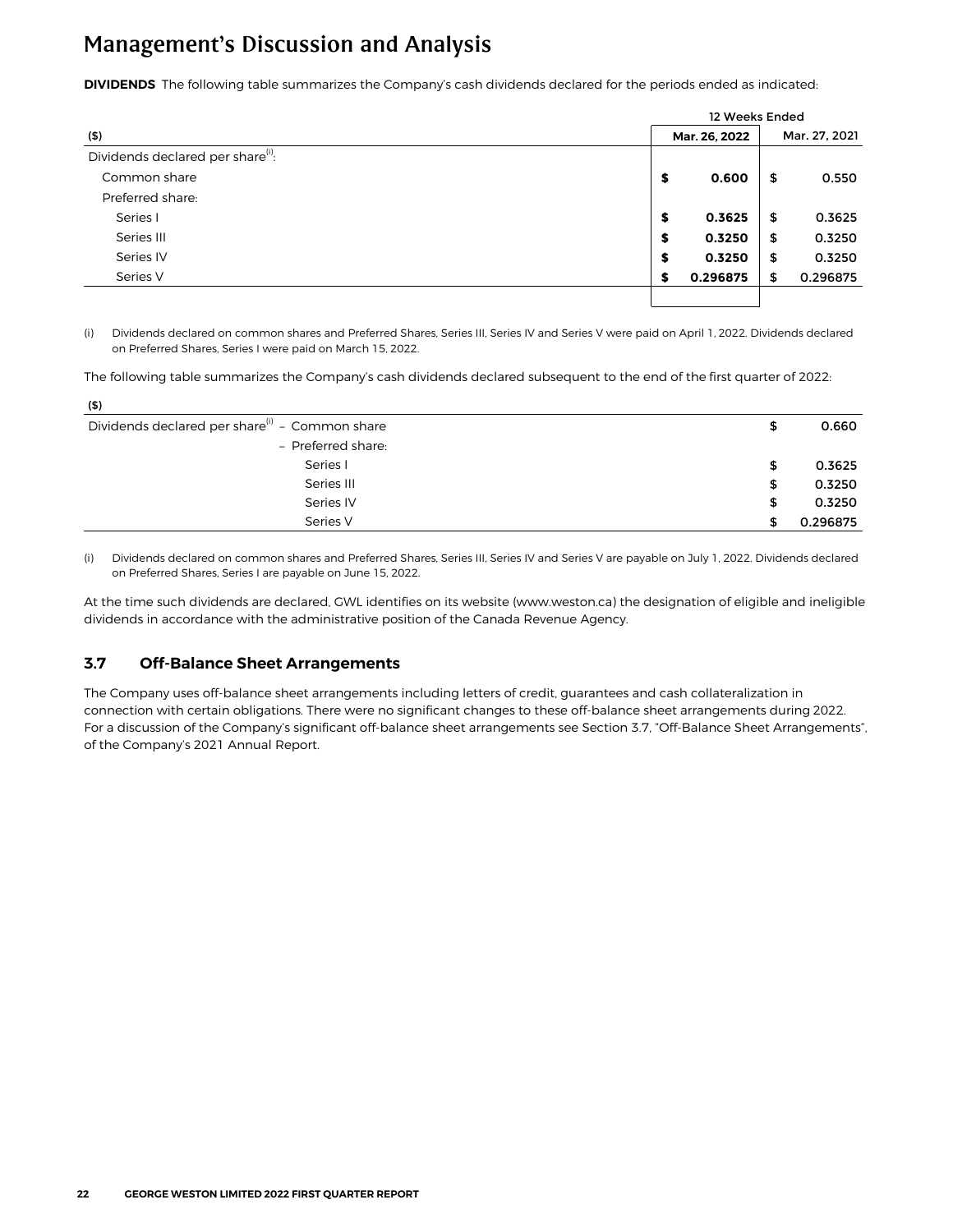#### <span id="page-22-0"></span>**4. Quarterly Results of Operations**

The Company's year end is December 31. Activities are reported on a fiscal year ending on the Saturday closest to December 31. As a result, the Company's fiscal year is usually 52 weeks in duration but includes a 53rd week every five to six years. The years ended December 31, 2021 and December 31, 2020 contained 52 weeks and 53 weeks, respectively. The 52-week reporting cycle is divided into four quarters of 12 weeks each except for the third quarter, which is 16 weeks in duration. When a fiscal year such as 2020 contains 53 weeks, the fourth quarter is 13 weeks in duration.

Unless otherwise indicated, all financial information represents the Company's results from continuing operations.

The following is a summary of selected consolidated financial information derived from the Company's unaudited interim period condensed consolidated financial statements for each of the eight most recently completed quarters.

|                                                                                                     | <b>First Quarter</b> |            |    | Fourth Quarter           |    |            |    | <b>Third Quarter</b> |    |            |    | Second Quarter |    |              |    |              |
|-----------------------------------------------------------------------------------------------------|----------------------|------------|----|--------------------------|----|------------|----|----------------------|----|------------|----|----------------|----|--------------|----|--------------|
| (\$ millions except where otherwise                                                                 |                      | 2022       |    | $2021^{(3)}$             |    | 2021       |    | $2020^{(3)}$         |    | 2021       |    | $2020^{(3)}$   |    | $2021^{(3)}$ |    | $2020^{(3)}$ |
| indicated)                                                                                          |                      | (12 weeks) |    | (12 weeks)               |    | (12 weeks) |    | (13 weeks)           |    | (16 weeks) |    | (16 weeks)     |    | (12 weeks)   |    | (12 weeks)   |
| Revenue                                                                                             |                      | \$12.407   | \$ | 12,017                   | \$ | 12,902     | \$ | 13,430               | \$ | 16,192     |    | \$ 15.806      | \$ | 12,637       | \$ | 12,092       |
| Operating income                                                                                    |                      | 1.166      |    | 828                      |    | 1.009      |    | 869                  |    | 1,125      |    | 964            |    | 1,065        |    | 447          |
| Adjusted EBITDA <sup>(1)</sup>                                                                      |                      | 1,422      |    | 1,300                    |    | 1,453      |    | 1,396                |    | 1.780      |    | 1.644          |    | 1,462        |    | 1,070        |
| Depreciation and amortization <sup>(i)</sup>                                                        |                      | 549        |    | 525                      |    | 537        |    | 532                  |    | 704        |    | 682            |    | 541          |    | 523          |
| Net earnings (loss) from continuing<br>operations                                                   |                      | 615        |    | 118                      |    | 755        |    | 488                  |    | 513        |    | 484            |    | 361          |    | (137)        |
| Net earnings (loss) attributable to<br>shareholders of the Company from<br>continuing operations    |                      | 373        |    | (52)                     |    | 428        |    | 274                  |    | 252        |    | 303            |    | 125          |    | (210)        |
| Net earnings (loss) available to<br>common shareholders of the<br>Company                           |                      | 363        |    | (62)                     |    | 217        |    | 289                  |    | 124        |    | 303            |    | 108          |    | (255)        |
| Continuing operations                                                                               |                      | 363        |    | (62)                     |    | 418        |    | 264                  |    | 238        |    | 289            |    | 115          |    | (220)        |
| Discontinued operations                                                                             |                      |            |    | $\overline{\phantom{0}}$ |    | (201)      |    | 25                   |    | (114)      |    | 14             |    | (7)          |    | (35)         |
| Net earnings (loss) per common<br>share $(5)$ - basic                                               | \$                   | 2.47       | \$ | (0.41)                   | \$ | 1.48       | \$ | 1.89                 | \$ | 0.83       | \$ | 1.98           | \$ | 0.71         | \$ | (1.66)       |
| Continuing operations                                                                               |                      | 2.47       |    | (0.41)                   |    | 2.84       |    | 1.73                 |    | 1.59       |    | 1.89           |    | 0.75         |    | (1.43)       |
| Discontinued operations                                                                             |                      |            |    |                          |    | (1.36)     |    | 0.16                 |    | (0.76)     |    | 0.09           |    | (0.04)       |    | (0.23)       |
| Net earnings (loss) per common<br>share (\$) - diluted                                              | S                    | 2.45       | \$ | (0.41)                   | \$ | 1.44       | \$ | 1.88                 | \$ | 0.82       | \$ | 1.96           | \$ | 0.70         | \$ | (1.66)       |
| Continuing operations                                                                               |                      | 2.45       |    | (0.41)                   |    | 2.80       |    | 1.72                 |    | 1.58       |    | 1.87           |    | 0.74         |    | (1.43)       |
| Discontinued operations                                                                             |                      |            |    |                          |    | (1.36)     |    | 0.16                 |    | (0.76)     |    | 0.09           |    | (0.04)       |    | (0.23)       |
| Adjusted diluted net earnings per<br>common share <sup>(1)</sup> from continuing<br>operations (\$) |                      | 1.90       |    | 1.60                     |    | 2.32       |    | 1.74                 |    | 2.43       |    | 2.22           |    | 1.80         |    | 1.03         |
|                                                                                                     |                      |            |    |                          |    |            |    |                      |    |            |    |                |    |              |    |              |

#### **SELECTED QUARTERLY INFORMATION**

(i) Depreciation and amortization includes amortization of intangible assets acquired with Shoppers Drug Mart recorded by Loblaw.

**REVENUE** Over the last eight quarters, consolidated revenue has been impacted by each of the Company's reportable operating segments as follows:

- Loblaw's revenue was impacted by various factors including the following:
	- COVID-19 pandemic related impacts;
	- seasonality, which was greatest in the fourth quarter and least in the first quarter;
	- the impact of the 53rd week in the fourth quarter of fiscal year 2020;
	- the timing of holidays;
	- macro-economic conditions impacting food and drug retail prices; and
	- changes in net retail square footage. Over the past eight quarters, net retail square footage increased by 0.5 million square feet to 71.1 million square feet.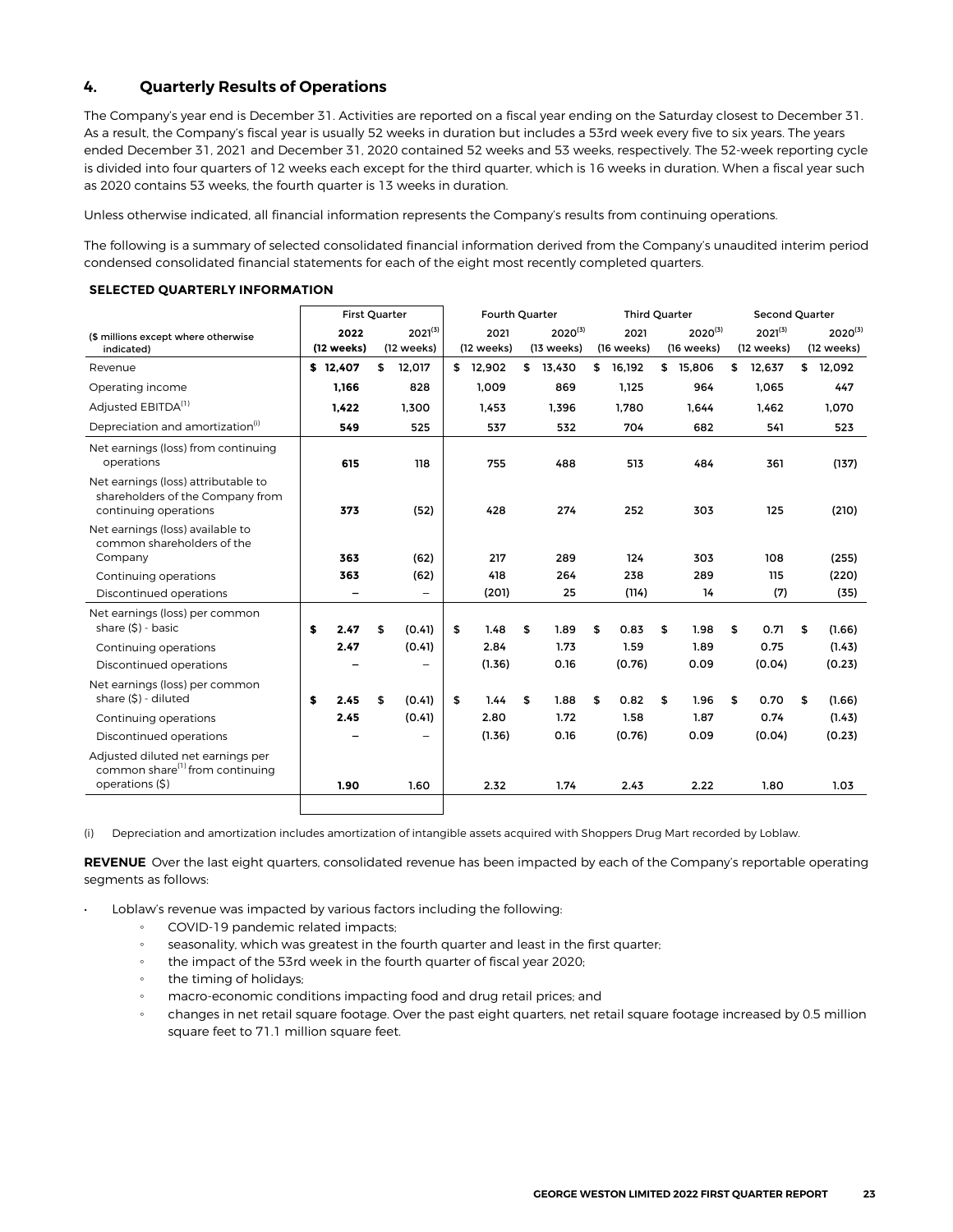- <span id="page-23-0"></span>• Choice Properties revenue was impacted by the following:
	- contribution from acquisitions and development transfers;
	- higher rental rates on renewals in the retail portfolio;
	- increased capital recoveries;
	- foregone revenue from dispositions;
	- vacancies in select office assets; and
	- decrease in lease surrender revenue.

**NET EARNINGS (LOSS) AVAILABLE TO COMMON SHAREHOLDERS OF THE COMPANY FROM CONTINUING OPERATIONS AND DILUTED NET EARNINGS (LOSS) PER COMMON SHARE FROM CONTINUING OPERATIONS** Net earnings (loss) available to common shareholders of the Company from continuing operations and diluted net earnings (loss) per common share from continuing operations for the last eight quarters were impacted by the underlying operating performance of each of the Company's reportable operating segments and certain adjusting items as described in Section 8, "Non-GAAP Financial Measures", of this MD&A.

The Company's underlying operating performance for the last eight quarters included the following:

- change in Loblaw's underlying operating performance was driven by:
	- COVID-19 pandemic related impacts;
	- seasonality, which was greatest in the fourth quarter and least in the first quarter;
	- the impact of the 53rd week in the fourth quarter of fiscal year 2020;
	- the timing of holidays; and
	- cost savings from operating efficiencies and benefits from strategic initiatives.
- change in Choice Properties' underlying operating performance was driven by:
	- the change in revenue as described above; and
	- a decline in expected credit loss provisions.
- the impact of asset impairments, net of recoveries and certain one-time gains related to Choice Properties' transactions recorded on consolidation in Other and Intersegment;
- diluted net earnings per common share included the favourable impact of shares purchased for cancellation.

#### **5. Internal Control Over Financial Reporting**

Management is responsible for establishing and maintaining a system of disclosure controls and procedures to provide reasonable assurance that all material information relating to the Company and its subsidiaries is gathered and reported to senior management on a timely basis so that appropriate decisions can be made regarding public disclosure.

Management is also responsible for establishing and maintaining adequate internal controls over financial reporting to provide reasonable assurance regarding the reliability of financial reporting and the preparation of consolidated financial statements for external purposes in accordance with IFRS.

In designing such controls, it should be recognized that due to inherent limitations, any control, no matter how well designed and operated, can provide only reasonable assurance of achieving the desired control objectives and may not prevent or detect misstatements. Additionally, management is required to use judgment in evaluating controls and procedures.

**CHANGES IN INTERNAL CONTROL OVER FINANCIAL REPORTING** There were no changes in the Company's internal control over financial reporting in the first quarter of 2022 that materially affected, or are reasonably likely to materially affect, the Company's internal control over financial reporting.

#### **6. Enterprise Risks and Risk Management**

A detailed full set of risks inherent in the Company's business are included in the Company's Annual Information Form ("AIF") for the year ended December 31, 2021 and the MD&A included in the Company's 2021 Annual Report, which are hereby incorporated by reference. The Company's 2021 Annual Report and AIF are available at www.sedar.com. Those risks and risk management strategies remain unchanged.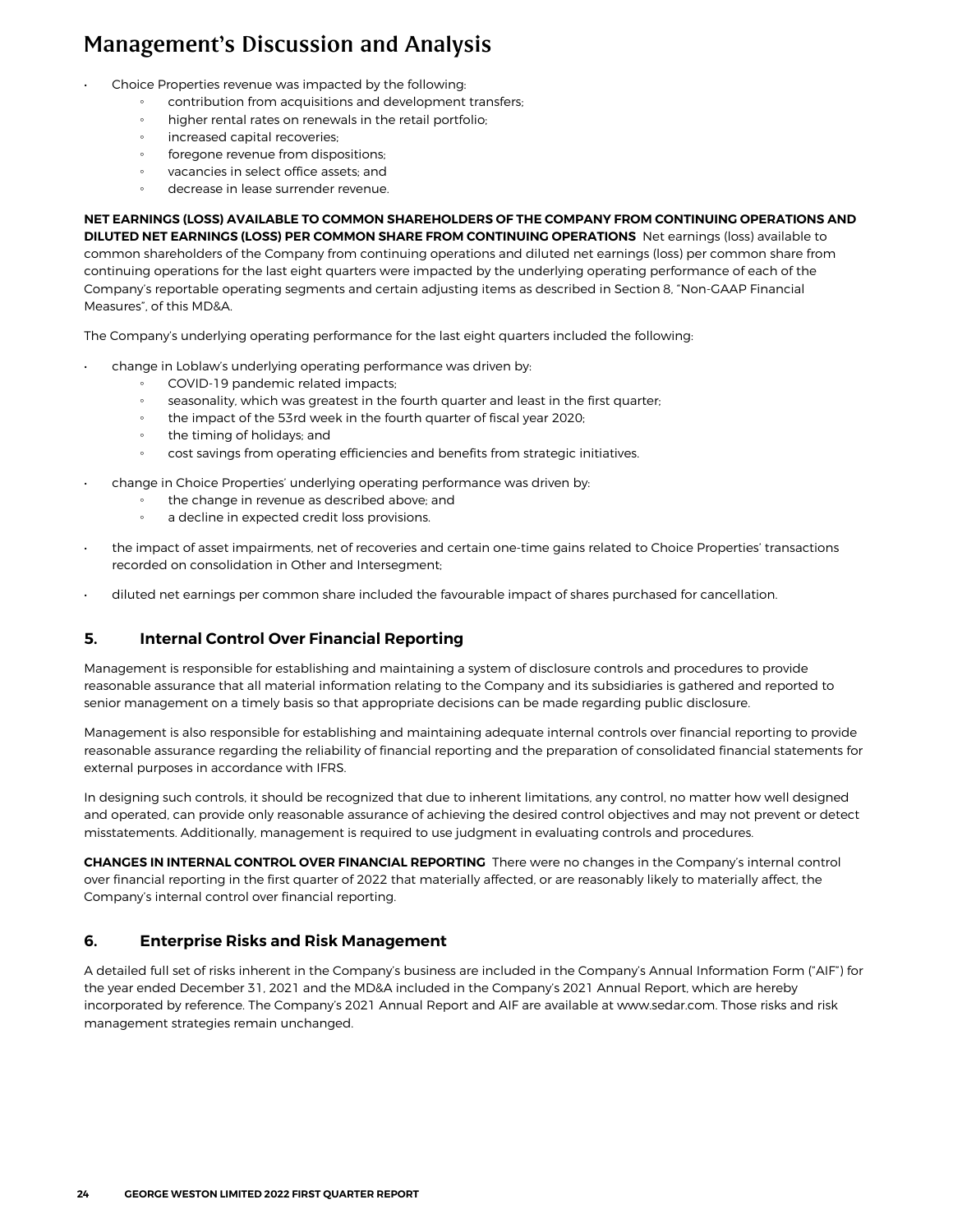### <span id="page-24-0"></span>**7. Outlook(4)**

For 2022, the Company expects adjusted net earnings<sup>(1)</sup> from continuing operations to increase due to the results from its operating segments, and to use excess cash to repurchase shares.

**Loblaw** Loblaw will continue to execute on retail excellence in its core grocery and pharmacy businesses while advancing its growth initiatives in 2022. In the third year of the pandemic, Loblaw's businesses remain well placed to service the everyday needs of Canadians. However, Loblaw cannot predict the precise impacts of COVID-19 and the current industry volatility on its 2022 financial results. Loblaw anticipates that in the first half of 2022 sales will benefit from the continued impact of the pandemic and elevated industry-wide inflation. As societies and economies reopen and Loblaw starts to lap elevated 2021 inflationary prices and COVID-19 related pharmacy services, year on year revenue growth will be more challenged.

Loblaw continues to expect:

- its retail business to grow earnings faster than sales;
- Earnings Per Share growth in the low double digits, with higher growth in the first half of the year;
- to invest approximately \$1.4 billion in capital expenditures, net of proceeds from property disposals, reflecting incremental store and distribution network investments; and
- to return capital to shareholders by allocating a significant portion of free cash flow to share repurchases.

**Choice Properties** Choice Properties' goal is to provide net asset value appreciation, stable net operating income growth and capital preservation, all with a long-term focus. Choice Properties' business model, stable tenant base, strong balance sheet, and disciplined approach to financial management will continue to position it well for future success.

At the end of the first quarter of 2022, Choice Properties' diversified portfolio of retail, industrial, residential and mixed-use properties was 97.0% occupied and leased to high-quality tenants across Canada. Choice Properties' portfolio is primarily leased to necessity-based tenants, and logistics providers, who are less sensitive to economic volatility and therefore provide stability to Choice Properties' overall portfolio. That stability is evident in Choice Properties' financial results over the past year and in the most recent quarter. Choice Properties is encouraged by the continued COVID-19 reopening measures and high vaccination rates. That optimism is reflected in Choice Properties' tenant base with positive leasing momentum observed across its portfolio.

Choice Properties continues to advance its development program, which provides Choice Properties with the best opportunity to add high-quality real estate to its portfolio at a reasonable cost and drive net asset value appreciation over time. Choice Properties has a mix of active development projects ranging in size, scale, and complexity, including retail intensification projects, industrial development and rental residential projects located in urban markets with a focus on transit accessibility.

Since the start of 2022, there has been a significant increase in interest rates. Choice Properties continues to monitor the impact of the overall rising rate environment on Choice Properties' operating results and financial condition. Choice Properties' strong balance sheet, ample liquidity, unencumbered assets and staggered debt maturity provides the Trust with flexibility in the current environment.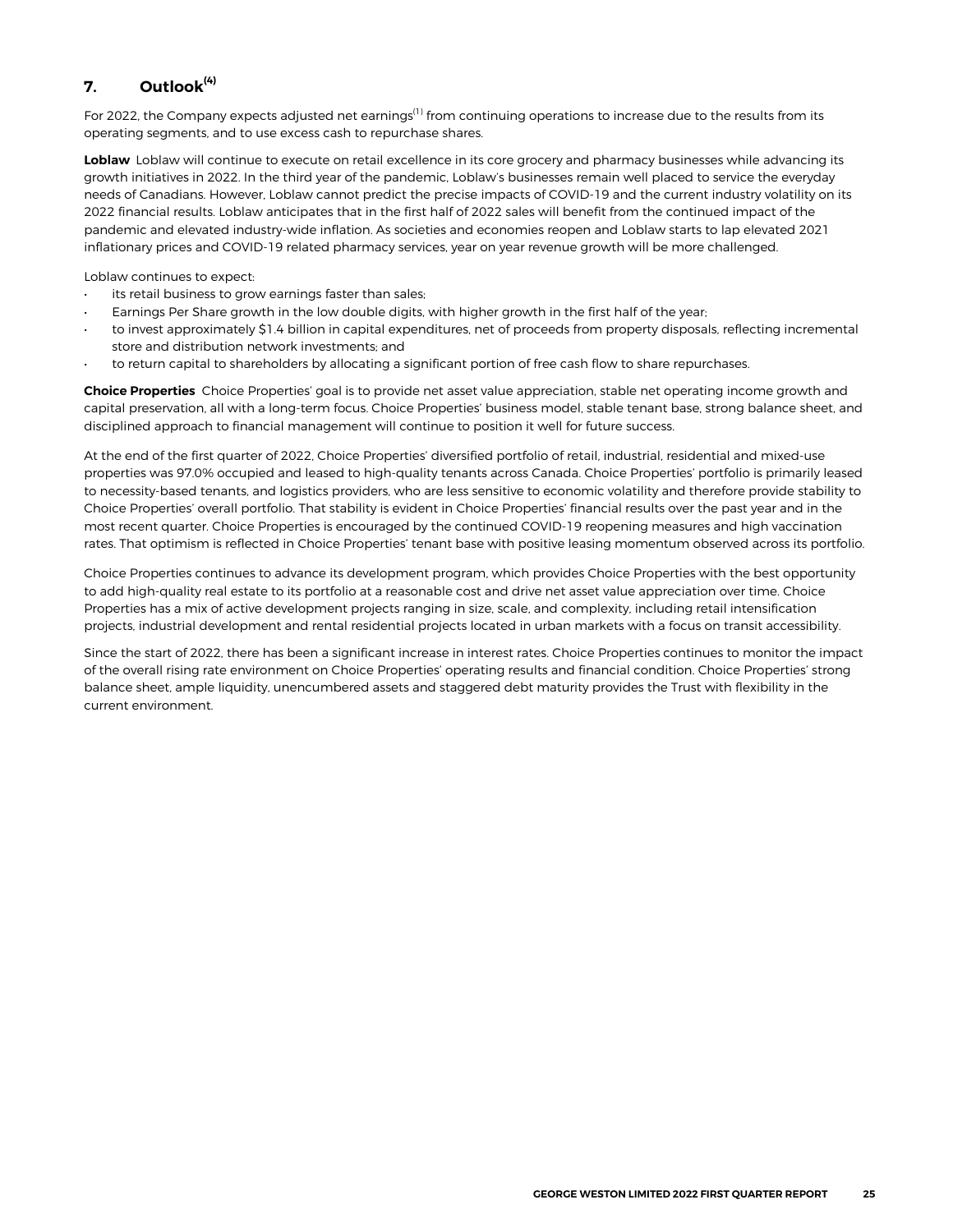#### <span id="page-25-0"></span>**8. Non-GAAP Financial Measures**

The Company uses non-GAAP financial measures and ratios in this document, such as: adjusted EBITDA and adjusted EBITDA margin, adjusted net earnings attributable to shareholders of the Company, adjusted net earnings available to common shareholders of the Company, adjusted diluted net earnings per common share, rolling year adjusted return on average equity attributable to common shareholders of the Company, rolling year adjusted return on capital, GWL Corporate free cash flow, free cash flow and Choice Properties funds from operations, among others. In addition to these items, the following measures are used by management in calculating adjusted diluted net earnings per common share: adjusted operating income, adjusted net interest expense and other financing charges, adjusted income taxes and adjusted effective tax rate. The Company believes these non-GAAP financial measures and ratios provide useful information to both management and investors with regard to accurately assessing the Company's financial performance and financial condition for the reasons outlined below.

Further, certain non-GAAP measures of Loblaw and Choice Properties are included in this document. For more information on these measures, refer to the materials filed by Loblaw and Choice Properties, which are available on sedar.com or at loblaw.ca or choicereit.ca, respectively.

Management uses these and other non-GAAP financial measures to exclude the impact of certain expenses and income that must be recognized under GAAP when analyzing underlying consolidated and segment operating performance, as the excluded items are not necessarily reflective of the Company's underlying operating performance and make comparisons of underlying financial performance between periods difficult. The Company excludes additional items if it believes doing so would result in a more effective analysis of underlying operating performance. The exclusion of certain items does not imply that they are non-recurring.

These measures do not have a standardized meaning prescribed by GAAP and therefore they may not be comparable to similarly titled measures presented by other publicly traded companies, and should not be construed as an alternative to other financial measures determined in accordance with GAAP. Unless otherwise indicated, all financial information represents the Company's results from continuing operations.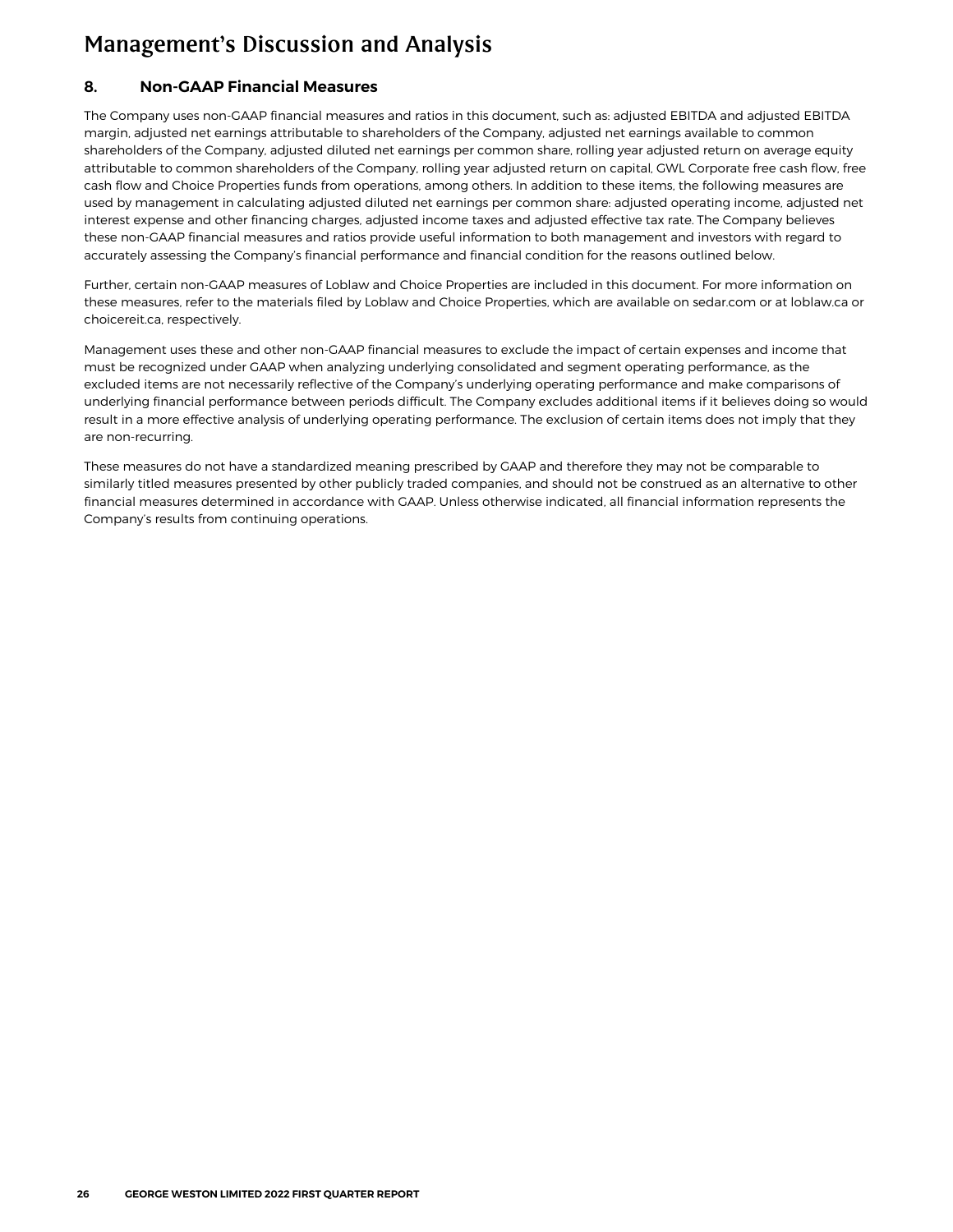**ADJUSTED EBITDA** The Company believes adjusted EBITDA is useful in assessing and making decisions regarding the underlying operating performance of the Company's ongoing operations and in assessing the Company's ability to generate cash flows to fund its cash requirements, including its capital investment program.

The following table reconciles adjusted EBITDA to operating income, which is reconciled to GAAP net earnings (loss) attributable to shareholders of the Company from continuing operations reported for the periods ended as indicated.

|                                                                                               |             |    |                             |              |            | 12 Weeks Ended |                  |      |                      |                         |                              |
|-----------------------------------------------------------------------------------------------|-------------|----|-----------------------------|--------------|------------|----------------|------------------|------|----------------------|-------------------------|------------------------------|
|                                                                                               |             |    |                             |              |            | Mar. 26, 2022  |                  |      |                      |                         | Mar. 27, 2021 <sup>(3)</sup> |
| (unaudited)<br>(\$ millions)                                                                  | Loblaw      |    | Choice<br><b>Properties</b> | Intersegment | Other &    | Consolidated   | Loblaw           |      | Choice<br>Properties | Other &<br>Intersegment | Consolidated                 |
| Net earnings (loss) attributable to shareholders<br>of the Company from continuing operations |             |    |                             |              |            | \$<br>373      |                  |      |                      |                         | \$<br>(52)                   |
| Add impact of the following:                                                                  |             |    |                             |              |            |                |                  |      |                      |                         |                              |
| Non-controlling interests                                                                     |             |    |                             |              |            | 242            |                  |      |                      |                         | 170                          |
| Income taxes                                                                                  |             |    |                             |              |            | 229            |                  |      |                      |                         | 165                          |
| Net interest expense and other<br>financing charges                                           |             |    |                             |              |            | 322            |                  |      |                      |                         | 545                          |
| Operating income                                                                              | \$<br>736   | S. | 629 \$                      |              | $(199)$ \$ | 1,166          | \$<br>615        | \$   | 285 \$               | $(72)$ \$               | 828                          |
| Add impact of the following:                                                                  |             |    |                             |              |            |                |                  |      |                      |                         |                              |
| Amortization of intangible assets acquired<br>with Shoppers Drug Mart                         | \$<br>117   | \$ |                             |              |            | 117            | \$<br>117        | - \$ |                      | \$                      | 117                          |
| Fair value adjustment on investment<br>properties                                             |             |    | (410)                       |              | 119        | (291)          |                  |      | (61)                 | 15                      | (46)                         |
| Fair value adjustment of derivatives                                                          | (14)        |    |                             |              |            | (14)           | (8)              |      |                      |                         | (8)                          |
| Restructuring and other related (recoveries)<br>costs                                         | (15)        |    |                             |              | 19         | 4              | 4                |      |                      |                         | 4                            |
| Lifemark transaction costs                                                                    | 3           |    |                             |              |            | 3              |                  |      |                      |                         |                              |
| Transaction costs and other related expenses                                                  |             |    | 5                           |              |            | 5              |                  |      |                      |                         |                              |
| (Gain) loss on sale of non-operating properties                                               |             |    |                             |              |            |                | (5)              |      |                      | 2                       | (3)                          |
| Adjusting items                                                                               | \$          |    | $91$ \$ (405) \$            |              | 138S       | (176)          | \$<br>108S       |      | $(61)$ \$            | 17S                     | 64                           |
| Adjusted operating income                                                                     | \$<br>827   | S  | 224S                        |              | $(61)$ \$  | 990            | \$<br>723        | \$   | 224S                 | $(55)$ \$               | 892                          |
| Depreciation and amortization excluding the<br>impact of the above adjustments <sup>(1)</sup> | 514         |    | 1                           |              | (83)       | 432            | 493              |      | ı                    | (86)                    | 408                          |
| <b>Adjusted EBITDA</b>                                                                        | \$<br>1,341 | \$ | $225$ \$                    |              | $(144)$ \$ | 1,422          | \$<br>$1,216$ \$ |      | $225$ \$             | $(141)$ \$              | 1,300                        |
|                                                                                               |             |    |                             |              |            |                |                  |      |                      |                         |                              |

(i) Depreciation and amortization for the calculation of adjusted EBITDA excludes \$117 million (2021 – \$117 million) of amortization of intangible assets, acquired with Shoppers Drug Mart, recorded by Loblaw.

The following items impacted adjusted EBITDA in the first quarters of 2022 and 2021:

**Amortization of intangible assets acquired with Shoppers Drug Mart** The acquisition of Shoppers Drug Mart in 2014 included approximately \$6 billion of definite life intangible assets, which are being amortized over their estimated useful lives. Annual amortization associated with the acquired intangible assets will be approximately \$500 million until 2024 and will decrease thereafter.

**Fair value adjustment on investment properties** The Company measures investment properties at fair value. Under the fair value model, investment properties are initially measured at cost and subsequently measured at fair value. Fair value is determined based on available market evidence. If market evidence is not readily available in less active markets, the Company uses alternative valuation methods such as discounted cash flow projections or recent transaction prices. Gains and losses on fair value are recognized in operating income in the period in which they are incurred. Gains and losses from disposal of investment properties are determined by comparing the fair value of disposal proceeds and the carrying amount and are recognized in operating income.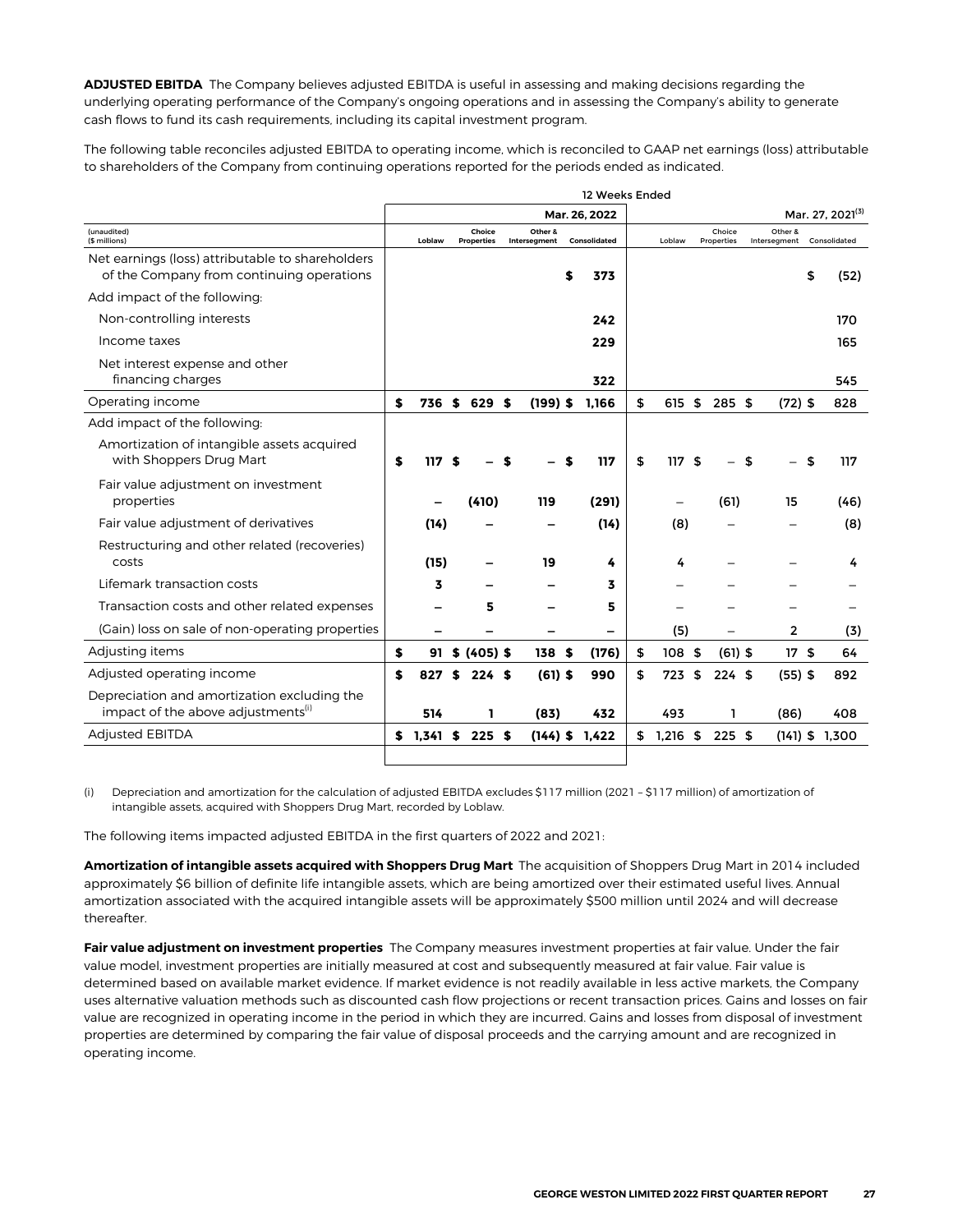**Fair value adjustment of derivatives Loblaw** is exposed to commodity price and U.S. dollar exchange rate fluctuations. In accordance with Loblaw's commodity risk management policy, Loblaw enters into exchange traded futures contracts and forward contracts to minimize cost volatility related to fuel prices and the U.S. dollar exchange rate. These derivatives are not acquired for trading or speculative purposes. Pursuant to Loblaw's derivative instruments accounting policy, changes in the fair value of these instruments, which include realized and unrealized gains and losses are recorded in operating income. Despite the impact of accounting for these commodity and foreign currency derivatives on Loblaw's reported results, the derivatives have the economic impact of largely mitigating the associated risks arising from price and exchange rate fluctuations in the underlying commodities and U.S. dollar commitments.

**Restructuring and other related (recoveries) costs** The Company continuously evaluates strategic and cost reduction initiatives related to its store infrastructure, distribution networks and administrative infrastructure with the objective of ensuring a low cost operating structure. **Only restructuring activities that are publicly announced related to these initiatives are considered adjusting items.** 

In the first quarter of 2022, Loblaw recorded approximately \$15 million (2021 – \$4 million costs) of restructuring and other related recoveries in connection to the previously announced closure of two distribution centres in Laval and Ottawa. Loblaw disposed of one of the distribution centres for proceeds of \$26 million and recognized a gain of \$19 million, which was partially offset by \$4 million of restructuring and other related costs. Loblaw is investing to build a modern and efficient expansion to its Cornwall distribution centre to serve its food and drug retail businesses in Ontario and Quebec. Volumes from the distribution centre in Laval were transferred to Cornwall and Loblaw will record any remaining restructuring costs in the second quarter of 2022 related to these closures.

Included in Loblaw's restructuring and other related recoveries was a gain of \$19 million related to the disposition of a property to Choice Properties. On consolidation, the \$19 million recovery recorded by Loblaw was reversed as it was an intercompany transaction.

**Lifemark transaction costs** In connection with the agreement to acquire Lifemark Health Group, in the first quarter of 2022 Loblaw recorded \$3 million of acquisition costs.

**Transaction costs and other related expenses** During the first quarter of 2022, Choice Properties recorded advisory, legal, personnel, and other costs related to the disposal of its interests in a portfolio of six office assets to Allied totaling \$5 million.

**(Gain) loss on sale of non-operating properties** In the first quarter of 2021, Loblaw disposed of non-operating properties to a **third party and recorded a gain of \$5 million related to the sale.**

**In the first quarter of** 2021**, Choice Properties disposed of a property and incurred a nominal loss which was recognized in fair value adjustment of investment properties. On consolidation, the Company recorded the property as fixed assets and was recognized at cost less accumulated depreciation. As a result, in the first quarter of 2021, on consolidation, an incremental \$2 million loss was recognized in Other and Intersegment.**

**ADJUSTED NET INTEREST EXPENSE AND OTHER FINANCING CHARGES** The Company believes adjusted net interest expense and other financing charges is useful in assessing the ongoing net financing costs of the Company.

The following table reconciles adjusted net interest expense and other financing charges to GAAP net interest expense and other financing charges reported for the periods ended as indicated.

| (unaudited)                                                                  | 12 Weeks Ended |     |                              |  |  |  |  |  |  |
|------------------------------------------------------------------------------|----------------|-----|------------------------------|--|--|--|--|--|--|
| (\$ millions)                                                                | Mar. 26, 2022  |     | Mar. 27, 2021 <sup>(3)</sup> |  |  |  |  |  |  |
| Net interest expense and other financing charges                             | 322            | - 5 | 545                          |  |  |  |  |  |  |
| Add: Fair value adjustment of the Trust Unit liability                       | (93)           |     | (239)                        |  |  |  |  |  |  |
| Recovery related to Glenhuron                                                | 11             |     |                              |  |  |  |  |  |  |
| Fair value adjustment of the forward sale agreement for Loblaw common shares |                |     | (53)                         |  |  |  |  |  |  |
| Adjusted net interest expense and other financing charges                    | 240            | 5   | 253                          |  |  |  |  |  |  |
|                                                                              |                |     |                              |  |  |  |  |  |  |

In addition to certain items described in the "Adjusted EBITDA" section above, the following items impacted adjusted net interest expense and other financing charges in the first quarters of 2022 and 2021: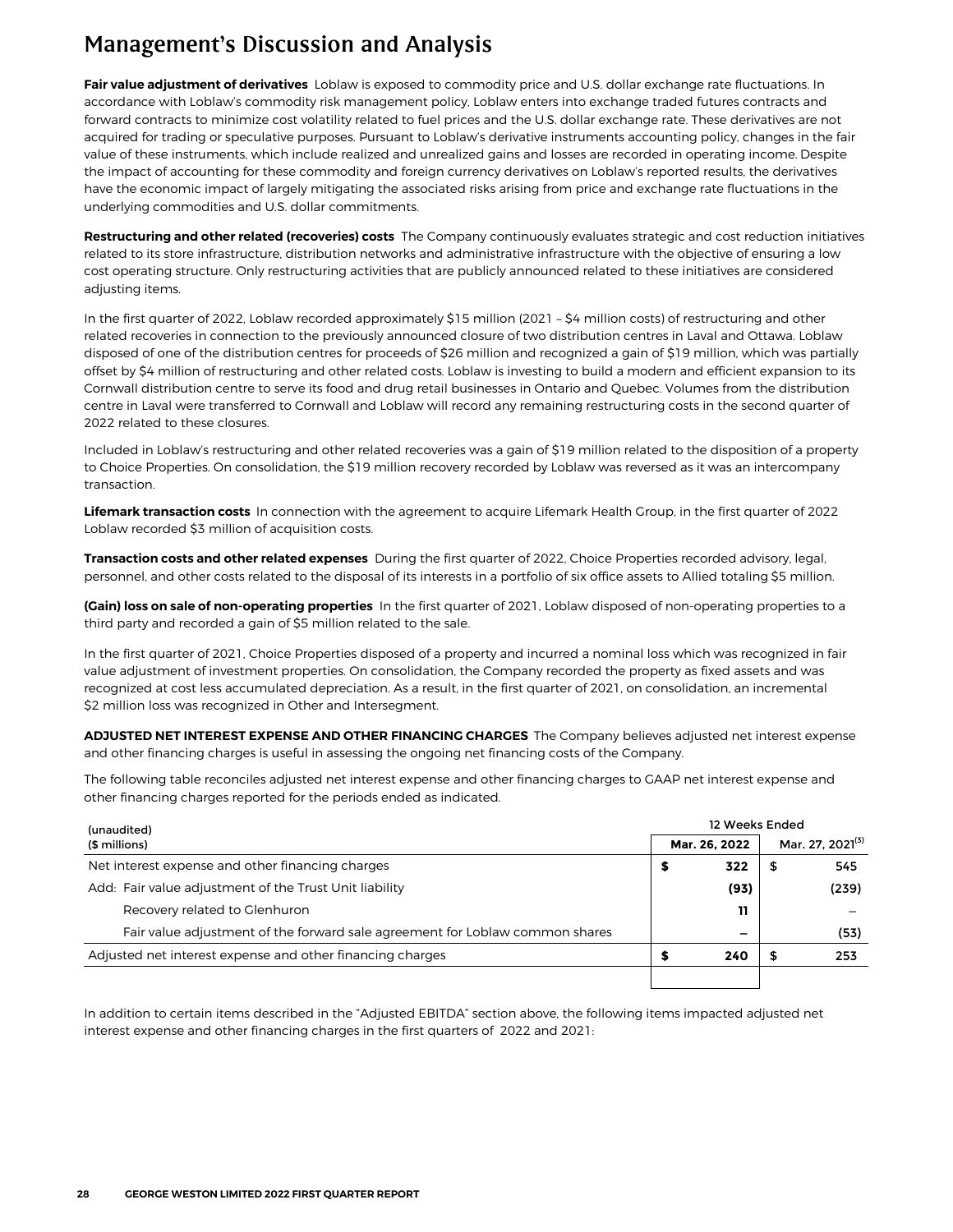**Fair value adjustment of the Trust Unit liability** The Company is exposed to market price fluctuations as a result of the Choice Properties Trust Units held by unitholders other than the Company. These Trust Units are presented as a liability on the Company's consolidated balance sheets as they are redeemable for cash at the option of the holder, subject to certain restrictions. This liability is recorded at fair value at each reporting date based on the market price of Trust Units at the end of each period. An increase (decrease) in the market price of Trust Units results in a charge (income) to net interest expense and other financing charges.

Recovery related to Glenhuron In the first quarter of 2022, Loblaw reversed \$35 million of previously recorded charges, of which \$33 million was recorded as income tax recovery and \$2 million was recorded as interest income. In addition, interest of \$9 million, before taxes was recorded in respect of interest income earned on expected cash tax refunds.

**Fair value adjustment of the forward sale agreement for Loblaw common shares** The fair value adjustment of the forward sale agreement for Loblaw common shares is included in net interest expense and other financing charges. The adjustment is determined by changes in the value of the underlying Loblaw common shares. An increase (decrease) in the market price of Loblaw common shares results in a charge (income) to net interest expense and other financing charges. The Company settled the net debt associated with the forward sale agreement in the fourth quarter of 2021.

**ADJUSTED INCOME TAXES AND ADJUSTED EFFECTIVE TAX RATE** The Company believes the adjusted effective tax rate applicable to adjusted earnings before taxes is useful in assessing the underlying operating performance of its business.

The following table reconciles the effective tax rate applicable to adjusted earnings before taxes to the GAAP effective tax rate applicable to earnings before taxes as reported for the periods ended as indicated.

| (unaudited)                                                                              | 12 Weeks Ended |               |                              |       |  |  |  |  |
|------------------------------------------------------------------------------------------|----------------|---------------|------------------------------|-------|--|--|--|--|
| (\$ millions except where otherwise indicated)                                           |                | Mar. 26. 2022 | Mar. 27, 2021 <sup>(3)</sup> |       |  |  |  |  |
| Adjusted operating income <sup>(i)</sup>                                                 | \$             | 990           | \$                           | 892   |  |  |  |  |
| Adjusted net interest expense and other financing charges <sup>(1)</sup>                 |                | 240           |                              | 253   |  |  |  |  |
| Adjusted earnings before taxes                                                           | \$             | 750           | S                            | 639   |  |  |  |  |
| Income taxes                                                                             | \$             | 229           | \$                           | 165   |  |  |  |  |
| Tax impact of items excluded from adjusted earnings before taxes <sup>(ii)</sup><br>Add: |                | (20)          |                              | 28    |  |  |  |  |
| Recovery related to Glenhuron                                                            |                | 33            |                              |       |  |  |  |  |
| Outside basis difference in certain Loblaw shares                                        |                | (37)          |                              | (16)  |  |  |  |  |
| Adjusted income taxes                                                                    | \$             | 205           | \$                           | 177   |  |  |  |  |
| Effective tax rate applicable to earnings before taxes                                   |                | 27.1%         |                              | 58.3% |  |  |  |  |
| Adjusted effective tax rate applicable to adjusted earnings before taxes                 | 27.7%<br>27.3% |               |                              |       |  |  |  |  |
|                                                                                          |                |               |                              |       |  |  |  |  |

(i) See reconciliations of adjusted operating income and adjusted net interest expense and other financing charges above.

(ii) See the adjusted EBITDA table and the adjusted net interest expense and other financing charges table above for a complete list of items excluded from adjusted earnings before taxes.

In addition to certain items described in the "Adjusted EBITDA" and "Adjusted Net Interest Expense and Other Financing Charges" sections above, the following items impacted adjusted income taxes and the adjusted effective tax rate in the first quarters of 2022 and 2021:

Recovery related to Glenhuron In the first quarter of 2022, Loblaw reversed \$35 million of previously recorded charges, of which \$33 million was recorded as income tax recovery and \$2 million was recorded as interest income. In addition, interest of \$9 million, before taxes was recorded in respect of interest income earned on expected cash tax refunds.

**Outside basis difference in certain Loblaw shares** The Company recorded a deferred tax expense of \$37 million (2021 – \$16 million) in the first quarter of 2022 on temporary differences in respect of GWL's investment in certain Loblaw shares that are expected to reverse in the foreseeable future as a result of GWL's participation in Loblaw's NCIB.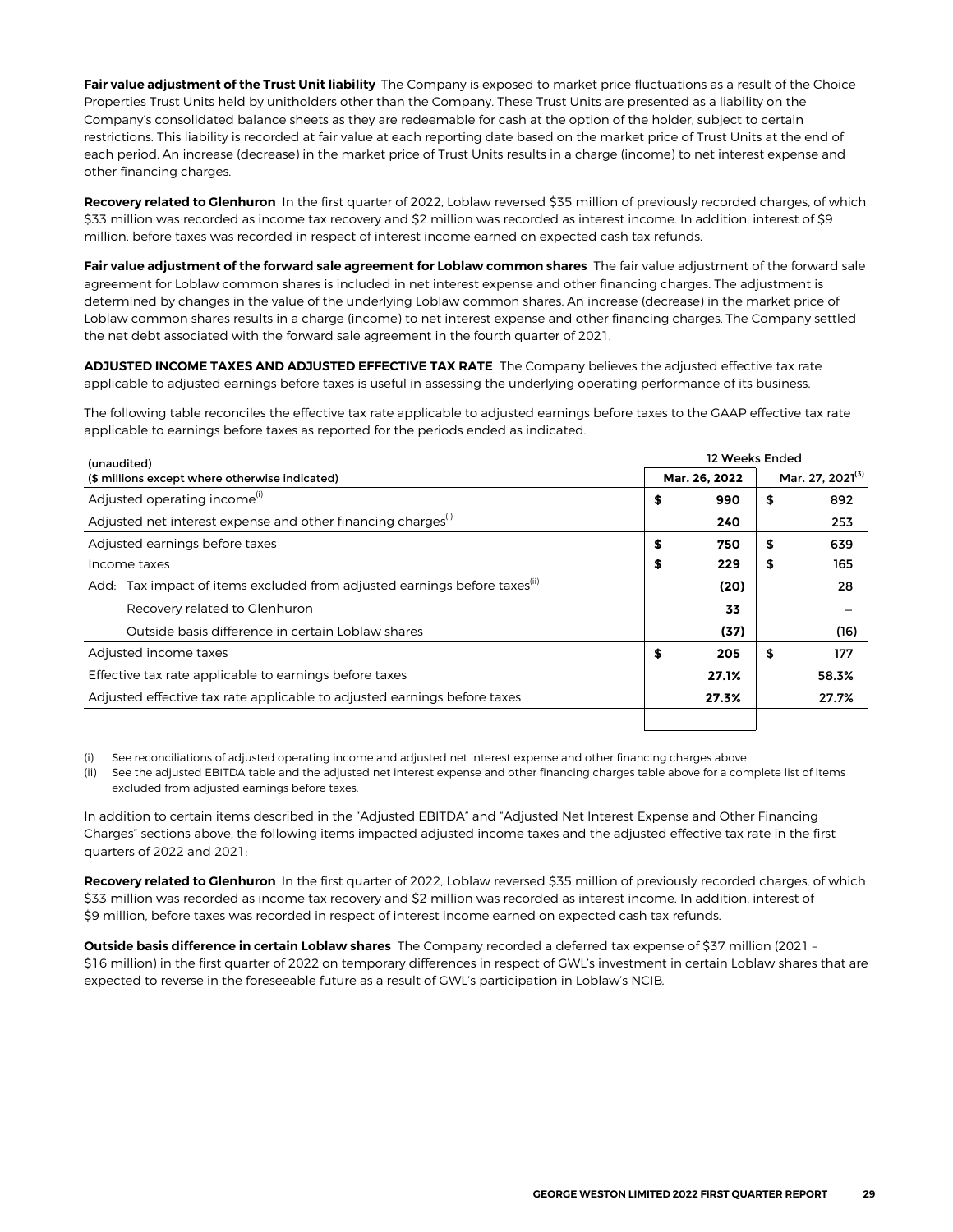**ADJUSTED NET EARNINGS AVAILABLE TO COMMON SHAREHOLDERS FROM CONTINUING OPERATIONS AND ADJUSTED DILUTED NET EARNINGS PER COMMON SHARE FROM CONTINUING OPERATIONS** The Company believes that adjusted net earnings available to common shareholders from continuing operations and adjusted diluted net earnings per common share from continuing operations are useful in assessing the Company's underlying operating performance and in making decisions regarding the ongoing operations of its business.

The following table reconciles adjusted net earnings available to common shareholders of the Company from continuing operations and adjusted net earnings attributable to shareholders of the Company from continuing operations to net earnings (loss) attributable to shareholders of the Company and then to net earnings (loss) available to common shareholders of the Company from continuing operations reported for the periods ended as indicated.

| (unaudited)                                                                                                                                  | 12 Weeks Ended |               |    |                              |  |  |  |  |  |  |
|----------------------------------------------------------------------------------------------------------------------------------------------|----------------|---------------|----|------------------------------|--|--|--|--|--|--|
| (\$ millions except where otherwise indicated)                                                                                               |                | Mar. 26, 2022 |    | Mar. 27, 2021 <sup>(3)</sup> |  |  |  |  |  |  |
| Net earnings (loss) attributable to shareholders of the Company                                                                              | \$             | 373           | \$ | (52)                         |  |  |  |  |  |  |
| Less: Net earnings from discontinued operations                                                                                              |                |               |    |                              |  |  |  |  |  |  |
| Net earnings (loss) attributable to shareholders of the Company from continuing operations                                                   | \$             | 373           | \$ | (52)                         |  |  |  |  |  |  |
| Less: Prescribed dividends on preferred shares in share capital                                                                              |                | (10)          |    | (10)                         |  |  |  |  |  |  |
| Net earnings (loss) available to common shareholders of the Company from continuing<br>operations                                            | \$             | 363           | \$ | (62)                         |  |  |  |  |  |  |
| Less: Reduction in net earnings due to dilution at Loblaw                                                                                    |                | (2)           |    | (1)                          |  |  |  |  |  |  |
| Net earnings (loss) available to common shareholders from continuing operations for diluted<br>earnings per share                            | \$             | 361           | \$ | (63)                         |  |  |  |  |  |  |
| Net earnings (loss) attributable to shareholders of the Company from continuing operations<br>Adjusting items (refer to the following table) | S              | 373<br>(81)   | \$ | (52)<br>307                  |  |  |  |  |  |  |
| Adjusted net earnings attributable to shareholders of the Company from continuing<br>operations                                              | \$             | 292           | \$ | 255                          |  |  |  |  |  |  |
| Less: Prescribed dividends on preferred shares in share capital                                                                              |                | (10)          |    | (10)                         |  |  |  |  |  |  |
| Adjusted net earnings available to common shareholders of the Company from continuing<br>operations                                          | \$             | 282           | \$ | 245                          |  |  |  |  |  |  |
| Less: Reduction in net earnings due to dilution at Loblaw                                                                                    |                | (2)           |    | (1)                          |  |  |  |  |  |  |
| Adjusted net earnings available to common shareholders for diluted earnings per share from<br>continuing operations                          | \$             | 280           | \$ | 244                          |  |  |  |  |  |  |
| Diluted weighted average common shares outstanding (in millions)                                                                             |                | 147.3         |    | 152.1                        |  |  |  |  |  |  |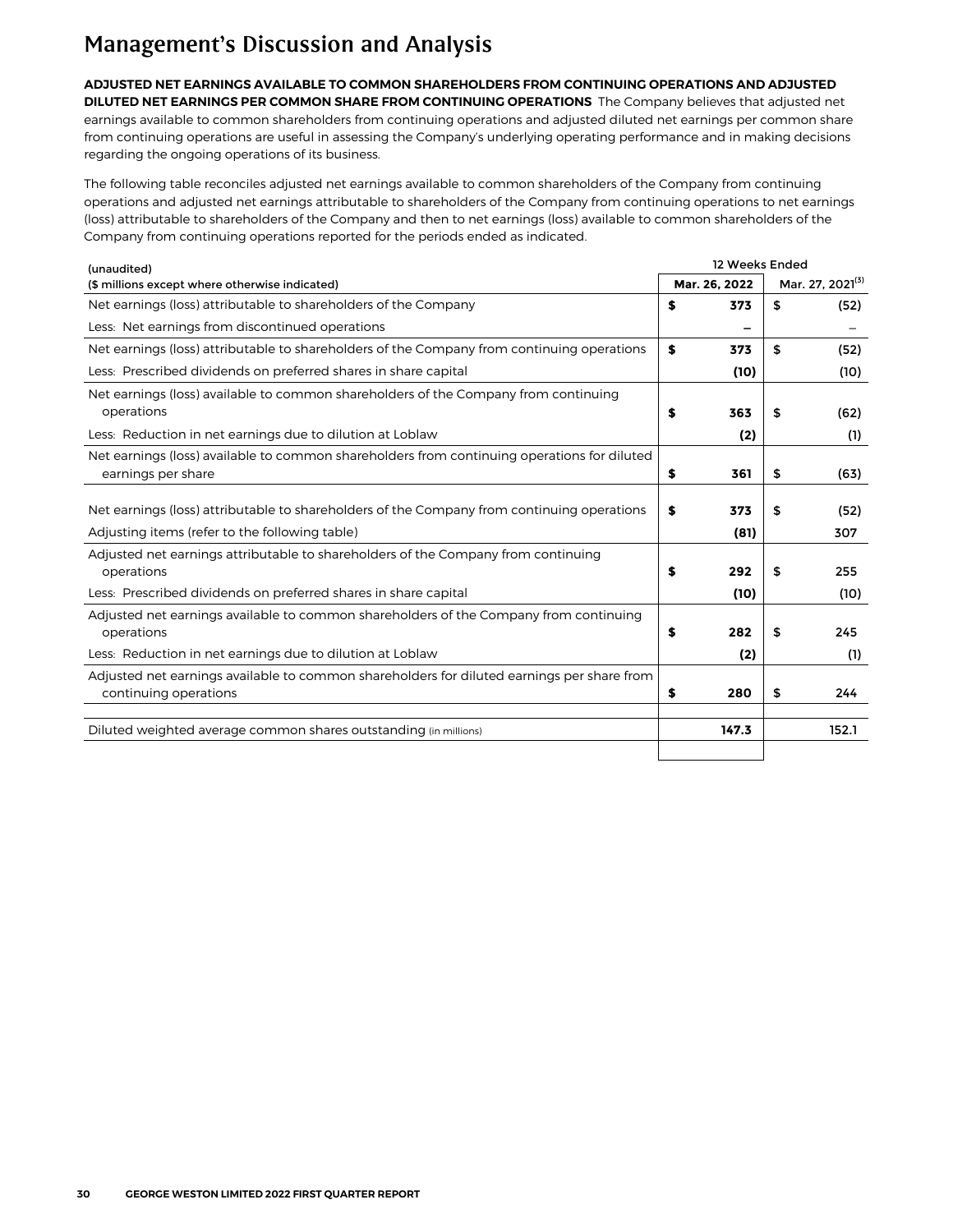The following table reconciles adjusted net earnings available to common shareholders of the Company from continuing operations and adjusted diluted net earnings per common share from continuing operations to GAAP net earnings (loss) available to common shareholders of the Company from continuing operations and diluted net earnings (loss) per common share from continuing operations as reported for the periods ended as indicated.

|                                                                                 | 12 Weeks Ended |                                                                                                                                                                                                                                                                                                |   |               |    |                |                              |                                                             |  |  |  |  |  |
|---------------------------------------------------------------------------------|----------------|------------------------------------------------------------------------------------------------------------------------------------------------------------------------------------------------------------------------------------------------------------------------------------------------|---|---------------|----|----------------|------------------------------|-------------------------------------------------------------|--|--|--|--|--|
|                                                                                 |                |                                                                                                                                                                                                                                                                                                |   | Mar. 26. 2022 |    |                | Mar. 27, 2021 <sup>(3)</sup> |                                                             |  |  |  |  |  |
| (unaudited)<br>(\$ except where otherwise indicated)                            |                | <b>Net</b><br>Earnings (Loss)<br><b>Earnings</b><br>Diluted<br><b>Available to</b><br>Available to<br><b>Net</b><br><b>Earnings</b><br>Common<br>Common<br><b>Shareholders of</b><br>Shareholders of<br>Per<br>the Company<br>the Company<br>Common<br>(\$ millions)<br>(\$ millions)<br>Share |   |               |    |                |                              | Diluted<br>Net<br>Earnings (Loss)<br>Per<br>Common<br>Share |  |  |  |  |  |
| <b>Continuing Operations</b>                                                    | \$             | 363                                                                                                                                                                                                                                                                                            | S | 2.45          | \$ | $(62)$ \$      | (0.41)                       |                                                             |  |  |  |  |  |
| Add (deduct) impact of the following <sup>(1)</sup> :                           |                |                                                                                                                                                                                                                                                                                                |   |               |    |                |                              |                                                             |  |  |  |  |  |
| Amortization of intangible assets acquired with Shoppers<br>Drug Mart           | S              | 46                                                                                                                                                                                                                                                                                             | S | 0.31          | \$ | 45             | \$                           | 0.29                                                        |  |  |  |  |  |
| Fair value adjustment on investment properties                                  |                | (243)                                                                                                                                                                                                                                                                                          |   | (1.65)        |    | (38)           |                              | (0.25)                                                      |  |  |  |  |  |
| Fair value adjustment of derivatives                                            |                | (6)                                                                                                                                                                                                                                                                                            |   | (0.04)        |    | (3)            |                              | (0.02)                                                      |  |  |  |  |  |
| Restructuring and other related costs                                           |                | 10                                                                                                                                                                                                                                                                                             |   | 0.08          |    | $\overline{2}$ |                              | 0.01                                                        |  |  |  |  |  |
| Lifemark transaction costs                                                      |                |                                                                                                                                                                                                                                                                                                |   | 0.01          |    |                |                              |                                                             |  |  |  |  |  |
| Transaction costs and other related expenses                                    |                | 4                                                                                                                                                                                                                                                                                              |   | 0.02          |    |                |                              |                                                             |  |  |  |  |  |
| Fair value adjustment of the Trust Unit liability                               |                | 93                                                                                                                                                                                                                                                                                             |   | 0.63          |    | 239            |                              | 1.57                                                        |  |  |  |  |  |
| Fair value adjustment of the forward sale agreement for Loblaw<br>common shares |                |                                                                                                                                                                                                                                                                                                |   |               |    | 46             |                              | 0.30                                                        |  |  |  |  |  |
| Outside basis difference in certain Loblaw shares                               |                | 37                                                                                                                                                                                                                                                                                             |   | 0.25          |    | 16             |                              | 0.11                                                        |  |  |  |  |  |
| Recovery related to Glenhuron                                                   |                | (23)                                                                                                                                                                                                                                                                                           |   | (0.16)        |    |                |                              |                                                             |  |  |  |  |  |
| Adjusting items Continuing Operations                                           | S              | $(81)$ \$                                                                                                                                                                                                                                                                                      |   | (0.55)        | \$ | 307            | \$                           | 2.01                                                        |  |  |  |  |  |
| <b>Adjusted Continuing Operations</b>                                           | \$             | 282                                                                                                                                                                                                                                                                                            | S | 1.90          | \$ | 245            | \$                           | 1.60                                                        |  |  |  |  |  |
|                                                                                 |                |                                                                                                                                                                                                                                                                                                |   |               |    |                |                              |                                                             |  |  |  |  |  |

(i) Net of income taxes and non-controlling interests, as applicable.

**FREE CASH FLOW FROM CONTINUING OPERATIONS** The Company believes free cash flow is useful in assessing the Company's cash available for additional financing and investing activities.

The following table reconciles free cash flow to GAAP measures reported for the periods ended as indicated.

| (unaudited)                                                                | 12 Weeks Ended |                              |           |
|----------------------------------------------------------------------------|----------------|------------------------------|-----------|
| (\$ millions)                                                              | Mar. 26, 2022  | Mar. 27, 2021 <sup>(3)</sup> | \$ Change |
| Cash flows from operating activities                                       | \$<br>757      | \$<br>911                    | (154)     |
| Less: Cash flows used in operating activities from discontinued operations | -              | (3)                          |           |
| Cash flows from operating activities from continuing operations            | \$<br>757      | \$<br>914                    | (157)     |
| Less: Interest paid                                                        | 214            | 244                          | (30)      |
| Capital investments <sup>(i)</sup>                                         | 207            | 223                          | (16)      |
| Lease payments, net                                                        | 143            | 140                          | 3         |
| Free cash flow from continuing operations                                  | 193            | 307                          | (114)     |
|                                                                            |                |                              |           |

(i) In the first quarter of 2021, additions to fixed assets in Loblaw included prepayments that were made in 2020 and transferred from other assets of \$1 million.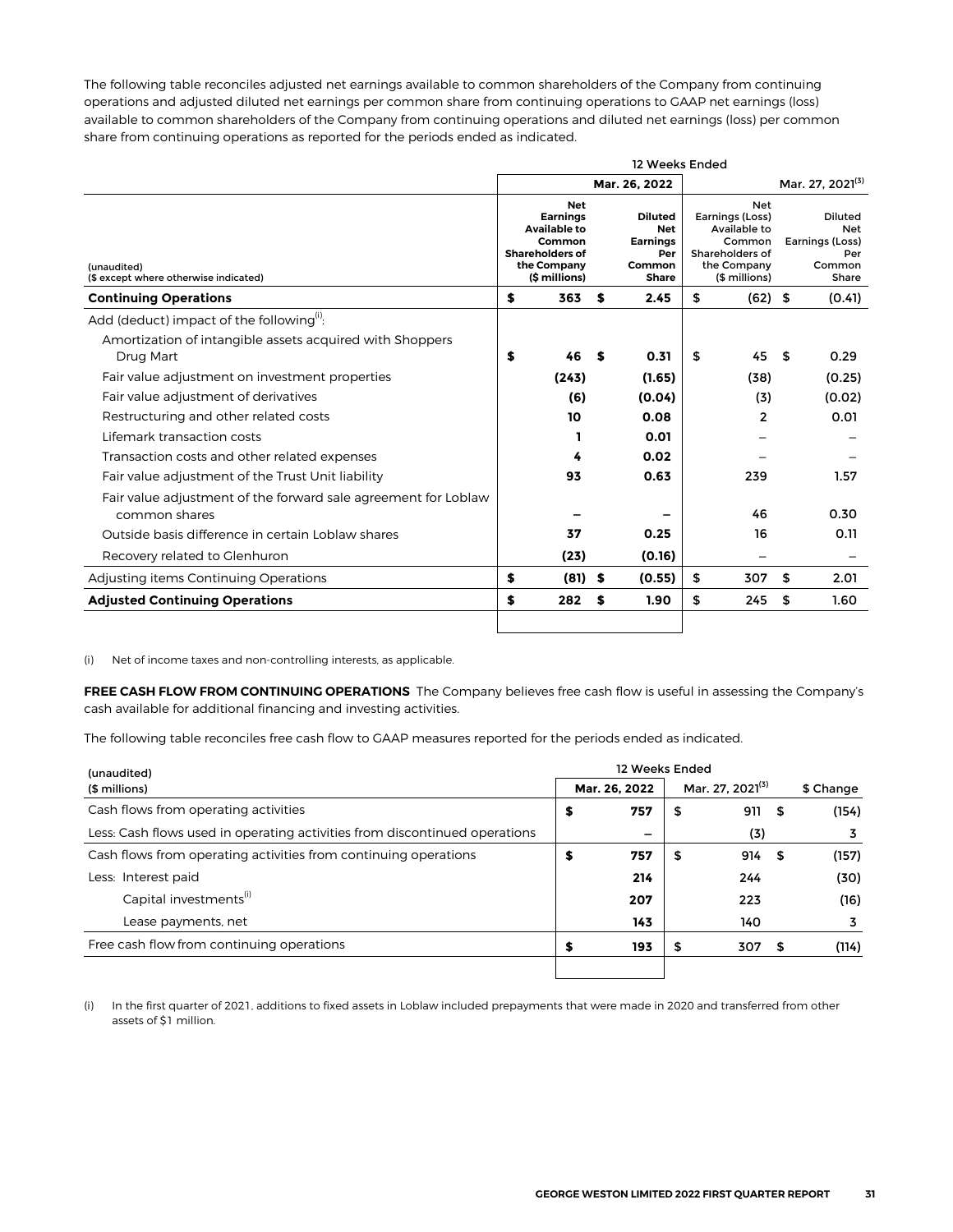**CHOICE PROPERTIES' FUNDS FROM OPERATIONS** Choice Properties considers Funds from Operations to be a useful measure of operating performance as it adjusts for items included in net income that do not arise from operating activities or do not necessarily provide an accurate depiction of its performance.

Funds from operations is calculated in accordance with the Real Property Association of Canada's Funds from Operations & Adjusted Funds from Operations for IFRS issued in January 2022.

The following table reconciles Choice Properties' Funds from Operations to net income for the periods ended as indicated.

| (unaudited)                                                                          | 12 Weeks Ended |               |               |      |  |  |  |  |  |
|--------------------------------------------------------------------------------------|----------------|---------------|---------------|------|--|--|--|--|--|
| (\$ millions)                                                                        |                | Mar. 26, 2022 | Mar. 27, 2021 |      |  |  |  |  |  |
| Net income (loss)                                                                    | \$             | 387           | \$            | (62) |  |  |  |  |  |
| Add (deduct) impact of the following:                                                |                |               |               |      |  |  |  |  |  |
| Fair value adjustment on Exchangeable Units                                          |                | 119           |               | 218  |  |  |  |  |  |
| Unit distributions on Exchangeable Units                                             |                | 73            |               | 73   |  |  |  |  |  |
| Fair value adjustment on investment properties                                       |                | (303)         |               | (59) |  |  |  |  |  |
| Fair value adjustment on investment property held in equity accounted joint ventures |                | (110)         |               | (2)  |  |  |  |  |  |
| Internal expenses for leasing                                                        |                |               |               | 2    |  |  |  |  |  |
| Capitalized interest on equity accounted joint ventures                              |                |               |               |      |  |  |  |  |  |
| Transaction costs and other related expenses                                         |                | 5             |               |      |  |  |  |  |  |
| Other fair value gains, net                                                          |                |               |               |      |  |  |  |  |  |
| Other                                                                                |                |               |               |      |  |  |  |  |  |
| <b>Funds from Operations</b>                                                         | \$             | 175           | \$            | 171  |  |  |  |  |  |
|                                                                                      |                |               |               |      |  |  |  |  |  |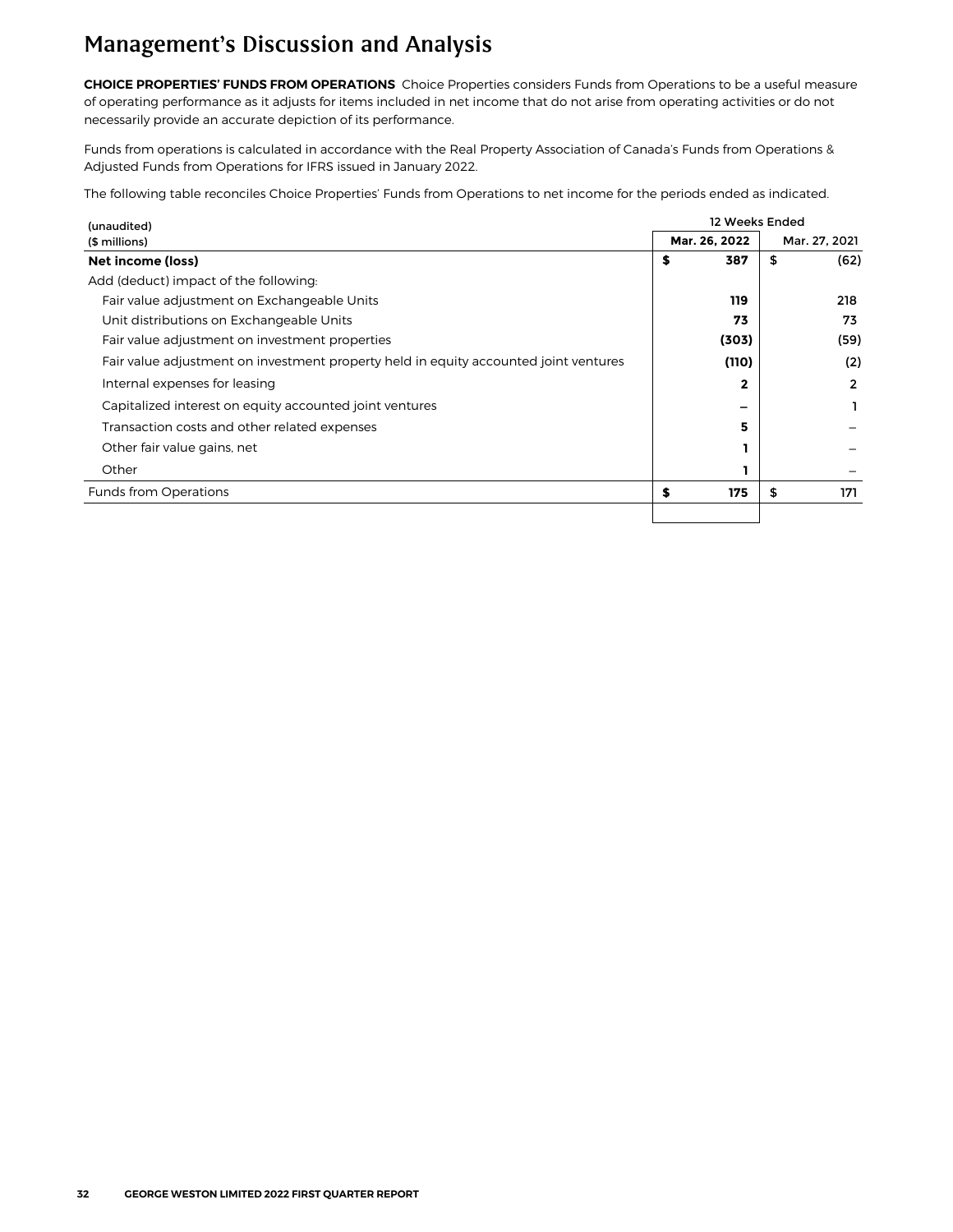#### <span id="page-32-0"></span>**8.1 Non-GAAP Financial Measures - Selected Comparative Reconciliation**

The following table provides a reconciliation of adjusted EBITDA to operating income, which is reconciled to GAAP net earnings (loss) attributable to shareholders of the Company from continuing operations reported for the periods ended as indicated.

|                                                                                               | <b>First Quarter</b> |                       |  |                   | Fourth Quarter   |              | <b>Third Quarter</b> |                          |  |                                                                   | Second Quarter |                          |      |              |
|-----------------------------------------------------------------------------------------------|----------------------|-----------------------|--|-------------------|------------------|--------------|----------------------|--------------------------|--|-------------------------------------------------------------------|----------------|--------------------------|------|--------------|
| (unaudited)                                                                                   |                      | 2022                  |  | $2021^{(3)}$      | 2021             | $2020^{(3)}$ |                      | 2021                     |  | $2020^{(3)}$                                                      |                | $2021^{(3)}$             |      | $2020^{(3)}$ |
| (\$ millions)                                                                                 |                      | (12 weeks) (12 weeks) |  |                   |                  |              |                      |                          |  | (12 weeks) (13 weeks) (16 weeks) (16 weeks) (12 weeks) (12 weeks) |                |                          |      |              |
| Net earnings (loss) attributable to shareholders of the<br>Company from continuing operations | \$                   | 373 \$                |  | $(52)$ \$         | 428S             | 274S         |                      | 252S                     |  | 303 \$                                                            |                | 125                      | - \$ | (210)        |
| Add impact of the following:                                                                  |                      |                       |  |                   |                  |              |                      |                          |  |                                                                   |                |                          |      |              |
| Non-controlling interests                                                                     | \$                   | 242S                  |  | 170               | \$<br>327S       | 214S         |                      | 261S                     |  | 181 \$                                                            |                | 236S                     |      | 73           |
| Income taxes                                                                                  | S                    | 229S                  |  | 165               | \$<br>64 \$      | 137S         |                      | 200S                     |  | 157                                                               | \$             | 201 \$                   |      | 64           |
| Net interest expense and other financing charges                                              | S                    | 322S                  |  | 545               | \$<br>190S       | 244S         |                      | $412$ \$                 |  | 323                                                               | \$             | 503 \$                   |      | 520          |
| Operating income                                                                              | Ś                    | 1,166 \$              |  | 828               | \$<br>$1,009$ \$ | 869 \$       |                      | $1,125$ \$               |  | 964                                                               | \$             | $1,065$ \$               |      | 447          |
| Add impact of the following:                                                                  |                      |                       |  |                   |                  |              |                      |                          |  |                                                                   |                |                          |      |              |
| Amortization of intangible assets acquired with<br>Shoppers Drug Mart                         | \$                   | 117S                  |  | 117               | \$<br>117S       | 117S         |                      | 155S                     |  | 155 \$                                                            |                | 117S                     |      | 118          |
| Fair value adjustment on investment properties                                                |                      | (291)                 |  | (46)              | (87)             | (3)          |                      | (41)                     |  | (7)                                                               |                | (149)                    |      | 93           |
| Fair value adjustment of derivatives                                                          |                      | (14)                  |  | (8)               | 6                | (7)          |                      | (8)                      |  | $\overline{\phantom{m}}$                                          |                | (3)                      |      | (3)          |
| Fair value adjustment on non-operating properties                                             |                      |                       |  | $\qquad \qquad =$ | (2)              | 9            |                      | $\overline{\phantom{m}}$ |  | $\overline{\phantom{0}}$                                          |                | $\overline{\phantom{m}}$ |      |              |
| Restructuring and other related costs (recoveries)                                            |                      | 4                     |  | 4                 | (8)              | 8            |                      | 9                        |  | 6                                                                 |                | 8                        |      | 9            |
| Lifemark transaction costs                                                                    |                      | 3                     |  |                   |                  | -            |                      |                          |  |                                                                   |                |                          |      |              |
| Transaction costs and other related expenses                                                  |                      | 5                     |  |                   |                  | -            |                      | -                        |  |                                                                   |                |                          |      |              |
| Gain on sale of non-operating properties                                                      |                      |                       |  | (3)               | (2)              | (8)          |                      | (9)                      |  | (1)                                                               |                |                          |      |              |
| Foreign currency translation and other company level<br>activities                            |                      |                       |  |                   |                  | (4)          |                      |                          |  |                                                                   |                |                          |      | ı            |
| Adjusting items                                                                               | \$                   | $(176)$ \$            |  | 64                | \$<br>24S        | 112S         |                      | $106-5$                  |  | 153                                                               | \$             | $(27)$ \$                |      | 218          |
| Adjusted operating income                                                                     | \$                   | 990 \$                |  | 892               | \$<br>$1,033$ \$ | 981 \$       |                      | $1,231$ \$               |  | 1,117                                                             | \$             | $1,038$ \$               |      | 665          |
| Depreciation and amortization excluding the impact of the<br>above adjustments <sup>(i)</sup> | \$                   | 432S                  |  | 408               | \$<br>420S       | 415S         |                      | 549 \$                   |  | 527                                                               | \$             | 424S                     |      | 405          |
| <b>Adjusted EBITDA</b>                                                                        | \$                   | $1,422$ \$            |  | 1,300             | \$<br>$1,453$ \$ | $1,396$ \$   |                      | 1,780 \$                 |  | 1.644                                                             | \$             | $1,462$ \$               |      | 1.070        |

(i) Depreciation and amortization for the calculation of adjusted EBITDA excludes the amortization of intangible assets, acquired with Shoppers Drug Mart, recorded by Loblaw.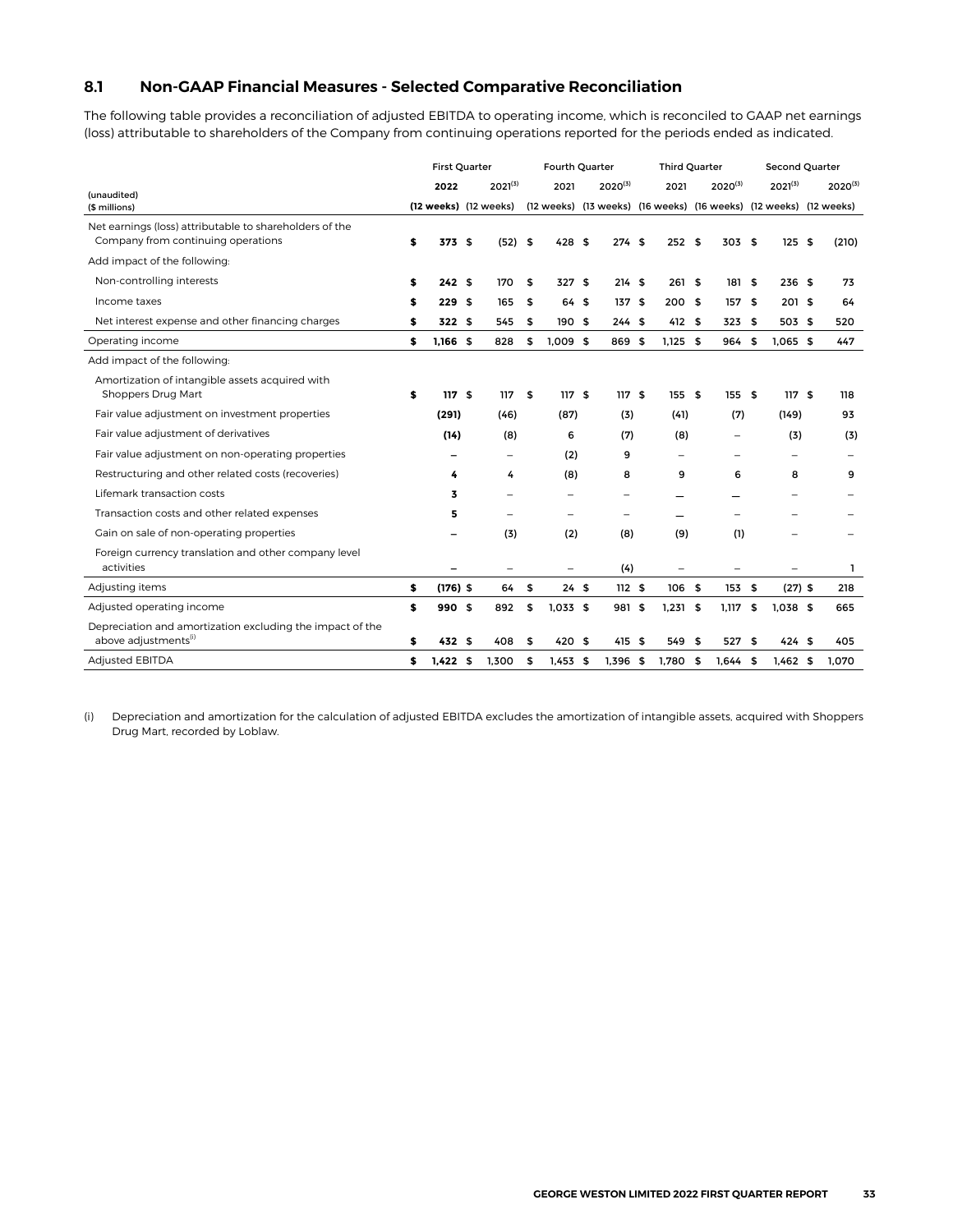The following tables reconcile adjusted net earnings available to common shareholders of the Company from continuing operations and adjusted diluted net earnings per common share from continuing operations to GAAP net earnings (loss) available to common shareholders of the Company from continuing operations and diluted net earnings (loss) per common share from continuing operations as reported for the periods ended as indicated.

|                                                                                 | Fourth Quarter<br><b>First Quarter</b> |            |              |                |    |            |              |            | <b>Third Quarter</b>     |    |              | Second Quarter |                |      |              |
|---------------------------------------------------------------------------------|----------------------------------------|------------|--------------|----------------|----|------------|--------------|------------|--------------------------|----|--------------|----------------|----------------|------|--------------|
| (unaudited)                                                                     |                                        | 2022       | $2021^{(3)}$ |                |    | 2021       | $2020^{(3)}$ |            | 2021                     |    | $2020^{(3)}$ |                | $2021^{(3)}$   |      | $2020^{(3)}$ |
| (\$ millions)                                                                   |                                        | (12 weeks) |              | (12 weeks)     |    | (12 weeks) |              | (13 weeks) | (16 weeks)               |    | (16 weeks)   |                | (12 weeks)     |      | (12 weeks)   |
| <b>Continuing Operations</b>                                                    | s.                                     | 363        | s            | $(62)$ \$      |    | 418        | \$           | 264        | \$<br>238                | s  | 289          | s.             | 115            | s    | (220)        |
| Add (deduct) impact of the following <sup>(i)</sup> :                           |                                        |            |              |                |    |            |              |            |                          |    |              |                |                |      |              |
| Amortization of intangible assets acquired<br>with Shoppers Drug Mart           | S                                      | 46         | \$           | 45             | \$ | 47         | \$           | 45         | \$<br>58                 | \$ | 59           | \$             | 46             | - \$ | 45           |
| Fair value adjustment on investment properties                                  |                                        | (243)      |              | (38)           |    | (72)       |              | (3)        | (35)                     |    | (5)          |                | (125)          |      | 78           |
| Fair value adjustment of derivatives                                            |                                        | (6)        |              | (3)            |    | L.         |              | (3)        | (3)                      |    |              |                | (1)            |      | (1)          |
| Fair value adjustment on non-operating properties                               |                                        |            |              |                |    |            |              | 4          |                          |    |              |                |                |      |              |
| Restructuring and other related costs (recoveries)                              |                                        | 10         |              | $\overline{2}$ |    | (4)        |              | 3          | 5                        |    | 3            |                | $\overline{2}$ |      | 3            |
| Lifemark transaction costs                                                      |                                        | п          |              |                |    | -          |              |            |                          |    |              |                |                |      |              |
| Transaction costs and other related expenses                                    |                                        | 4          |              |                |    |            |              | -          | -                        |    |              |                |                |      |              |
| Gain on sale of non-operating properties                                        |                                        |            |              |                |    | (2)        |              | (3)        | (5)                      |    | (1)          |                |                |      |              |
| Fair value adjustment of the Trust Unit liability                               |                                        | 93         |              | 239            |    | 122        |              | 20         | 52                       |    | (12)         |                | 188            |      | 257          |
| Fair value adjustment of the forward sale agreement<br>for Loblaw common shares |                                        |            |              | 46             |    | 3          |              | (53)       | 64                       |    | 23           |                | 50             |      | (2)          |
| Outside basis difference in certain Loblaw shares                               |                                        | 37         |              | 16             |    | (1)        |              | (4)        | (9)                      |    | (4)          |                |                |      | (4)          |
| Remeasurement of deferred tax balances                                          |                                        |            |              |                |    |            |              | 2          | $\overline{\phantom{0}}$ |    | (9)          |                |                |      |              |
| Recovery related to Glenhuron                                                   |                                        | (23)       |              |                |    | (165)      |              |            |                          |    |              |                |                |      |              |
| Foreign currency translation and other company level<br>activities              |                                        |            |              |                |    |            |              | (4)        |                          |    |              |                |                |      | ı            |
| Adjusting items Continuing Operations                                           | \$                                     | $(81)$ \$  |              | 307            | \$ | (71)       | \$           | 4          | \$<br>127                | \$ | 54           | \$             | 160            | \$   | 377          |
| <b>Adjusted Continuing Operations</b>                                           | \$                                     | 282        | \$           | 245            | \$ | 347        | \$           | 268        | \$<br>365                | \$ | 343          | s              | 275            | \$   | 157          |

(i) Net of income taxes and non-controlling interests, as applicable.

|                                                                                 |            | <b>First Quarter</b>     |            |                          | Fourth Quarter |            |              |            | <b>Third Quarter</b>     |            |              |            | Second Quarter           |            |              |  |
|---------------------------------------------------------------------------------|------------|--------------------------|------------|--------------------------|----------------|------------|--------------|------------|--------------------------|------------|--------------|------------|--------------------------|------------|--------------|--|
| (unaudited)                                                                     |            | 2022                     |            | $2021^{(3)}$             | 2021           |            | $2020^{(3)}$ |            | 2021                     |            | $2020^{(3)}$ |            | $2021^{(3)}$             |            | $2020^{(3)}$ |  |
| (\$ except where otherwise indicated)                                           | (12 weeks) |                          | (12 weeks) |                          | (12 weeks)     | (13 weeks) |              | (16 weeks) |                          | (16 weeks) |              | (12 weeks) |                          | (12 weeks) |              |  |
| <b>Continuing Operations</b>                                                    | \$         | 2.45                     | s          | (0.41)                   | \$<br>2.80     | \$         | 1.72         | \$         | 1.58                     | \$         | 1.87         | s          | 0.74                     | \$         | (1.43)       |  |
| Add (deduct) impact of the following <sup>(1)</sup> :                           |            |                          |            |                          |                |            |              |            |                          |            |              |            |                          |            |              |  |
| Amortization of intangible assets acquired<br>with Shoppers Drug Mart           | \$         | 0.31                     | \$         | 0.29                     | \$<br>0.31     | \$         | 0.29         | \$         | 0.39                     | \$         | 0.38         | \$         | 0.31                     | - \$       | 0.29         |  |
| Fair value adjustment on investment properties                                  |            | (1.65)                   |            | (0.25)                   | (0.48)         |            | (0.02)       |            | (0.24)                   |            | (0.03)       |            | (0.82)                   |            | 0.51         |  |
| Fair value adjustment of derivatives                                            |            | (0.04)                   |            | (0.02)                   | 0.01           |            | (0.02)       |            | (0.02)                   |            |              |            | (0.01)                   |            | (0.01)       |  |
| Fair value adjustment on non-operating properties                               |            |                          |            |                          |                |            | 0.03         |            |                          |            |              |            |                          |            |              |  |
| Restructuring and other related costs (recoveries)                              |            | 0.08                     |            | 0.01                     | (0.03)         |            | 0.02         |            | 0.03                     |            | 0.03         |            | 0.01                     |            | 0.02         |  |
| Lifemark transaction costs                                                      |            | 0.01                     |            |                          |                |            |              |            |                          |            |              |            |                          |            |              |  |
| Transaction costs and other related expenses                                    |            | 0.02                     |            | $\overline{\phantom{0}}$ |                |            | -            |            |                          |            |              |            |                          |            |              |  |
| Gain on sale of non-operating properties                                        |            | $\overline{\phantom{0}}$ |            | $\overline{\phantom{0}}$ | (0.01)         |            | (0.02)       |            | (0.03)                   |            | (0.01)       |            | $\overline{\phantom{0}}$ |            |              |  |
| Fair value adjustment of the Trust Unit liability                               |            | 0.63                     |            | 1.57                     | 0.83           |            | 0.13         |            | 0.35                     |            | (0.08)       |            | 1.24                     |            | 1.68         |  |
| Fair value adjustment of the forward sale agreement<br>for Loblaw common shares |            | $\overline{\phantom{0}}$ |            | 0.30                     | 0.02           |            | (0.34)       |            | 0.43                     |            | 0.15         |            | 0.33                     |            | (0.01)       |  |
| Outside basis difference in certain Loblaw shares                               |            | 0.25                     |            | 0.11                     | (0.01)         |            | (0.03)       |            | (0.06)                   |            | (0.03)       |            | $\overline{\phantom{m}}$ |            | (0.03)       |  |
| Remeasurement of deferred tax balances                                          |            |                          |            | $\overline{\phantom{0}}$ | -              |            | 0.01         |            | $\overline{\phantom{0}}$ |            | (0.06)       |            |                          |            |              |  |
| Recovery related to Glenhuron                                                   |            | (0.16)                   |            | $\qquad \qquad -$        | (1.12)         |            |              |            |                          |            |              |            |                          |            |              |  |
| Foreign currency translation and other company<br>level activities              |            | -                        |            |                          |                |            | (0.03)       |            |                          |            |              |            |                          |            | 0.01         |  |
| Adjusting items Continuing Operations                                           | \$         | $(0.55)$ \$              |            | 2.01                     | \$<br>(0.48)   | \$         | 0.02         | \$         | 0.85                     | \$         | 0.35         | \$         | 1.06                     | \$         | 2.46         |  |
| <b>Adjusted Continuing Operations</b>                                           | \$         | 1.90                     | \$         | 1.60                     | \$<br>2.32     | \$         | 1.74         | s          | 2.43                     | \$         | 2.22         | s          | 1.80                     | s          | 1.03         |  |
| <b>Diluted Weighted Average Common Shares</b>                                   |            | 147.3                    |            | 152.1                    | 147.6          |            | 153.3        |            | 149.7                    |            | 153.5        |            | 151.8                    |            | 153.4        |  |

(i) Net of income taxes and non-controlling interests, as applicable.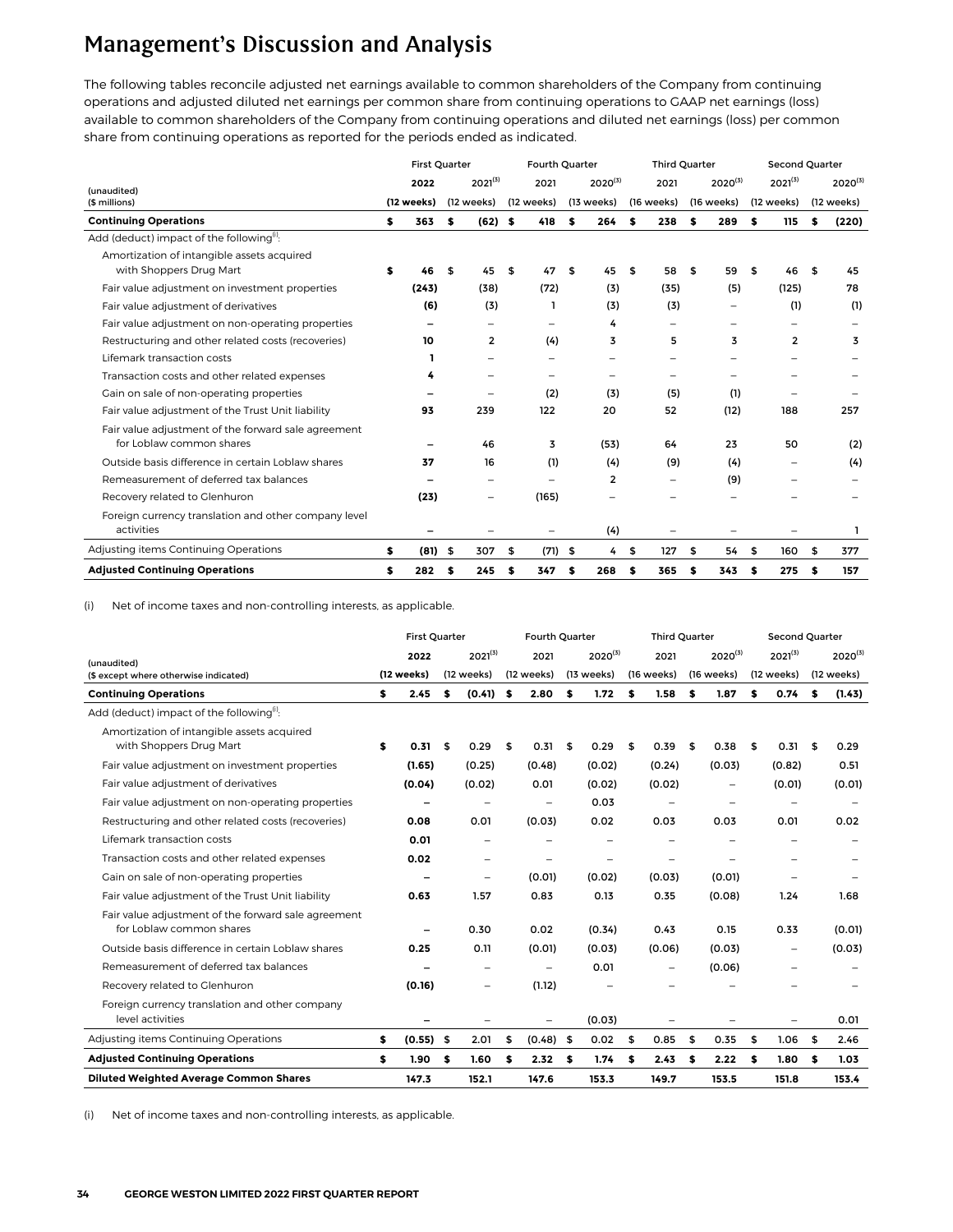#### <span id="page-34-0"></span>**9. Forward-Looking Statements**

This Quarterly Report, including this MD&A, contains forward-looking statements about the Company's objectives, plans, goals, aspirations, strategies, financial condition, results of operations, cash flows, performance, prospects, opportunities and legal and regulatory matters. Specific forward-looking statements in this Quarterly Report include, but are not limited to, statements with respect to the Company's anticipated future results, events and plans, strategic initiatives and restructuring, regulatory changes including further healthcare reform, future liquidity, planned capital investments, and the status and impact of IT systems implementation. These specific forward-looking statements are contained throughout this Quarterly Report including, without limitation, in Section 3, "Liquidity and Capital Resources", Section 7, "Outlook", and Section 8, "Non-GAAP Financial Measures", of this MD&A. Forward-looking statements are typically identified by words such as "expect", "anticipate", "believe", "foresee", "could", "estimate", "goal", "intend", "plan", "seek", "strive", "will", "may", "should" and similar expressions, as they relate to the Company and its management.

Forward-looking statements reflect the Company's estimates, beliefs and assumptions, which are based on management's perception of historical trends, current conditions and expected future developments, as well as other factors it believes are appropriate in the circumstances. The Company's estimates, beliefs and assumptions are inherently subject to significant business, economic, competitive and other uncertainties and contingencies regarding future events, and as such, are subject to change. The Company can give no assurance that such estimates, beliefs and assumptions will prove to be correct.

Numerous risks and uncertainties could cause the Company's actual results to differ materially from those expressed, implied or projected in the forward-looking statements, including those described in the "Enterprise Risks and Risk Management" of the Company's 2021 Annual Report and the Company's AIF for the year ended December 31, 2021. Such risks and uncertainties include:

- inability of the Company's IT infrastructure to support the requirements of the Company's business, or the occurrence of any internal or external security breaches, denial of service attacks, viruses, worms and other known or unknown cybersecurity or data breaches;
- failure to maintain an effective supply chain and consequently an appropriate assortment of available product at the store and digital retail level:
- failure to attract and retain talent for key roles that may impact the Company's ability to effectively operate and achieve financial performance goals;
- duration and impact of the COVID-19 pandemic on the business, operations and financial condition of the Company, as well as on vendor operations, consumer behaviour and the economy in general;
- failure to execute the Company's e-commerce initiatives or to adapt its business model to shifts in the retail landscape caused by digital advances;
- failure to realize benefits from investments in the Company's new IT systems and related processes;
- changes to the regulation of generic prescription drug prices, the reduction of reimbursements under public drug benefit plans and the elimination or reduction of professional allowances paid by drug manufacturers;
- failure to effectively respond to consumer trends or heightened competition, whether from current competitors or new entrants to the marketplace;
- public health events including those related to food and drug safety;
- errors made through medication dispensing or errors related to patient services or consultation;
- failure to achieve desired results in labour negotiations, including the terms of future collective bargaining agreements;
- adverse outcomes of legal and regulatory proceedings and related matters;
- failure by Choice Properties to realize the anticipated benefits associated with its strategic priorities and major initiatives, including failure to develop quality assets and effectively manage development, redevelopment, and renovation initiatives and the timelines and costs related to such initiatives;
- failure to adapt to environmental and social risks, including failure to execute against the Company's climate change and social equity initiatives;
- changes in economic conditions, including economic recession or changes in the rate of inflation or deflation, employment rates and household debt, political uncertainty, interest rates, currency exchange rates or derivative and commodity prices;
- inability of the Company to manage inventory to minimize the impact of obsolete or excess inventory or control shrink;
- reliance on the performance and retention of third party service providers, including those associated with the Company's supply chain and apparel business and located in both advanced and developing markets;
- failure to realize the anticipated benefits associated with the Company's strategic priorities and major initiatives, including revenue growth, anticipated cost savings and operating efficiencies, or organizational changes that may impact the relationships with franchisees and Associates;
- the inability of the Company to effectively develop and execute its strategy; and
- changes to any of the laws, rules, regulations or policies applicable to the Company's business.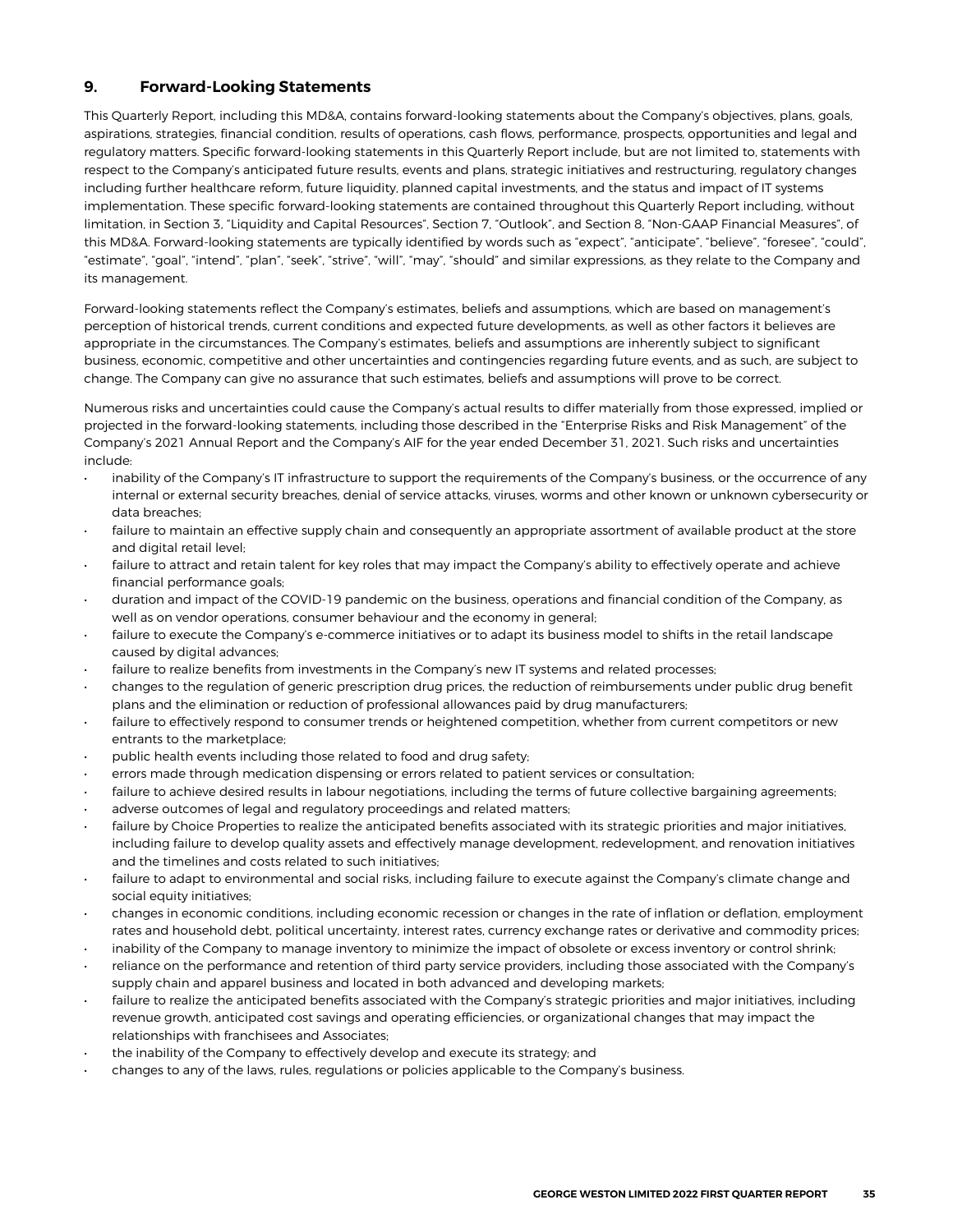<span id="page-35-0"></span>This is not an exhaustive list of the factors that may affect the Company's forward-looking statements. Other risks and uncertainties not presently known to the Company or that the Company presently believes are not material could also cause actual results or events to differ materially from those expressed in its forward-looking statements. Additional risks and uncertainties are discussed in the Company's materials filed with the Canadian securities regulatory authorities from time to time, including without limitation, the section entitled "Operating and Financial Risks and Risk Management" in the Company's AIF for the year ended December 31, 2021. Readers are cautioned not to place undue reliance on these forward-looking statements, which reflect the Company's expectations only as of the date of this MD&A. Except as required by law, the Company does not undertake to update or revise any forward-looking statements, whether as a result of new information, future events or otherwise.

#### **10. Additional Information**

Additional information about the Company has been filed electronically with various securities regulators in Canada through the System for Electronic Document Analysis and Retrieval (SEDAR) and is available online at www.sedar.com.

This Quarterly Report includes selected information on Loblaw, a public company with shares trading on the TSX. For information regarding Loblaw, readers should also refer to the materials filed by Loblaw on SEDAR from time to time. These filings are also maintained on Loblaw's website at www.loblaw.ca.

This Quarterly Report also includes selected information on Choice Properties, a public real estate investment trust with units trading on the TSX. For information regarding Choice Properties, readers should also refer to the materials filed by Choice Properties on SEDAR from time to time. These filings are also maintained on Choice Properties' website at www.choicereit.ca.

Toronto, Canada May 9, 2022